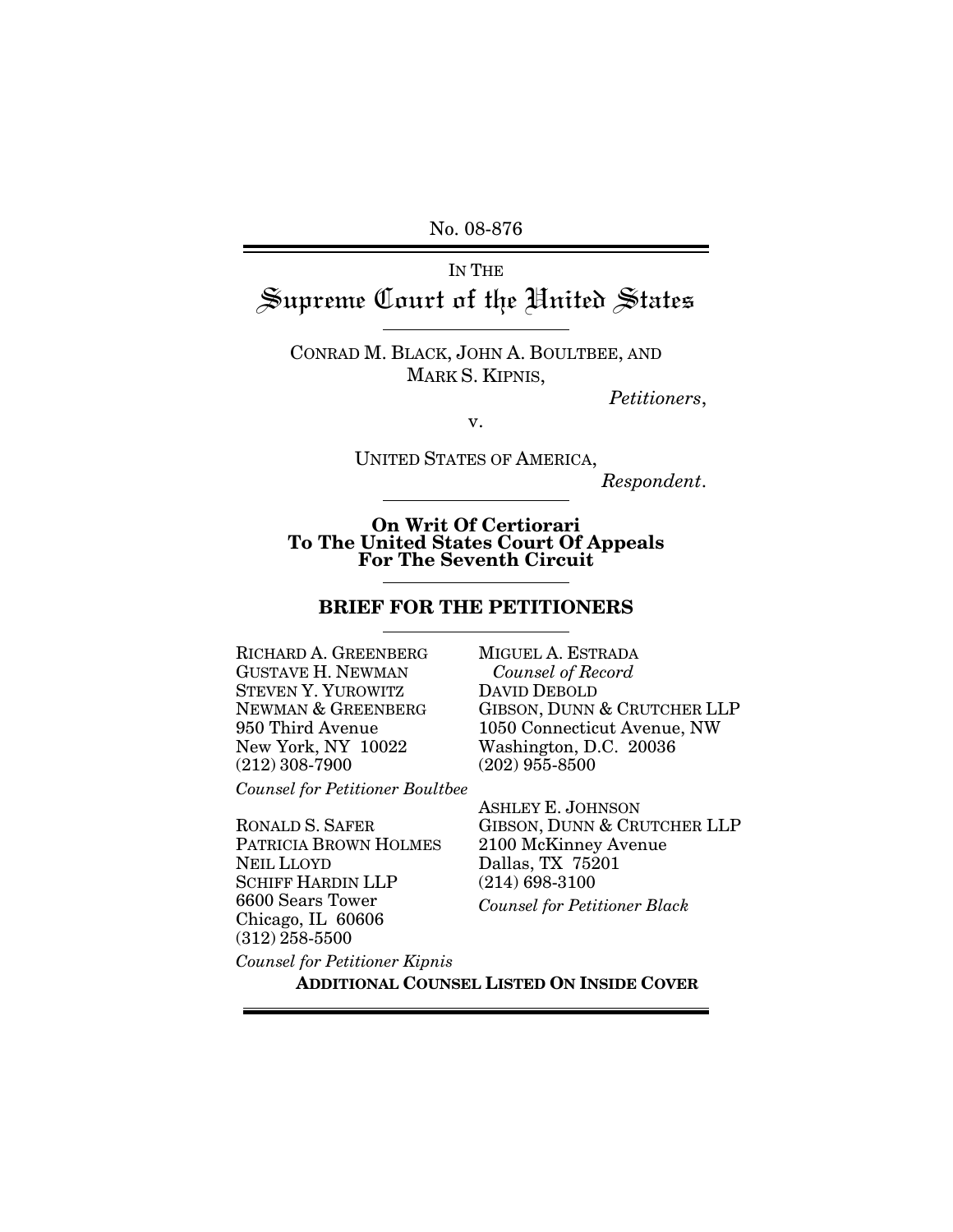MICHAEL E. SWARTZ SCHULTE ROTH & ZABEL LLP 919 Third Avenue New York, NY 10022 (212) 756-2000 *Counsel for Petitioner Kipnis*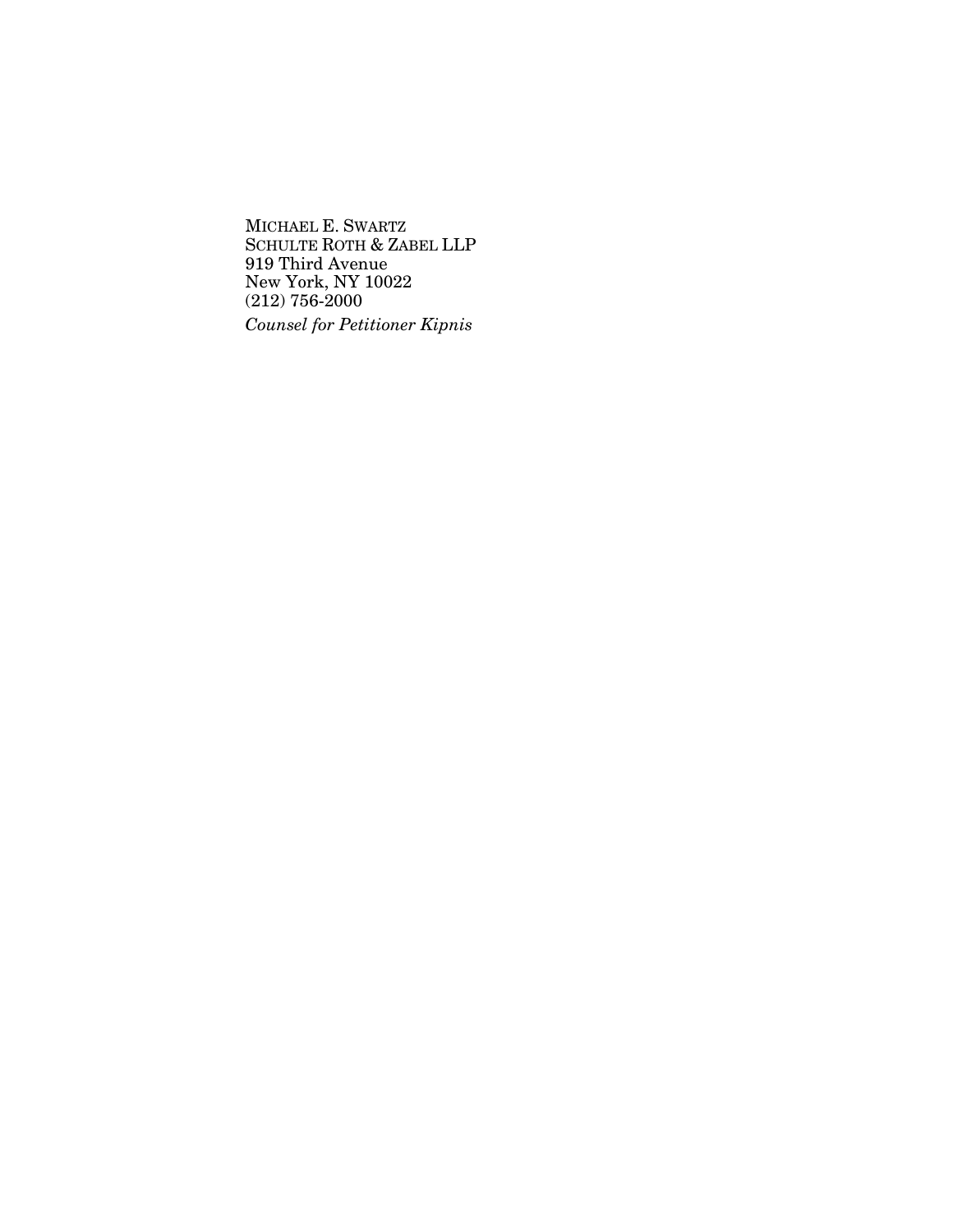### **QUESTIONS PRESENTED**

<span id="page-2-0"></span>1. Whether 18 U.S.C. § 1346, which defines "scheme or artifice to defraud" under the mail and wire fraud statutes to include a scheme or artifice to "deprive another of the intangible right of honest services," applies to the conduct of a private individual whose alleged "scheme to defraud" did not contemplate economic or other property harm to the private party to whom honest services were owed.

2. Whether a court of appeals may avoid review of prejudicial instructional error by retroactively imposing an onerous preservation requirement not found in the federal rules.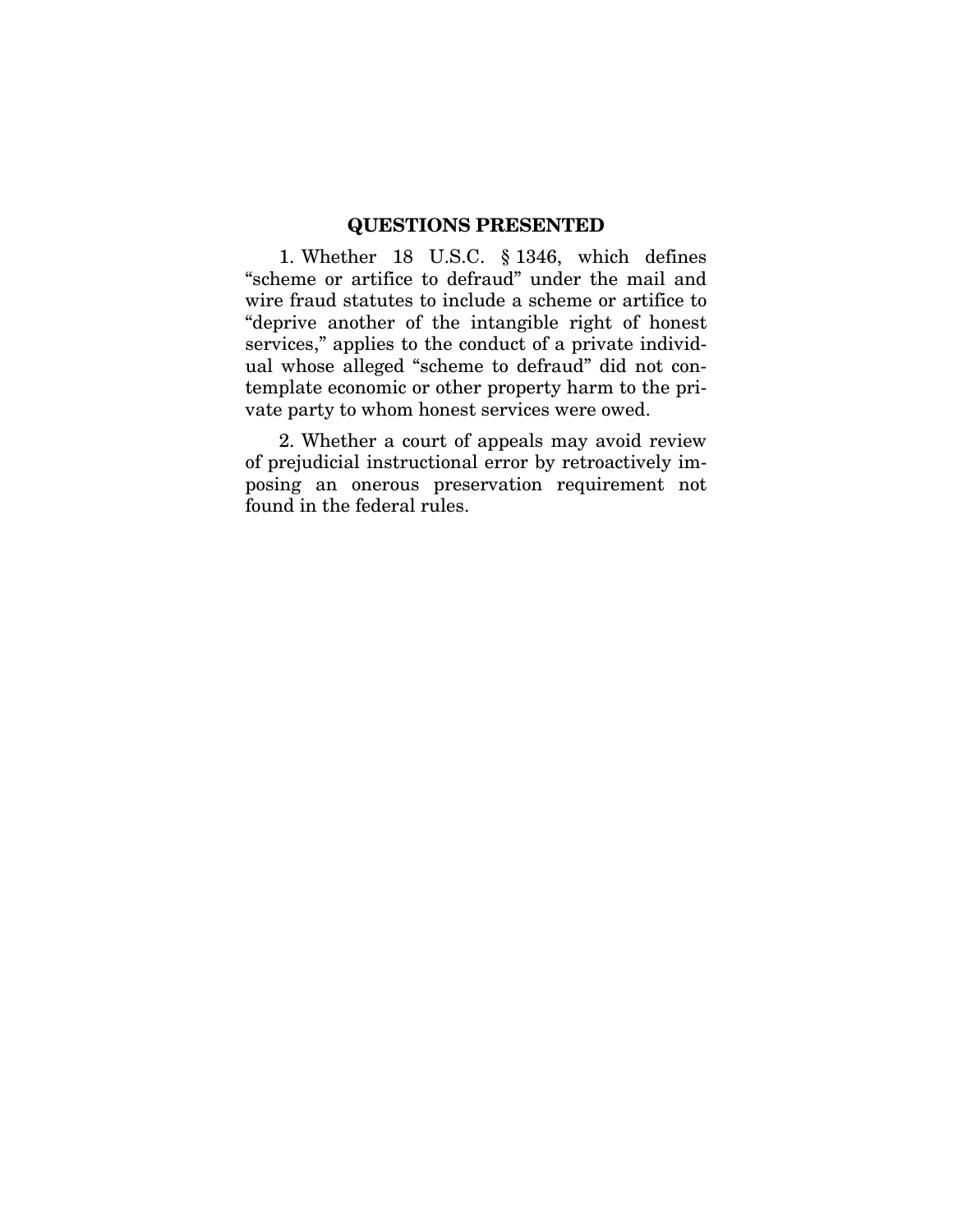#### **PARTIES TO THE PROCEEDING**

<span id="page-3-0"></span>The three petitioners were defendants in the district court. Co-defendant Peter Y. Atkinson, who was also an appellant in the Seventh Circuit, is not a party before this Court. F. David Radler and The Ravelston Corporation Limited—a privately held Canadian corporation—were defendants in the district court but entered into plea agreements with the government before trial. They were not parties in the Seventh Circuit and also are not parties before this Court.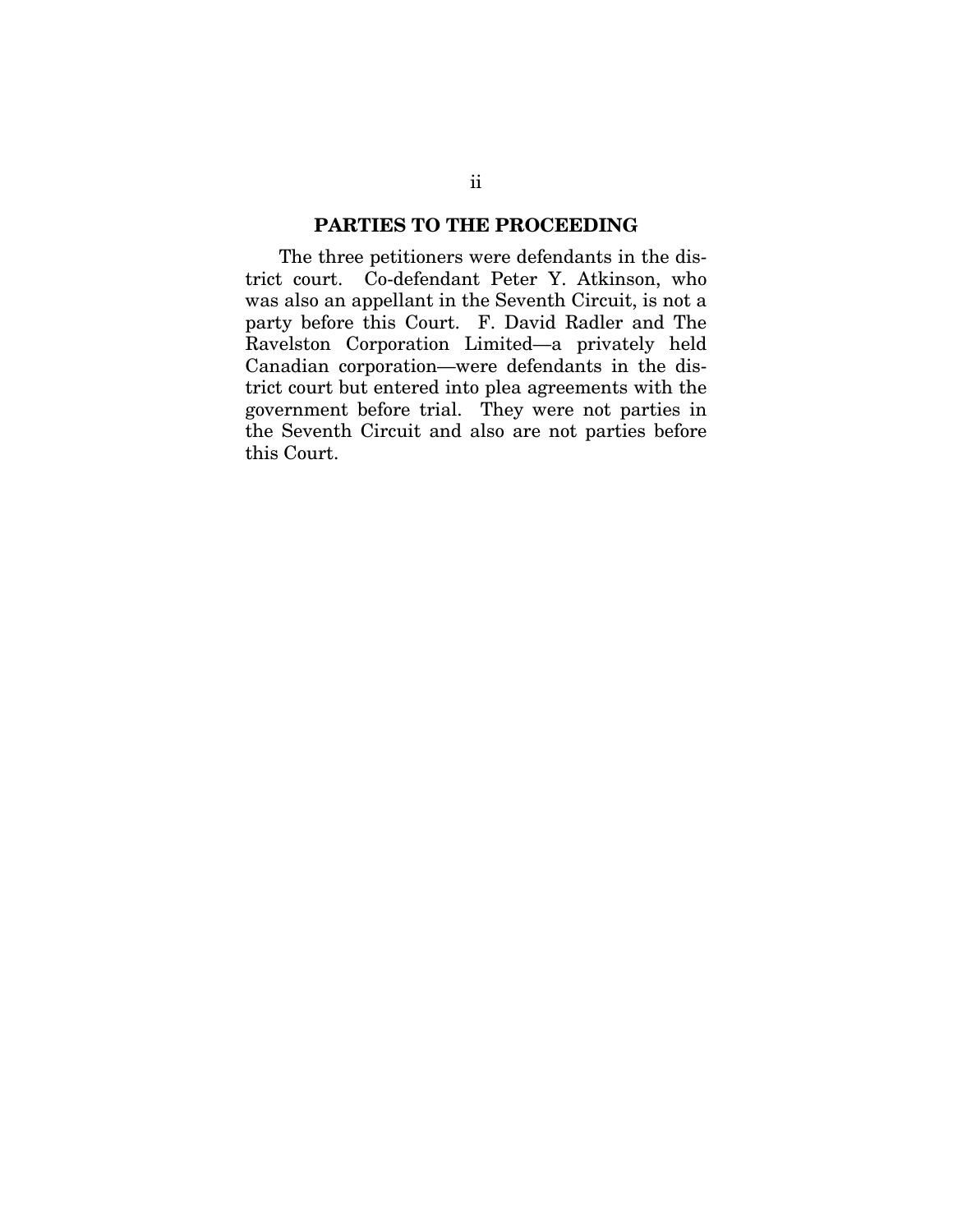# **TABLE OF CONTENTS**

|    | PARTIES TO THE PROCEEDING  ii                                                                                                                                                                                                  |             |
|----|--------------------------------------------------------------------------------------------------------------------------------------------------------------------------------------------------------------------------------|-------------|
|    |                                                                                                                                                                                                                                |             |
|    |                                                                                                                                                                                                                                |             |
|    | STATUTORY PROVISIONS INVOLVED1                                                                                                                                                                                                 |             |
|    |                                                                                                                                                                                                                                |             |
|    | SUMMARY OF ARGUMENT 16                                                                                                                                                                                                         |             |
|    |                                                                                                                                                                                                                                |             |
| Ι. | <b>SECTION 1346 MAY BE APPLIED TO</b><br>PRIVATE SECTOR RELATIONSHIPS<br><b>ONLY IF THE JURY FINDS THAT</b><br><b>DEFENDANTS CONTEMPLATED</b><br>ECONOMIC HARM TO THE PARTY TO<br><b>WHOM "HONEST SERVICES" WERE</b><br>$OWED$ | $\ldots$ 22 |
|    | A. The Statutory Text And History<br>Require The Government To<br>Prove A Foreseeable Risk Of                                                                                                                                  |             |
|    | B. The Majority Rule Is Also<br>Supported By The Need To<br>Avoid The Difficult<br><b>Constitutional Questions That</b><br><b>Would Arise From Applying</b><br>Section 1346 More Broadly In<br>The Private Sector 37           |             |
| C. | The Failure To Instruct On The<br><b>Essential Finding Of</b><br>Contemplated Economic Harm<br>Deeply Prejudiced Petitioners44                                                                                                 |             |

iii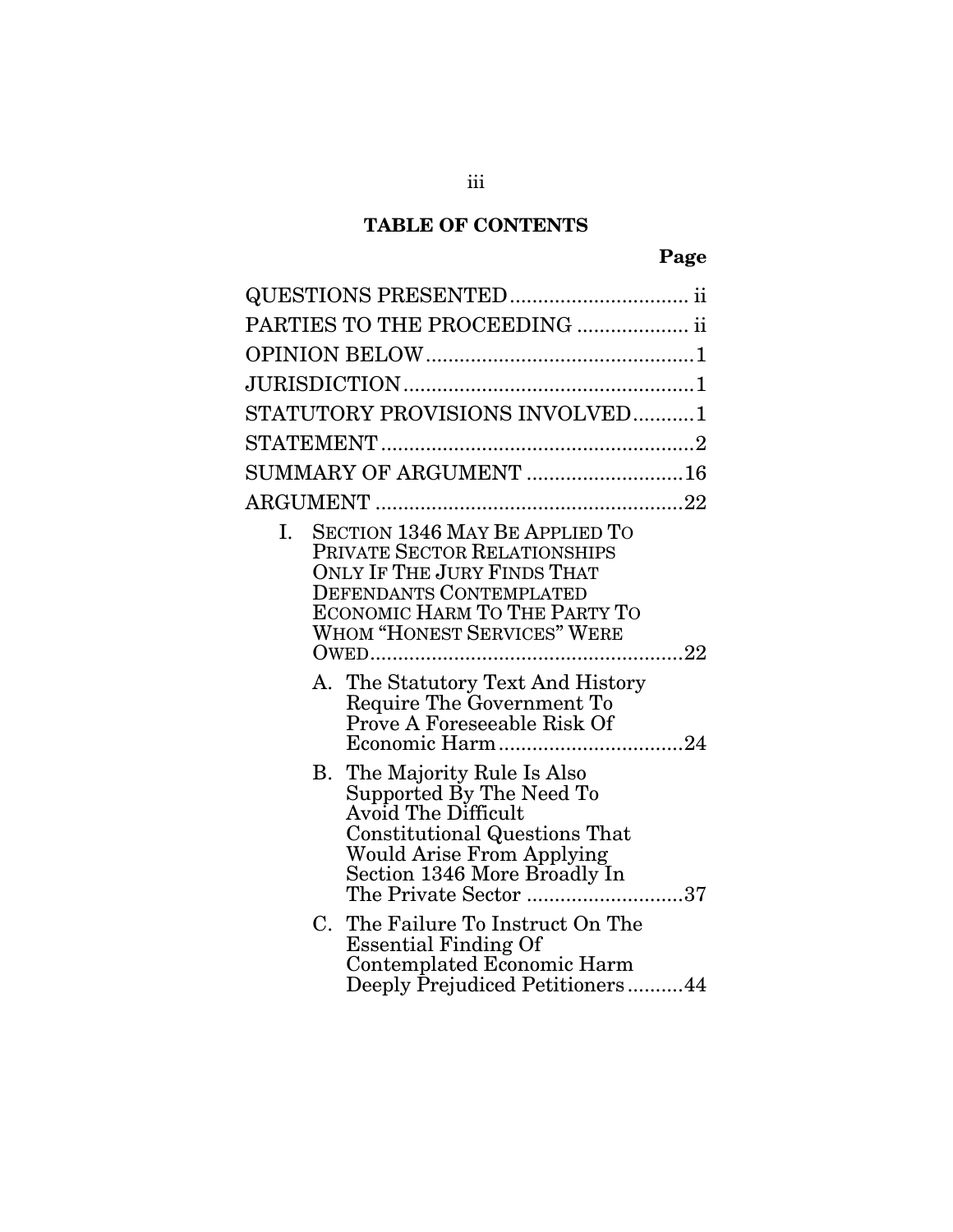## **TABLE OF CONTENTS—Continued**

**Page** 

| II. THE SEVENTH CIRCUIT ERRED IN  |  |
|-----------------------------------|--|
| MANUFACTURING AN AD HOC           |  |
| AMENDMENT TO THE FEDERAL          |  |
| <b>RULES THAT RETROACTIVELY</b>   |  |
| <b>IMPOSED AN ONEROUS</b>         |  |
| <b>REQUIREMENT FOR PRESERVING</b> |  |
|                                   |  |
|                                   |  |
|                                   |  |

iv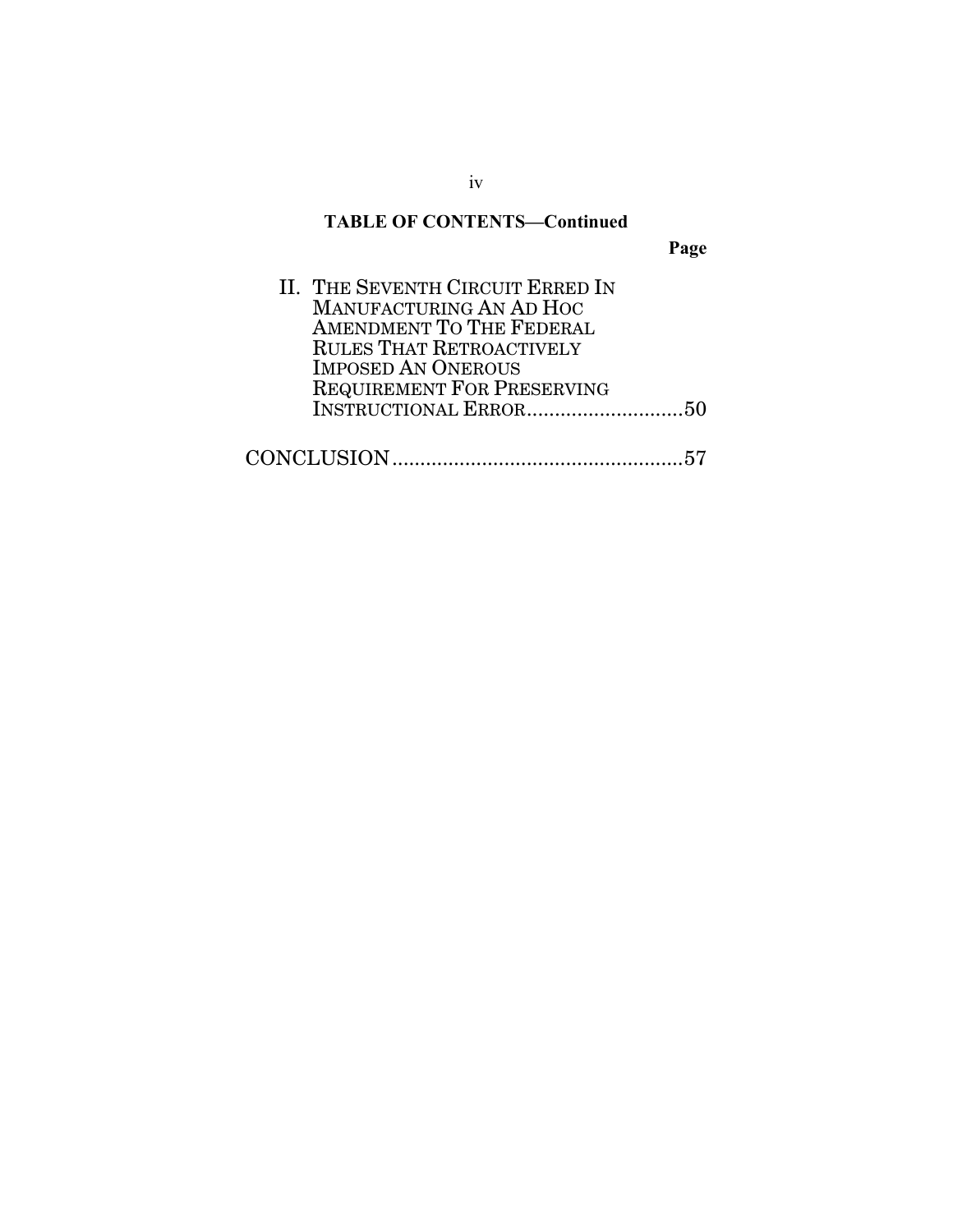# **TABLE OF AUTHORITIES**

**Pages(s)** 

#### **Cases**

| Aetna Health, Inc. v. Davila,      |
|------------------------------------|
| Bank of Nova Scotia v. Kilpatrick, |
| Carcieri v. Salazar,               |
| Carlisle v. United States,         |
| Carpenter v. United States,        |
| Chapman v. California,             |
| Cleveland v. United States,        |
| Connally v. General Constr. Co.,   |
| Fasulo v. United States,           |
| Hedgpeth v. Pulido,                |
| Jackson v. Denno,                  |

v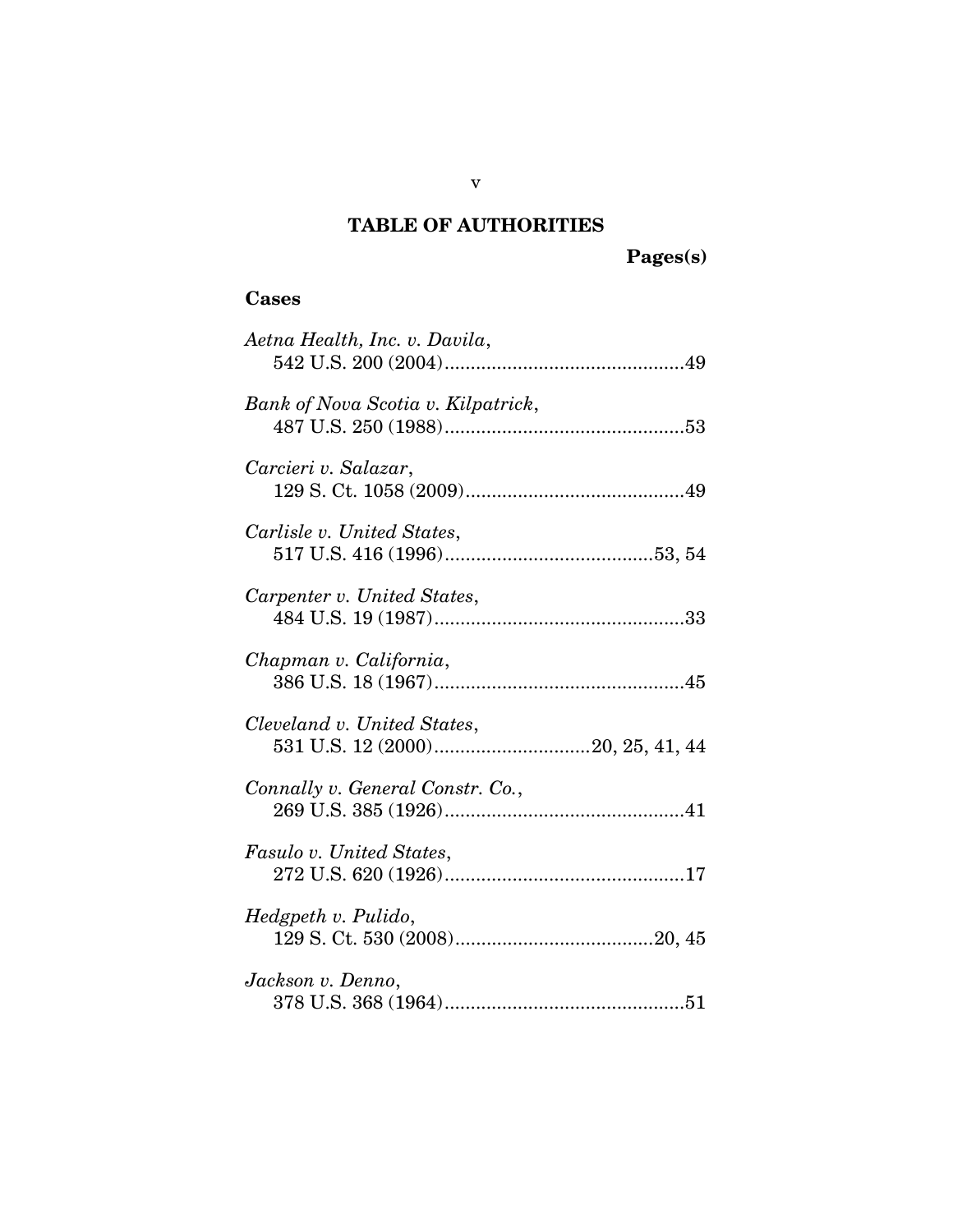| Jerome v. United States,                                                    |
|-----------------------------------------------------------------------------|
| Jones v. United States,                                                     |
| Jones v. United States,                                                     |
| Kolender v. Lawson,                                                         |
| Leatherman v. Tarrant County Narcotics<br>Intelligence & Coordination Unit, |
| Libretti v. United States,                                                  |
| Liparota v. United States,                                                  |
| McNally v. United States,                                                   |
| Mesa v. California,                                                         |
| Morissette v. United States,                                                |
| Neder v. United States,                                                     |

vi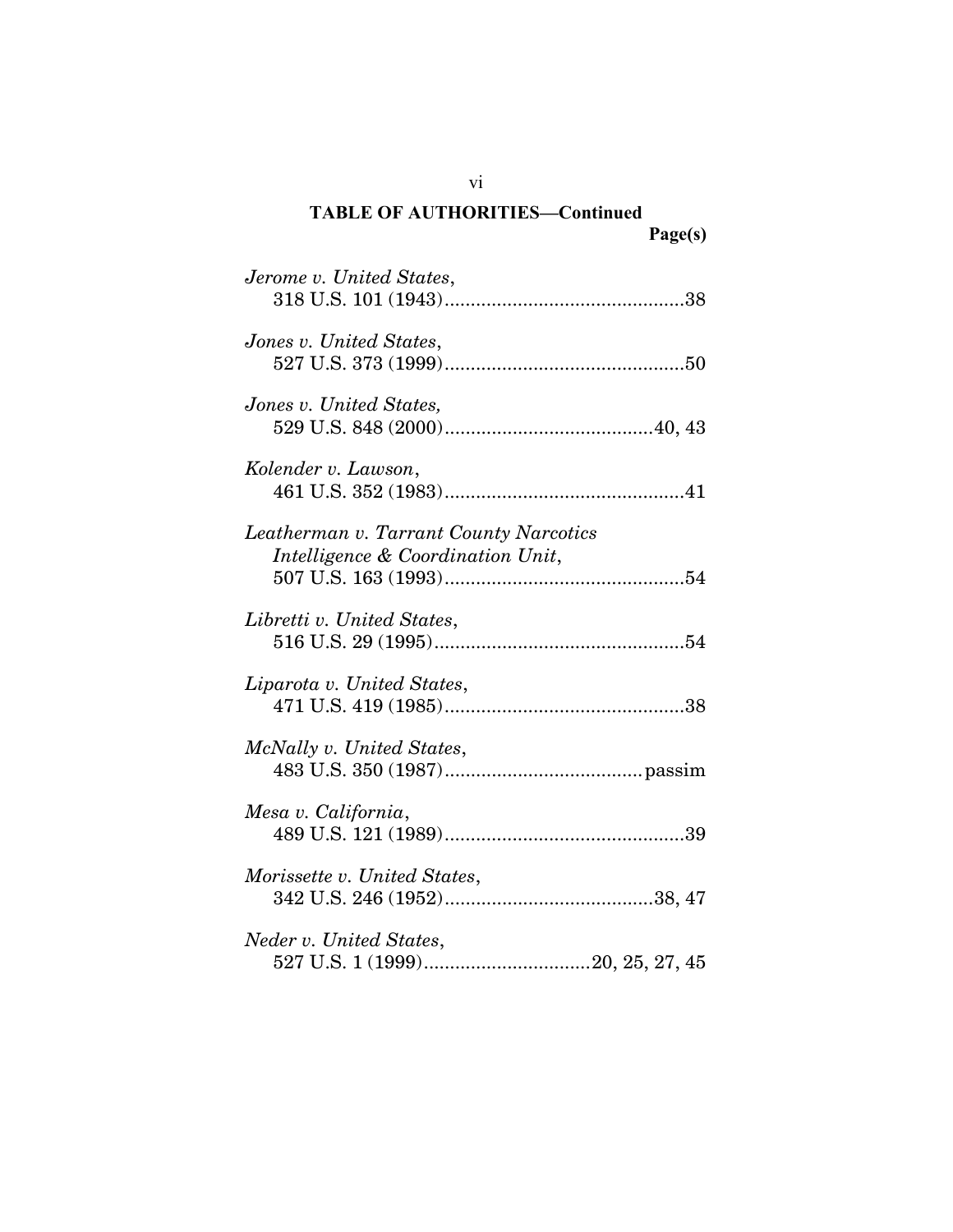| Northwest Austin Mun. Utility District<br>No. 1 v. Holder,<br>129 S. Ct. 2504 (2009), slip op. at 1037 |
|--------------------------------------------------------------------------------------------------------|
| Rewis v. United States,                                                                                |
| Santa Fe Indus., Inc. v. Green,                                                                        |
| Smith v. Goguen,                                                                                       |
| Solid Waste Agency Of Northern Cook Cty.<br>v. Army Corps Of Engineers,                                |
| Sorich v. United States,                                                                               |
| Standard Oil Co. of N.J. v. United States,                                                             |
| Stein v. New York,                                                                                     |
| United States v. Adcock,<br>447 F.2d 1337 (2d Cir. 1971) 52, 54, 55                                    |
| United States v. Ballard,<br>663 F.2d 534 (5th Cir. 1981)30, 31, 35                                    |
| United States v. Bass,                                                                                 |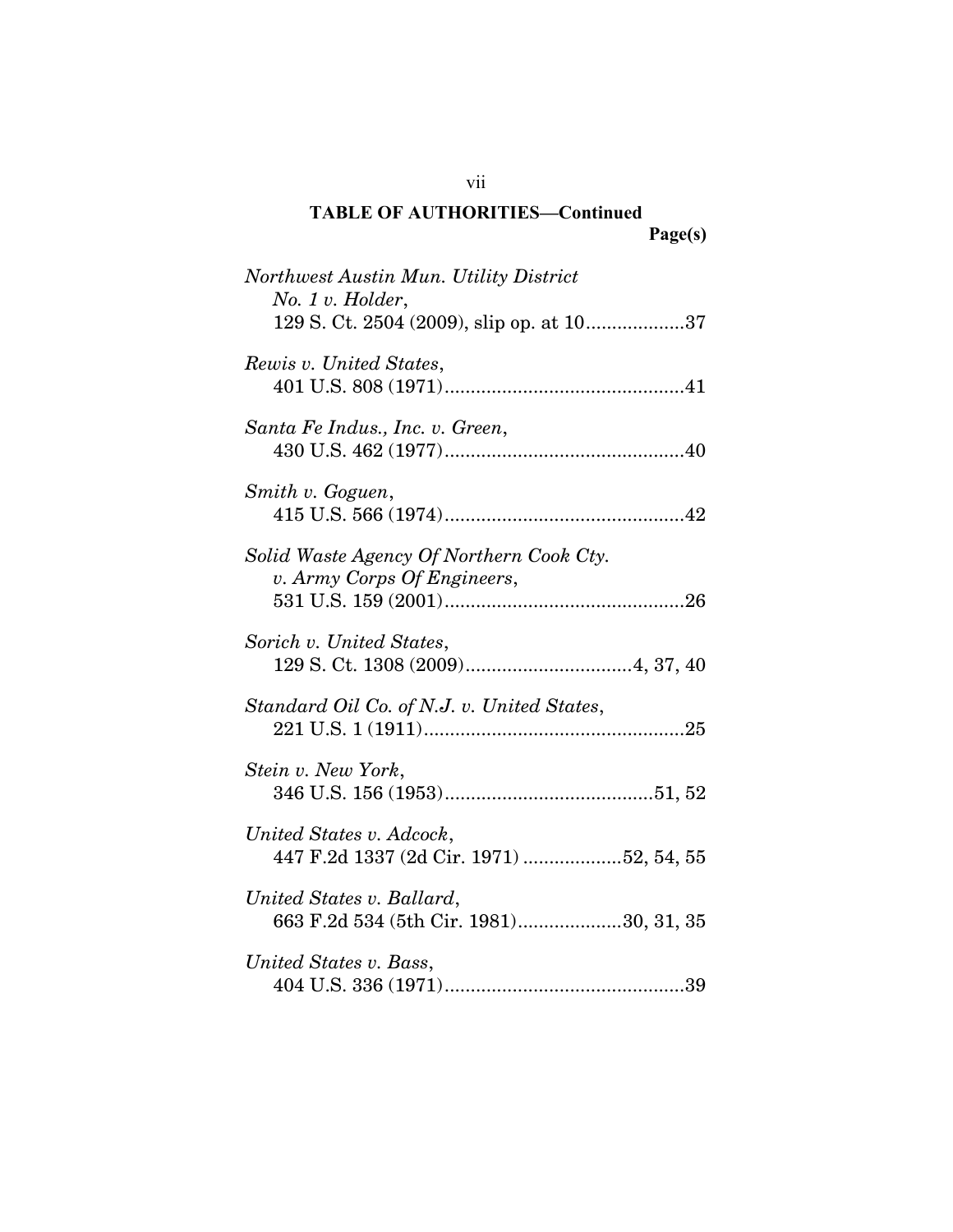| United States v. Blackwell,                                         |
|---------------------------------------------------------------------|
| United States v. Britton,                                           |
| United States v. Brumley,<br>116 F.3d 728 (5th Cir. 1997)26, 34, 36 |
| United States v. Cohen Grocery,                                     |
| United States v. Czubinski,                                         |
| United States v. deVegter,                                          |
| United States v. Dixon,<br>536 F.2d 1388 (2d Cir. 1976) 28, 29      |
| United States v. Ellis,                                             |
| United States v. Feldman,<br>711 F.2d 758 (7th Cir. 1983)29, 30, 35 |
| United States v. Frost,<br>125 F.3d 346 (6th Cir. 1997)23, 41       |
| United States v. Gray,                                              |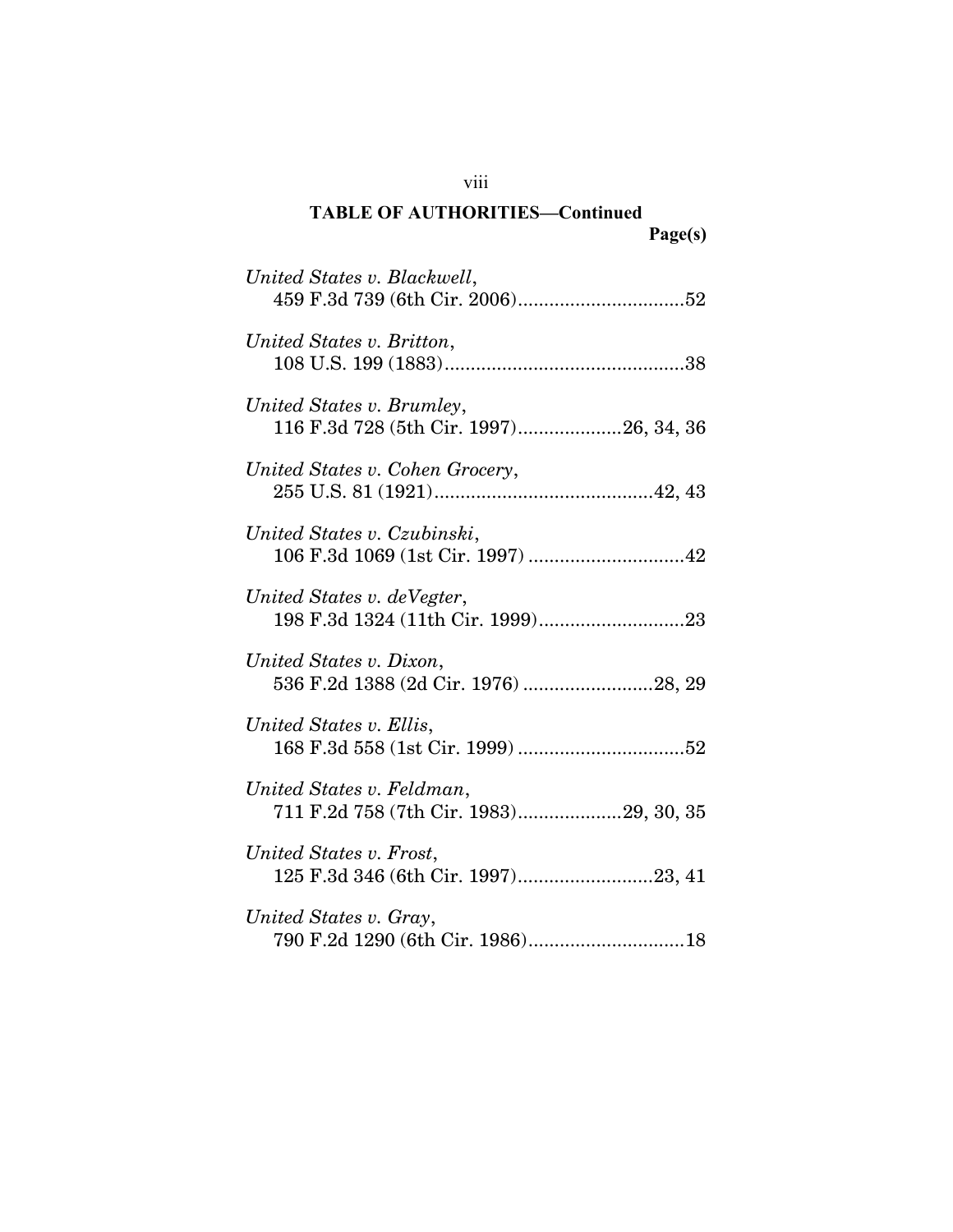| United States v. Handakas,                                              |
|-------------------------------------------------------------------------|
| United States v. Hudson,<br>11 U.S. (7 Cranch) 32 (1812) 17, 37, 38, 39 |
| United States v. Hyde,                                                  |
| United States v. Jain,                                                  |
| United States v. James,                                                 |
| United States v. Lanier,                                                |
| United States v. Lemire,                                                |
| United States v. Margiotta,                                             |
| United States v. Martin,                                                |
| United States v. McCracken,<br>488 F.2d 406 (5th Cir. 1974)52, 53       |
| United States v. McNeive,                                               |

ix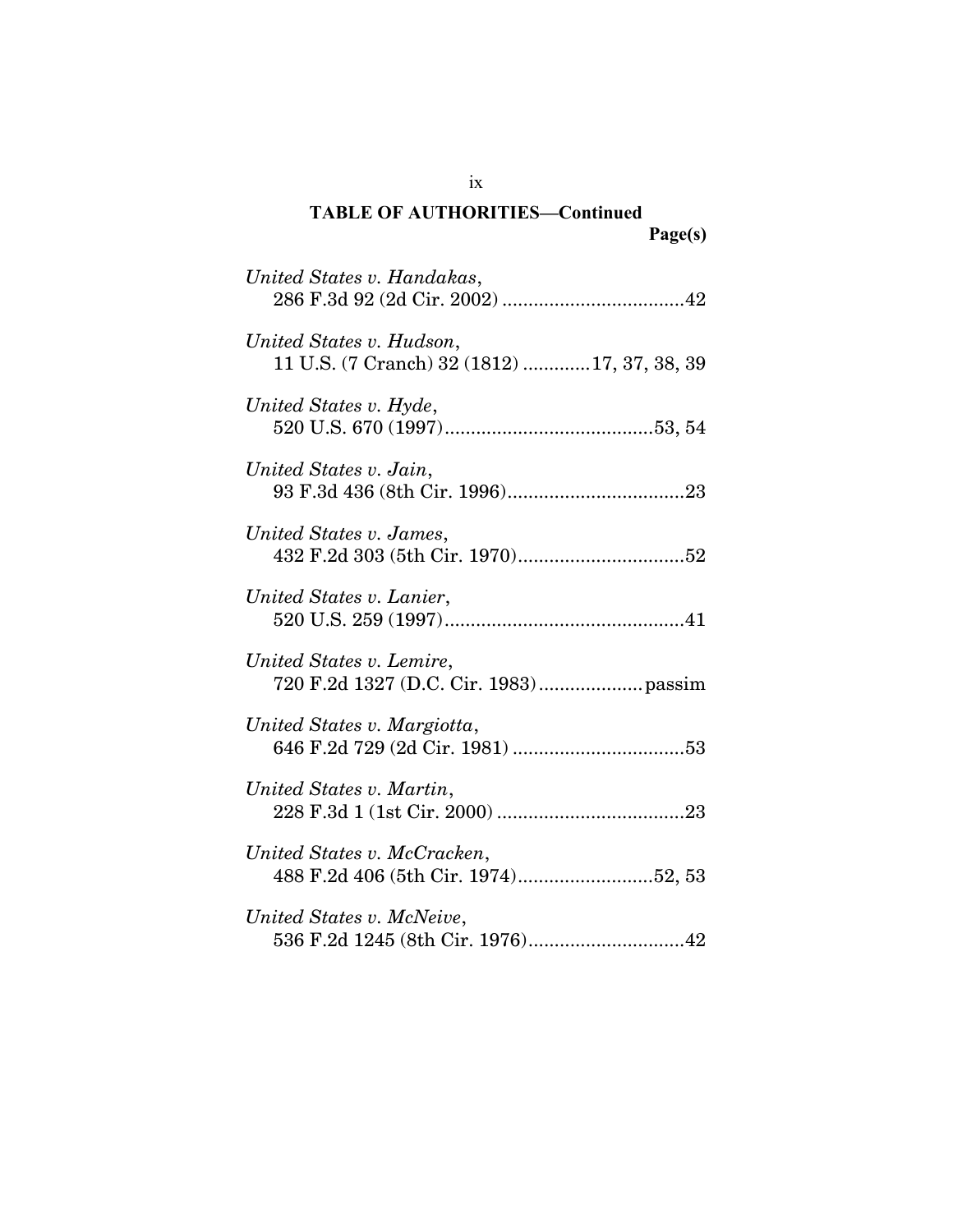| United States v. Morrison,                                              |
|-------------------------------------------------------------------------|
| United States v. Murphy,                                                |
| United States v. Pforzheimer,<br>826 F.2d 200 (2d Cir. 1987) 52, 55     |
| United States v. Reese,                                                 |
| United States v. Regent Office Supply Co.,                              |
| United States v. Riccobene,                                             |
| United States v. Rooney,                                                |
| United States v. Ruggiero,                                              |
| United States v. Rybicki,<br>354 F.3d 124 (2d Cir. 2003) 23, 24, 26, 42 |
| United States v. Santos,                                                |
| United States v. Serafino,                                              |

x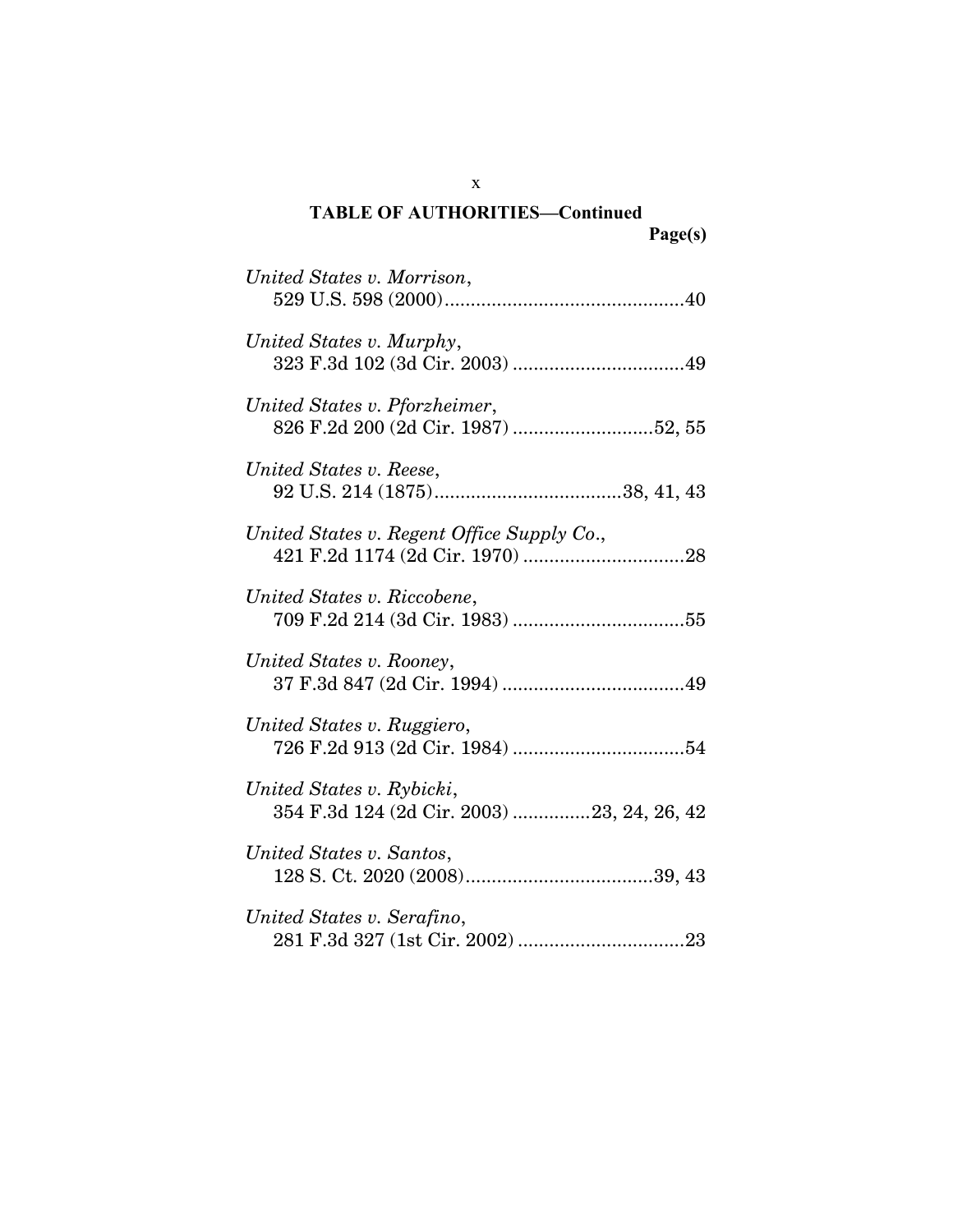| United States v. Siegel,                                                       |
|--------------------------------------------------------------------------------|
| United States v. Spock,<br>416 F.2d 165 (1st Cir. 1969) 52, 53                 |
| United States v. Sun-Diamond Growers,<br>138 F.3d 961 (D.C. Cir. 1998), aff'd, |
| United States v. Union Pac. R.R. Co.,                                          |
| United States v. Urciuoli,                                                     |
| United States v. Vinyard,<br>266 F.3d 320 (4th Cir. 2001)23, 41                |
| United States v. von Barta,<br>635 F.2d 999 (2d Cir. 1980) 28, 29              |
| United States v. Worrall,<br>2 U.S. (Dall.) 384 (Chase, Circuit                |
| Whalen v. United States,                                                       |
| Williams v. United States,                                                     |
| Yates v. United States,                                                        |

xi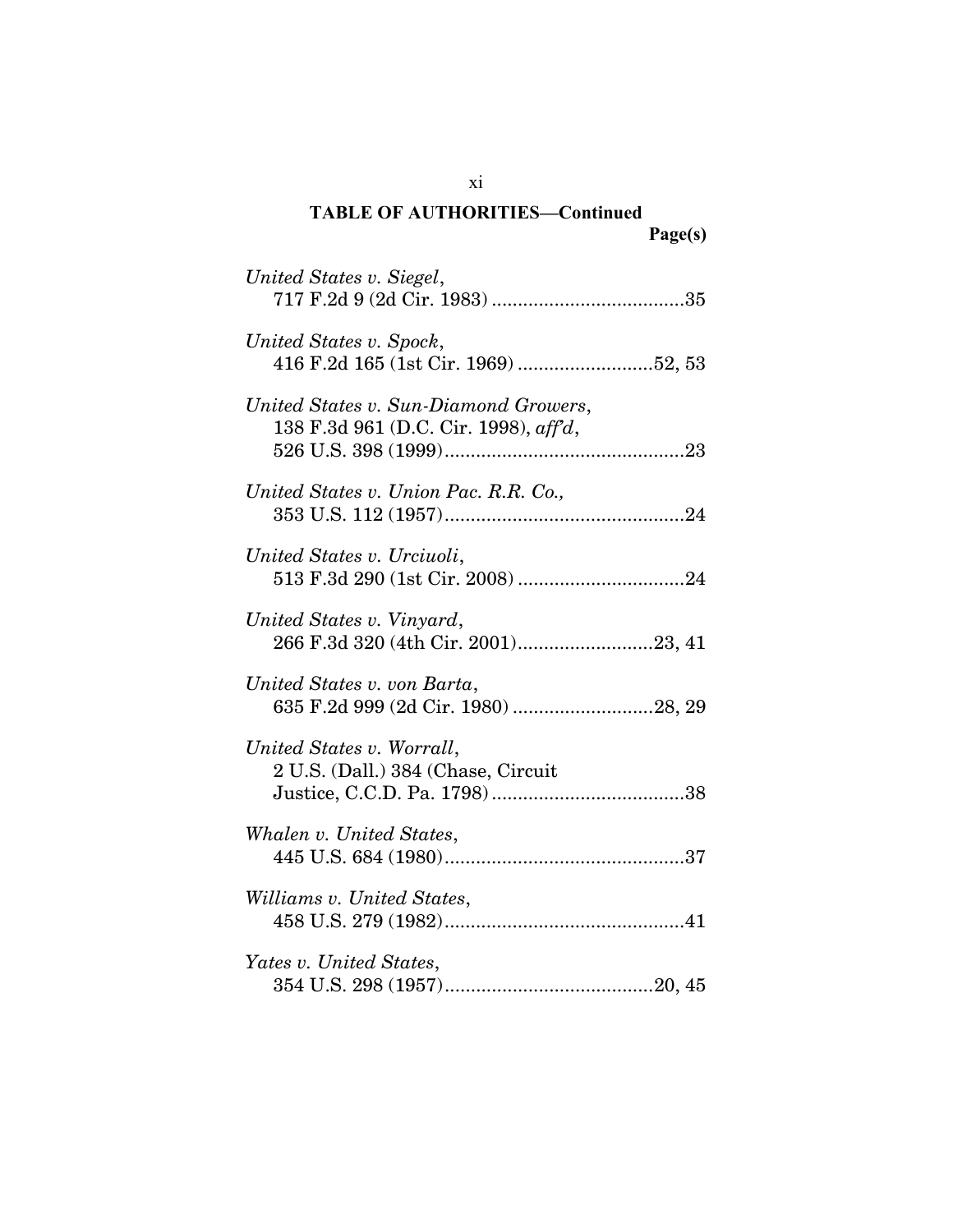| <b>TABLE OF AUTHORITIES-Continued</b> |         |
|---------------------------------------|---------|
|                                       | Page(s) |

| Yeager v. United States,         |
|----------------------------------|
| <b>Constitutional Provisions</b> |
|                                  |
| <b>Statutes</b>                  |
|                                  |
|                                  |
|                                  |
|                                  |
|                                  |
| <b>Rules</b>                     |
|                                  |
|                                  |
|                                  |
|                                  |
|                                  |
|                                  |
|                                  |

xii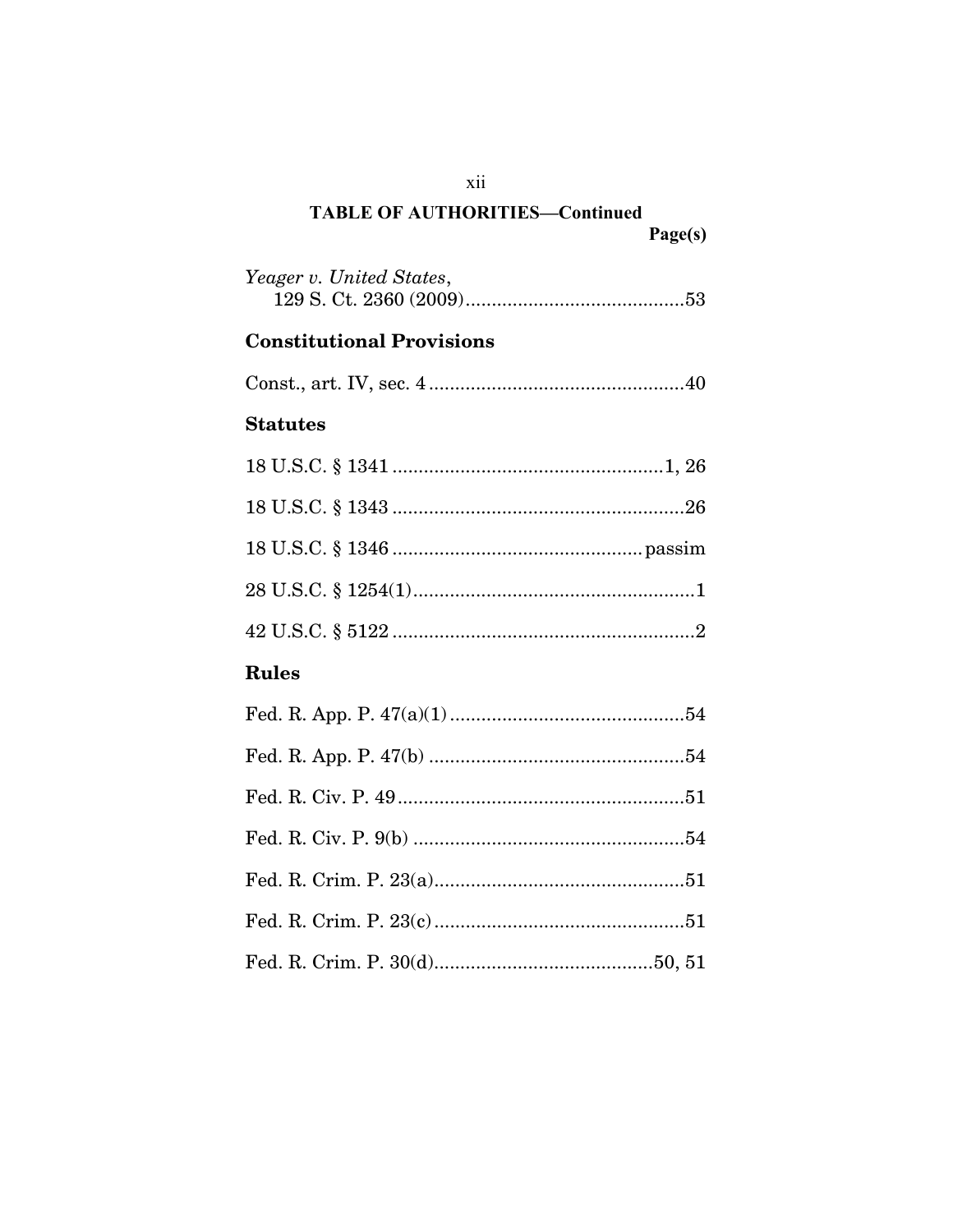### **TABLE OF AUTHORITIES—Continued**

# Sup. Ct. R. 15.2..........................................................49

# **Legislative Materials**

| 133 Cong. Rec. E3240-02 (Aug. 4, 2007)33                                                                               |
|------------------------------------------------------------------------------------------------------------------------|
| 133 Cong. Rec. H10656-01 (Nov. 19, 1987) 40                                                                            |
| 133 Cong. Rec. H6798-02 (July 29, 1987)32                                                                              |
| 134 Cong. Rec. H11108-01 (Oct. 21, 1988)36                                                                             |
| 134 Cong. Rec. S12581-04 (Sept. 15, 1988)34, 35                                                                        |
| 134 Cong. Rec. S15999-01 (Oct. 14, 1988)35                                                                             |
| 134 Cong. Rec. S17360-02 (Nov. 10, 2008)36                                                                             |
| Anti-Drug Abuse Act of 1988,<br>H.R. 5210, 100th Cong. (1988) 35                                                       |
| Hearing on H.R. 3089 and H.R. 3050<br><b>Before the Subcomm. on Criminal</b><br>Justice of the Comm. on the Judiciary, |
| The Anti-Corruption Act of 1988,<br>S. 2793, 100th Cong. (1988)33, 34, 35                                              |
| The Anti-Public Corruption Act of 1988,                                                                                |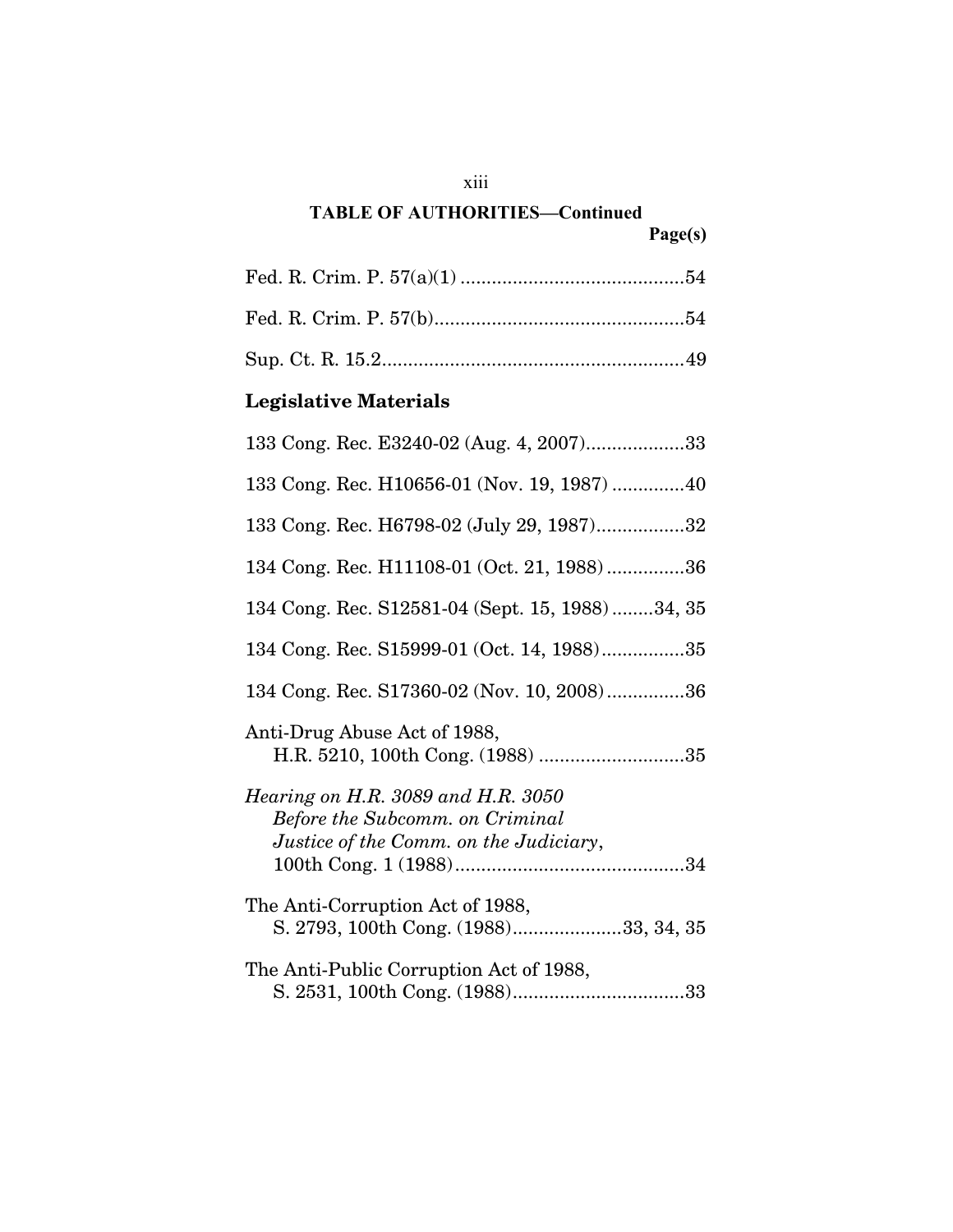| The Fraud Amendments Act of 1987,<br>H.R. 3089, 100th Cong. (1987) 32                                                                                   |
|---------------------------------------------------------------------------------------------------------------------------------------------------------|
| The Mail Fraud Amendment Act of 1987,<br>H.R. 3050, 100th Cong. (1987) 32                                                                               |
| <b>Treatises</b>                                                                                                                                        |
| 26 MOORE'S FEDERAL PRACTICE: CRIMINAL                                                                                                                   |
| <b>Other Authorities</b>                                                                                                                                |
| BLACK'S LAW DICTIONARY (8th ed. 2004)27                                                                                                                 |
| Restatement (Second) of Torts § 525                                                                                                                     |
| Restatement (Second) of Torts $\S 531$                                                                                                                  |
| Scott Glover & Jack Leonard, Cardinal<br>Mahony Under Federal Fraud Probe<br>Over Abusive Priests, Sources Say, Los<br>ANGELES TIMES (Jan. 29, 2009) 42 |
| Statement of Justice Black and Justice<br>Douglas on the Rules of Civil<br>Procedure and the Proposed<br>Amendments,                                    |

xiv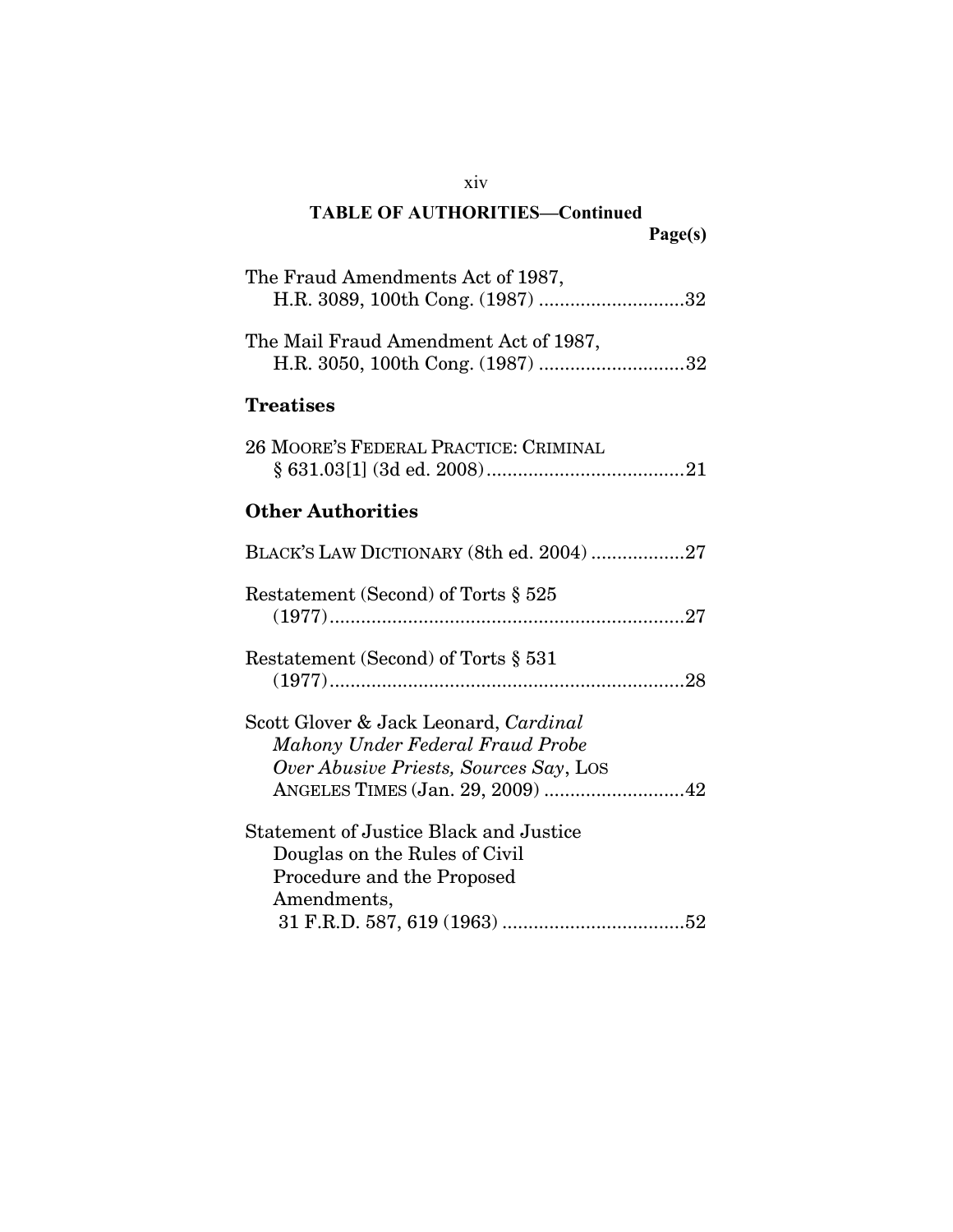| Wayne R. LaFave et al.,                |  |
|----------------------------------------|--|
| 6 Criminal Procedure $\S 24.10(a)$ (3d |  |
|                                        |  |

xv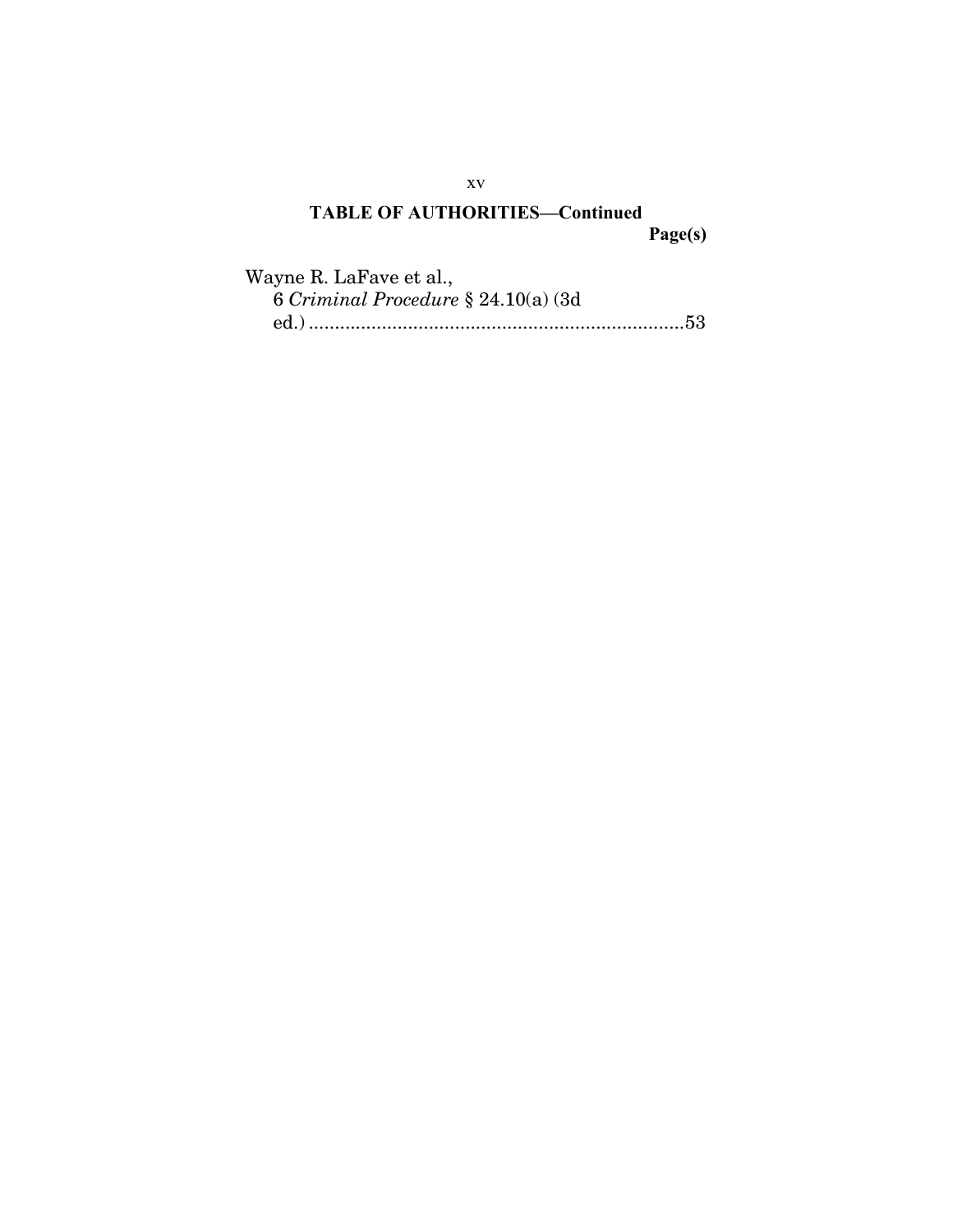#### <span id="page-17-0"></span>**BRIEF FOR THE PETITIONERS**

#### **OPINION BELOW**

The opinion of the United States Court of Appeals for the Seventh Circuit (Pet. App. 1a-17a) is published at 530 F.3d 596.

#### **JURISDICTION**

The judgment of the court of appeals was entered June 25, 2008. A petition for rehearing was denied August 13, 2008. Justice Stevens extended the time within which to file a petition for a writ of certiorari until January 10, 2009. The petition was filed on January 9, 2009, and granted on May 18, 2009. This Court's jurisdiction rests on 28 U.S.C. § 1254(1).

#### **STATUTORY PROVISIONS INVOLVED**

18 U.S.C. § 1341, part of Chapter 63 of Title 18 of the United States Code, provides in its entirety:

"Whoever, having devised or intending to devise any scheme or artifice to defraud, or for obtaining money or property by means of false or fraudulent pretenses, representations, or promises, or to sell, dispose of, loan, exchange, alter, give away, distribute, supply, or furnish or procure for unlawful use any counterfeit or spurious coin, obligation, security, or other article, or anything represented to be or intimated or held out to be such counterfeit or spurious article, for the purpose of executing such scheme or artifice or attempting so to do, places in any post office or authorized depository for mail matter, any matter or thing whatever to be sent or delivered by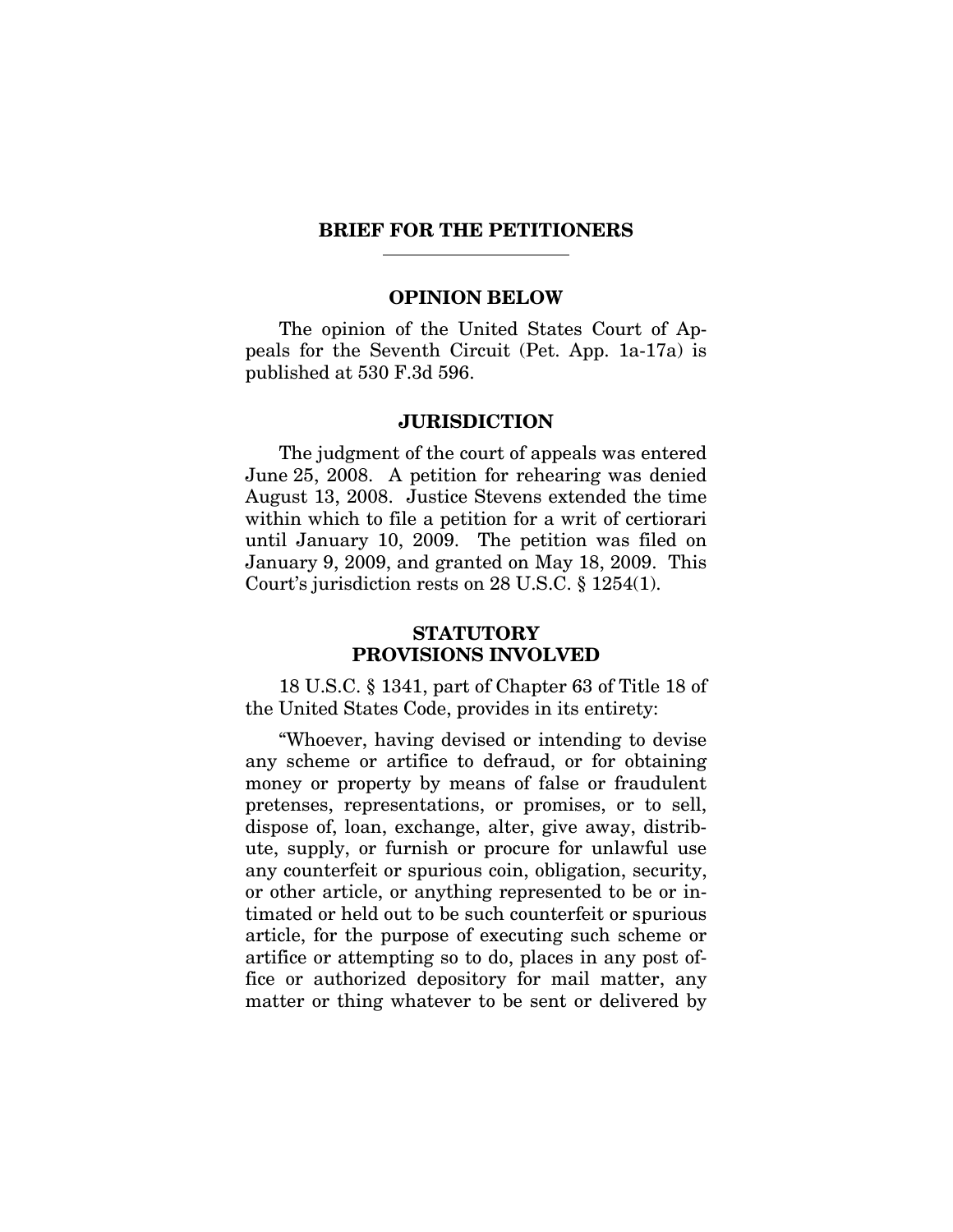<span id="page-18-0"></span>the Postal Service, or deposits or causes to be deposited any matter or thing whatever to be sent or delivered by any private or commercial interstate carrier, or takes or receives therefrom, any such matter or thing, or knowingly causes to be delivered by mail or such carrier according to the direction thereon, or at the place at which it is directed to be delivered by the person to whom it is addressed, any such matter or thing, shall be fined under this title or imprisoned not more than 20 years, or both. If the violation occurs in relation to, or involving any benefit authorized, transported, transmitted, transferred, disbursed, or paid in connection with, a presidentially declared major disaster or emergency (as those terms are defined in section 102 of the Robert T. Stafford Disaster Relief and Emergency Assistance Act (42 U.S.C. 5122)), or affects a financial institution, such person shall be fined not more than \$1,000,000 or imprisoned not more than 30 years, or both."

18 U.S.C. § 1346, also found in Chapter 63, reads in its entirety:

"For the purposes of this Chapter, the term 'scheme or artifice to defraud' includes a scheme or artifice to deprive another of the intangible right of honest services."

#### **STATEMENT**

In a lengthy set of criminal charges that the jury overwhelmingly rejected, the government accused petitioner Conrad M. Black and his co-defendants of treating the public company of which they were officers as Black's personal piggy bank from which he siphoned off money to support a lavish lifestyle, principally through payments made under allegedly bogus non-competition agreements arising from transactions between the company and third parties.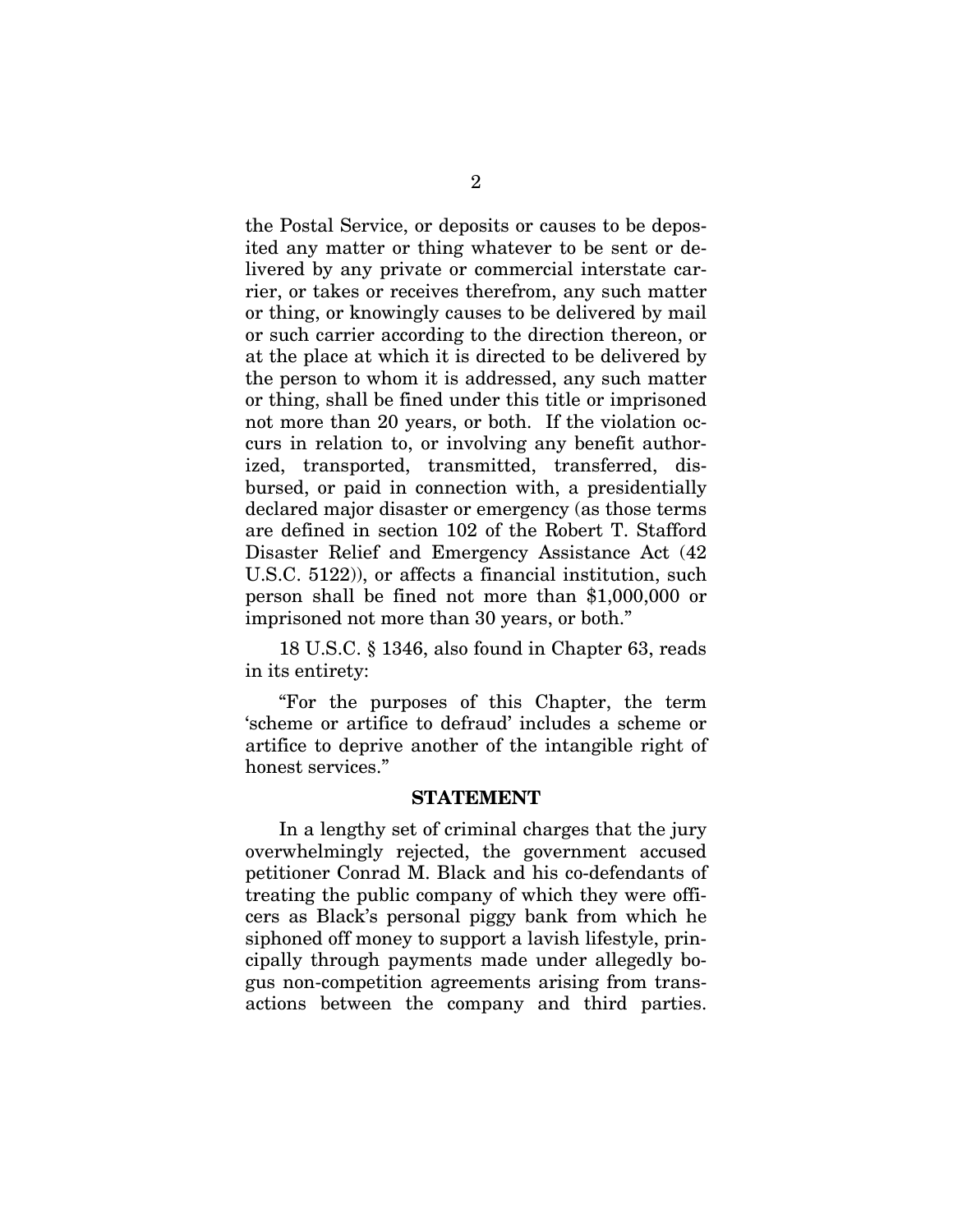While petitioners' alleged theft of money or property from their employer was the government's principal theory of mail fraud, the government was not content to rest on that allegation alone. Instead, the government successfully insisted on a jury instruction permitting conviction for mail fraud on the alternative theory that petitioners deprived the company or its shareholders of the "intangible right of honest services."

After a four-month trial, the jury acquitted petitioners on nearly all counts, soundly rejecting the government's principal theory of prosecution—that petitioners "stole money and property from the company" through non-competition agreements associated with the company's sale of its community newspapers to other companies. J.A. 228a. Petitioners were instead convicted on just three of the mail fraud counts. The jury instructions on mail fraud did not require the jury to find that petitioners caused even a *risk* of economic harm to the company in order to convict them of depriving the company of its "intangible right of honest services." Instead, the jury was allowed to convict under those instructions even if it found, consistent with testimony from the government's primary witness, that petitioners sought a lawful tax benefit in another country, with no contemplated detriment to their employer, but in the process fell short of complying entirely with their Delaware-law duty of loyalty to the company.

That anyone could even consider such conduct to be a federal crime, punishable by up to twenty years in prison and a predicate for money laundering and racketeering charges, is the unfortunate consequence of Congress's decision some twenty years ago to expand the definition of a scheme to defraud to include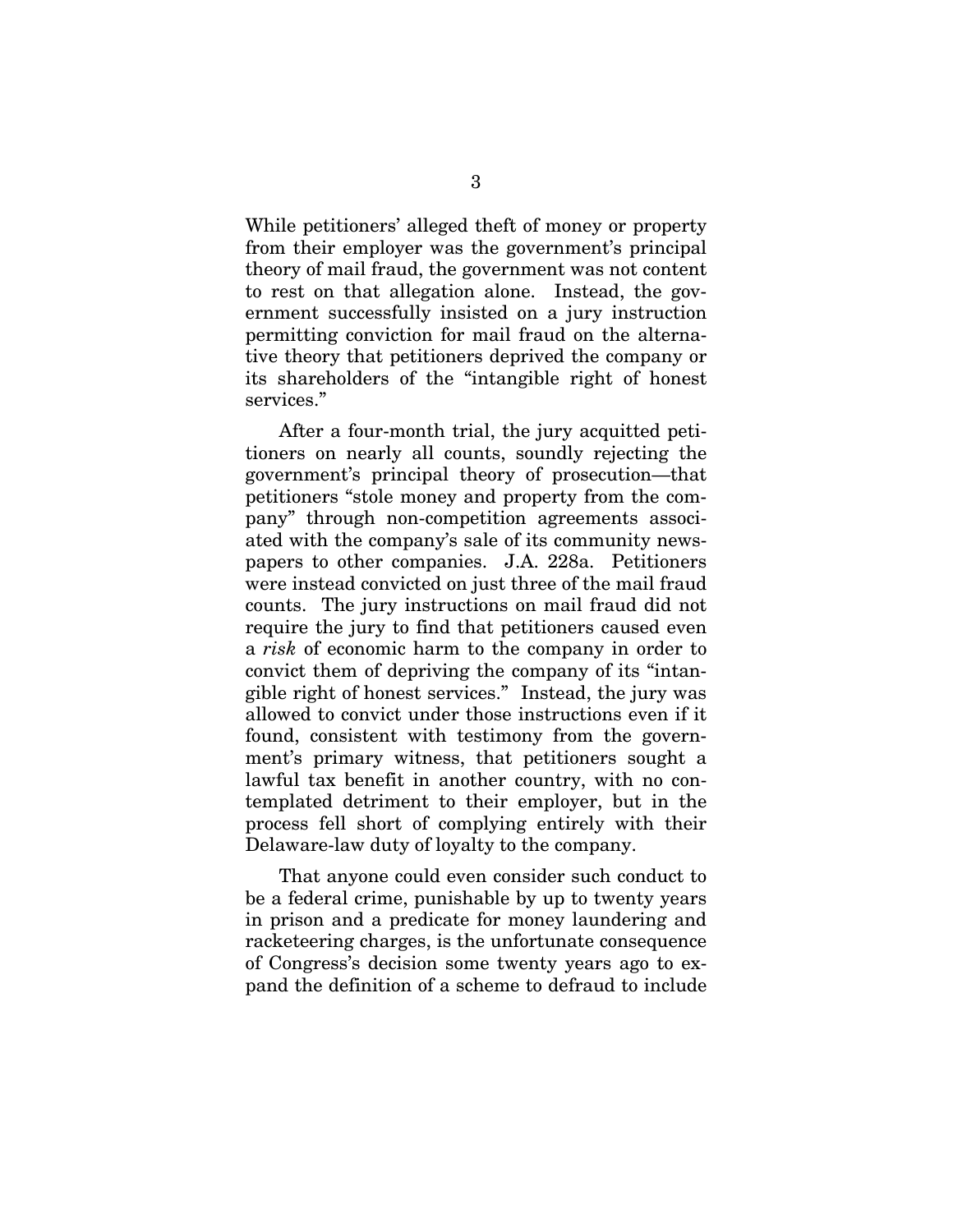the vaguest of terms: encompassing any plan to deprive another of "the intangible right of honest services." The government has stretched this malleable phrase, unknown in the common law, far beyond the public corruption context that gave rise to its enactment, treating the statute as "nothing more than an invitation for federal courts to develop a common-law crime of unethical conduct." *Sorich v. United States*, 129 S. Ct. 1308, 1310 (2009) (Scalia, J., dissenting from denial of certiorari). The convictions here, after the government's primary witness completely undermined the government's principal theory that petitioners fraudulently schemed to obtain money or property, are reason enough to place predictable and intelligible limits on an ambiguous theory of criminality that has bedeviled the lower courts for two decades.

1. Petitioners were executives of Hollinger International, Inc. (Hollinger), a publicly held Delaware company that owned and operated several large newspapers and hundreds of smaller publications. Petitioner Black was Hollinger's Chairman and CEO. Petitioner John A. Boultbee was its Executive Vice President, and, for a time, its Chief Financial Officer. Petitioner Mark S. Kipnis was the Corporate Counsel, Secretary and Vice President of Law.[1](#page-20-0)

Hollinger's roots were in Black's and codefendant David Radler's acquisition in 1969 of a single Canadian newspaper, the *Sherbrooke Daily Record*. J.A. 130a-132a. (Radler, President and Chief Operating Officer of Hollinger, agreed to testify

<span id="page-20-0"></span><sup>1</sup> Co-defendant Peter Y. Atkinson, also convicted at trial, was Vice President of Hollinger.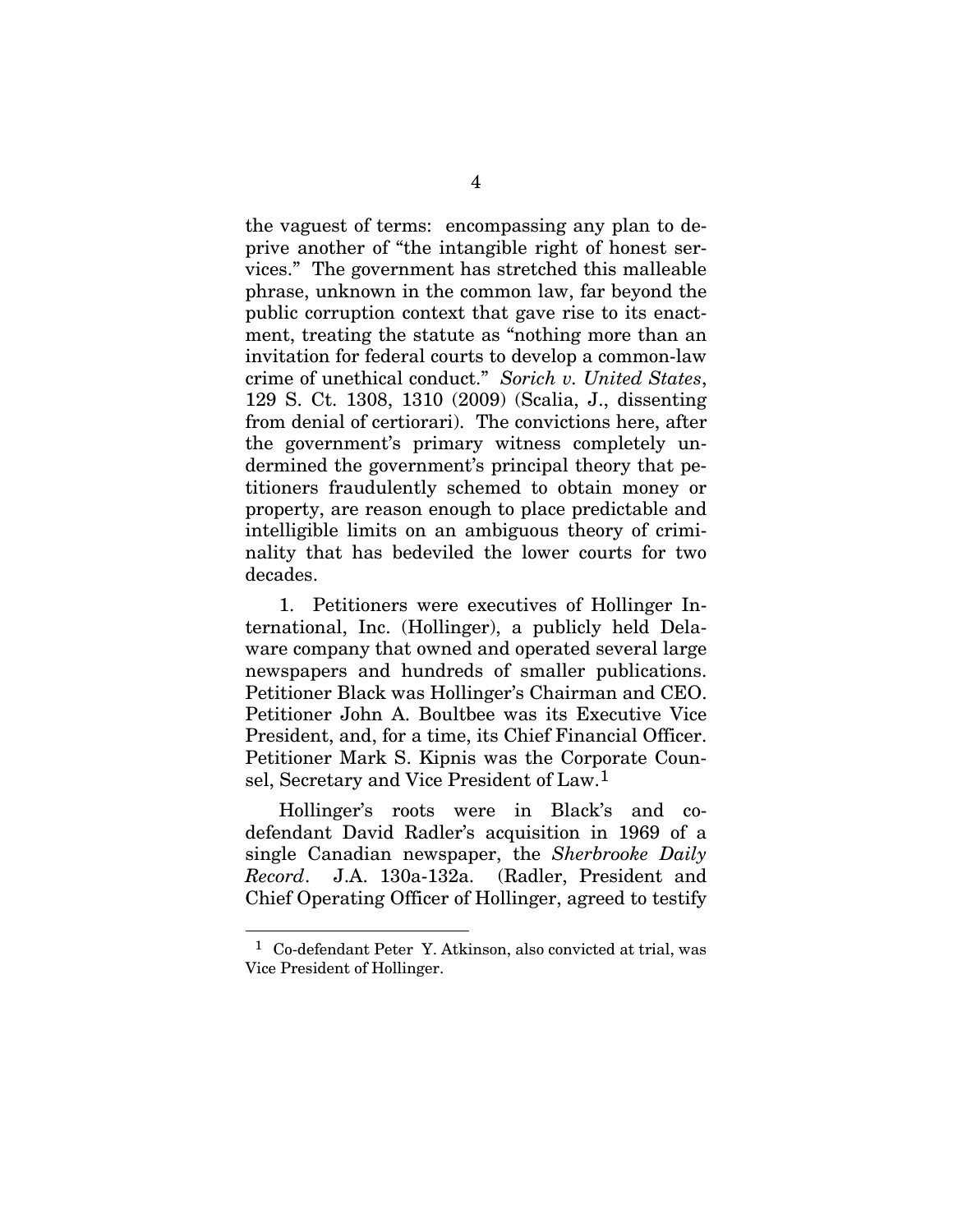for the government in exchange for leniency, and was the star witness for the prosecution.) Under their successful management, Hollinger ultimately purchased hundreds of community newspapers, as well as several national and other large newspapers. These included the *Jerusalem Post*, *The Chicago Sun Times*, and the *Daily Telegraph* of London, as well as the launching of the *National Post* in Canada. *Id.* at 161a-180a. Under Black's leadership over nearly two decades, the *Telegraph* alone enriched Hollinger and its shareholders to the tune of hundreds of millions of dollars. *Id.* at 163a-168a. Black built Hollinger's international newspaper empire from a mere \$20,000 in equity to market capitalization well in excess of \$1 billion. *Id.* at 180a.

Black and Radler managed the business through their combined majority ownership interest in Ravelston Corp. Ltd., a private Canadian company. Ravelston, in turn, had a controlling interest in Hollinger, Inc., a holding company that controlled Hollinger through a super-majority of voting shares.[2](#page-21-0) Consistent with the management structure, Hollinger typically did not pay petitioners or Radler directly. Instead, Ravelston usually compensated them from the management fees that Hollinger's board of directors approved for payment to Ravelston.

Beginning in the late 1990s, Hollinger's board approved Black's proposal to divest the company of

<span id="page-21-0"></span><sup>2</sup> In the district court, Hollinger International was often referred to as "International." We follow the shorthand used by the court of appeals, referring to Hollinger International as "Hollinger."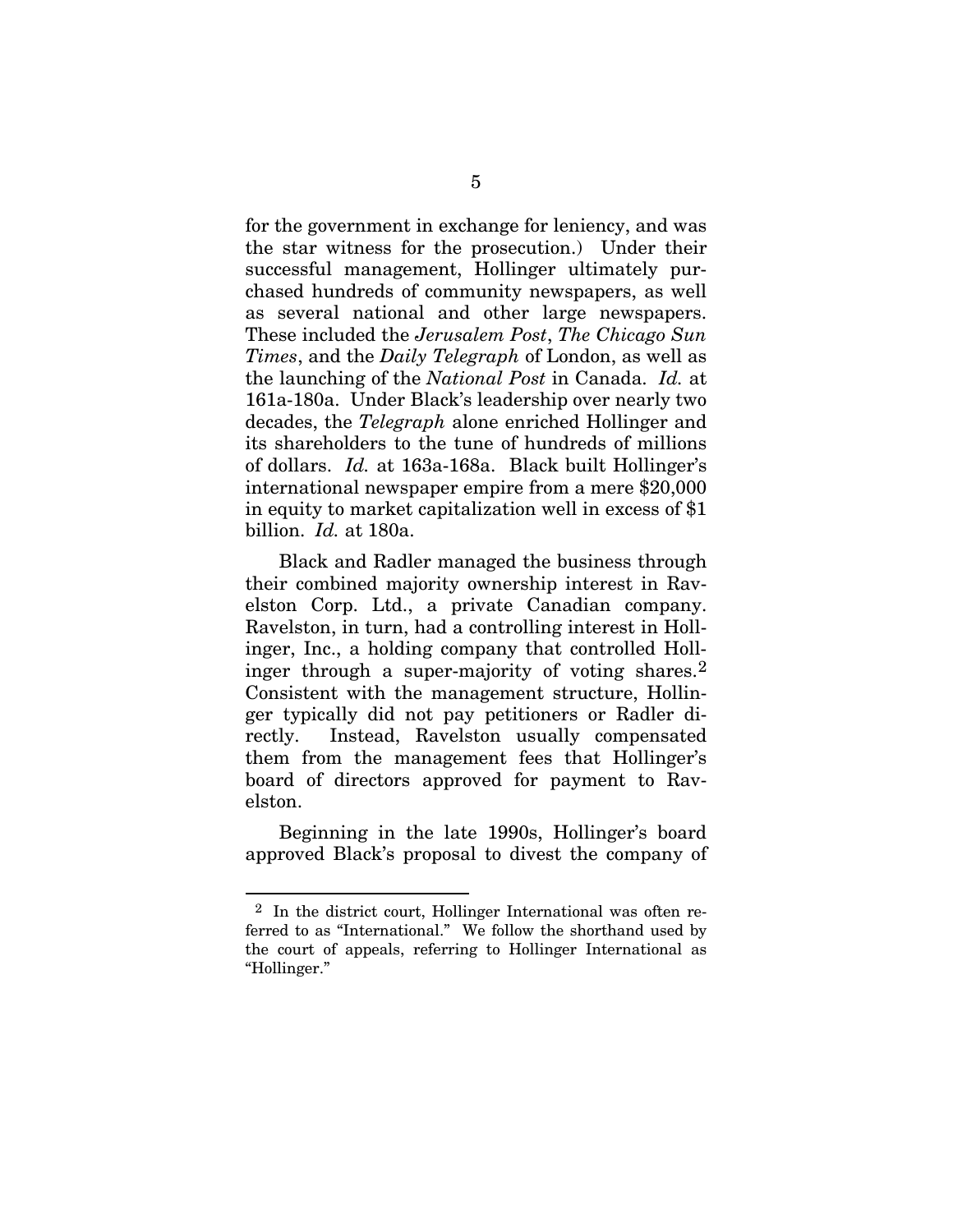most of its smaller newspapers based on his prescient prediction that the Internet would adversely affect print media. Although Black's strategy proved to be an enormous financial success for Hollinger and its shareholders, the government came to believe that the transactions implementing this legitimate business plan were somehow criminally tainted. In the government's view, petitioners plotted to steal from Hollinger by causing companies purchasing Hollinger's newspapers to divert to petitioners and others part of the purchase price under bogus covenants not to compete.[3](#page-22-0)

Petitioners' straightforward defense—that the non-competition agreements were legitimate—was amply supported by even the government's proofs. Most of the agreements had been included as part of Hollinger's deals with sophisticated purchasers who quite understandably had no desire to risk competition from the executive team that had successfully built Hollinger into an international media empire. The jury returned acquittals on all counts related to non-competition agreements signed in these thirdparty deals. One particular set of agreements, not directly connected to a newspaper sale, resulted in two of the three mail fraud convictions. These agreements—which, unlike the earlier non-competes, restricted Black, Boultbee, and others from competing with Hollinger and its affiliates after leaving Hollinger—minimized the tax burden of the Canadian defendants.

<span id="page-22-0"></span><sup>3</sup> Kipnis, the corporate counsel, was neither party to, nor paid under, the covenants. Instead, the government charged that his legal services in preparing the paperwork aided and abetted the scheme to defraud.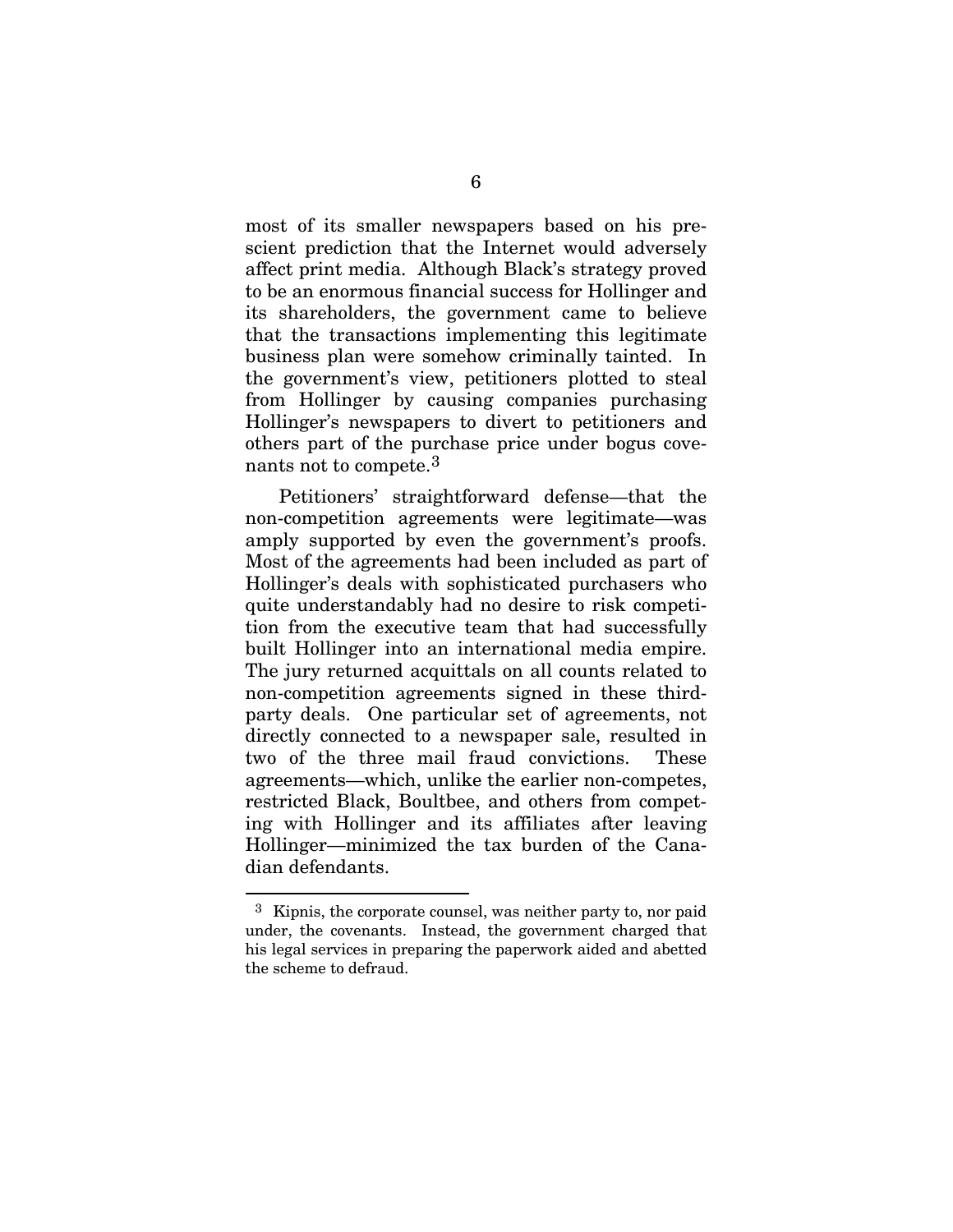Under then-applicable Canadian law, payments received pursuant to non-competition agreements were non-taxable, even if the payments were in lieu of other income the payees might have received, so long as the payees were legally bound by the noncompetes, which indisputably was the case here. In order for the Canadian defendants to obtain the benefit of the favorable Canadian tax ruling *without* imposing any cost or other detriment on Hollinger, Radler simply caused some of the management fees that otherwise would have been paid by Hollinger to Ravelston (and, in due course, by Ravelston to the various officers) to be re-characterized as noncompete payments made directly to those officers.

The government attempted to anticipate petitioners' defense by alleging in the original indictment that petitioners had schemed to defraud not only Hollinger, but also the Canadian fisc. Before trial, however, the government abandoned its "fraud on Canada" theory of mail fraud, and filed a superseding information deleting Canada as an alleged victim. Pet. App. 24a-92a. Notably, the information, like the preceding indictment, did not stop at alleging a scheme to *steal money* from Hollinger. Lacking enough confidence in its "looting" allegations to rely on them alone, the government further alleged that petitioners' supposed scheme *also* "fraudulently deprived [Hollinger] International of its right to receive their honest services." Pet. App. at 36a-37a. Again and again, the information invoked petitioners' statelaw duty of "loyalty" and alleged that petitioners breached that "fiduciary duty" to Hollinger. *E.g., id*. at 52a, 25a-34a.

2. Petitioners' defense included *uncontradicted* expert testimony establishing that the re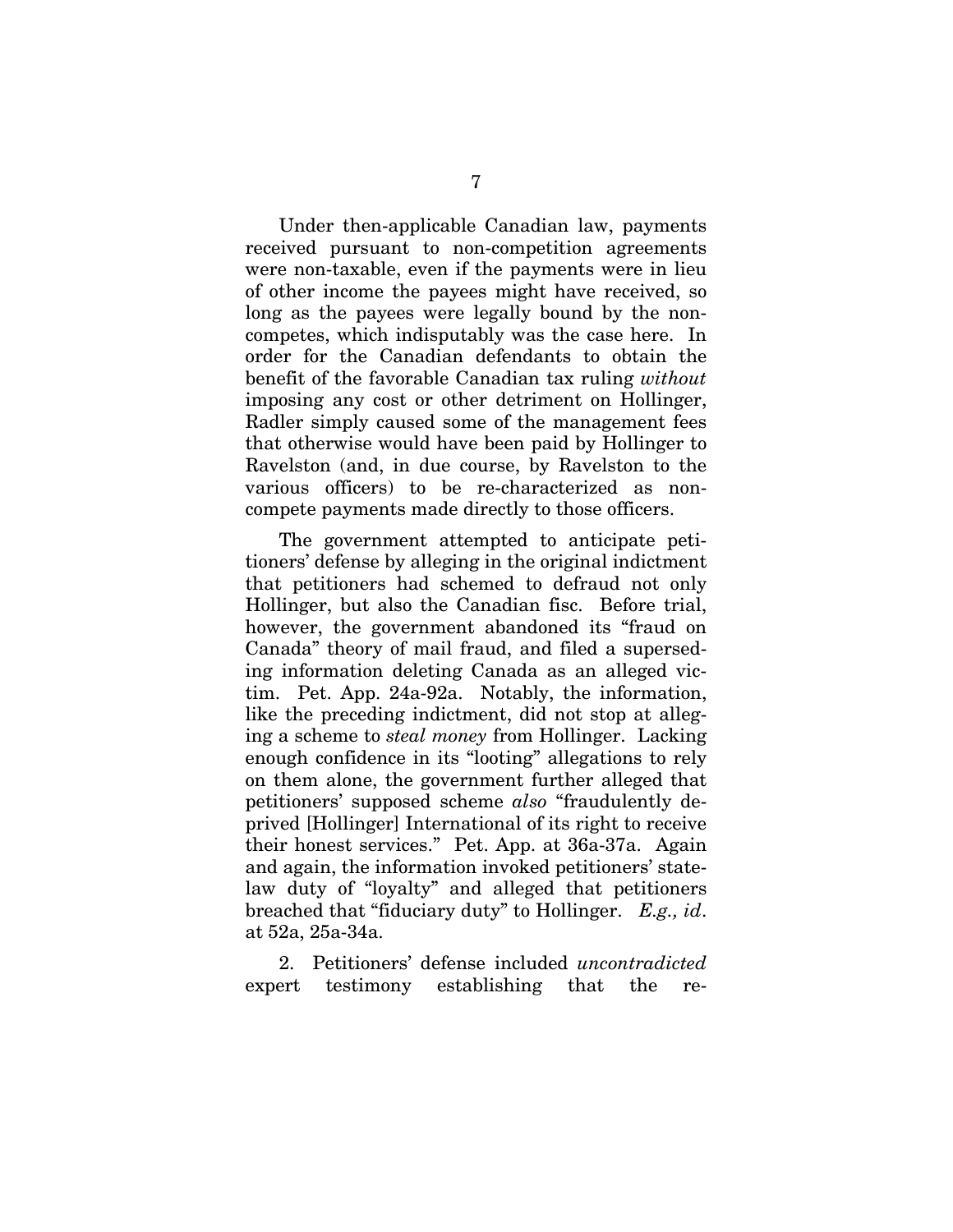characterization of management fees as non-compete payments was entirely proper under Canadian law. Pet. App. 142a-148a.

Significant parts of the government's own case bolstered petitioners' defense. For example, of the three fraud counts on which petitioners were convicted, the two involving the most substantial transaction accused petitioners of improperly taking \$5.5 million from American Publishing Company (APC), a Hollinger subsidiary that had owned most of Hollinger's U.S. newspapers. Petitioners pointed out that the \$5.5 million payment was part of a larger amount that the Hollinger board had approved for services received under Hollinger's management agreements with Ravelston. APC and dozens of other Hollinger subsidiaries routinely paid such management fees to Ravelston, on Hollinger's behalf and in proportionate shares, with the express approval of Hollinger's audit committee. J.A. 159a-160a, 181a-186a, 189a-190a. Radler—the government's star witness, the President of APC, and the man who devised the APC non-competition agreements—*agreed with petitioners on this point*. *Id*. at 182a-183a.

Radler's testimony supporting petitioners' defense that they neither intended nor contemplated harm to Hollinger was hardly a surprise to the government. Radler testified unequivocally in the grand jury, on direct examination for the government as its main witness at trial, and again on cross examination, that the \$5.5 million *was* part of the overall annual management fee amount that the board had *already* approved. J.A. 159a-160a, 181a-183a, 188a-189a. Radler also testified that it was he who tied payment of the \$5.5 million to non-compete agree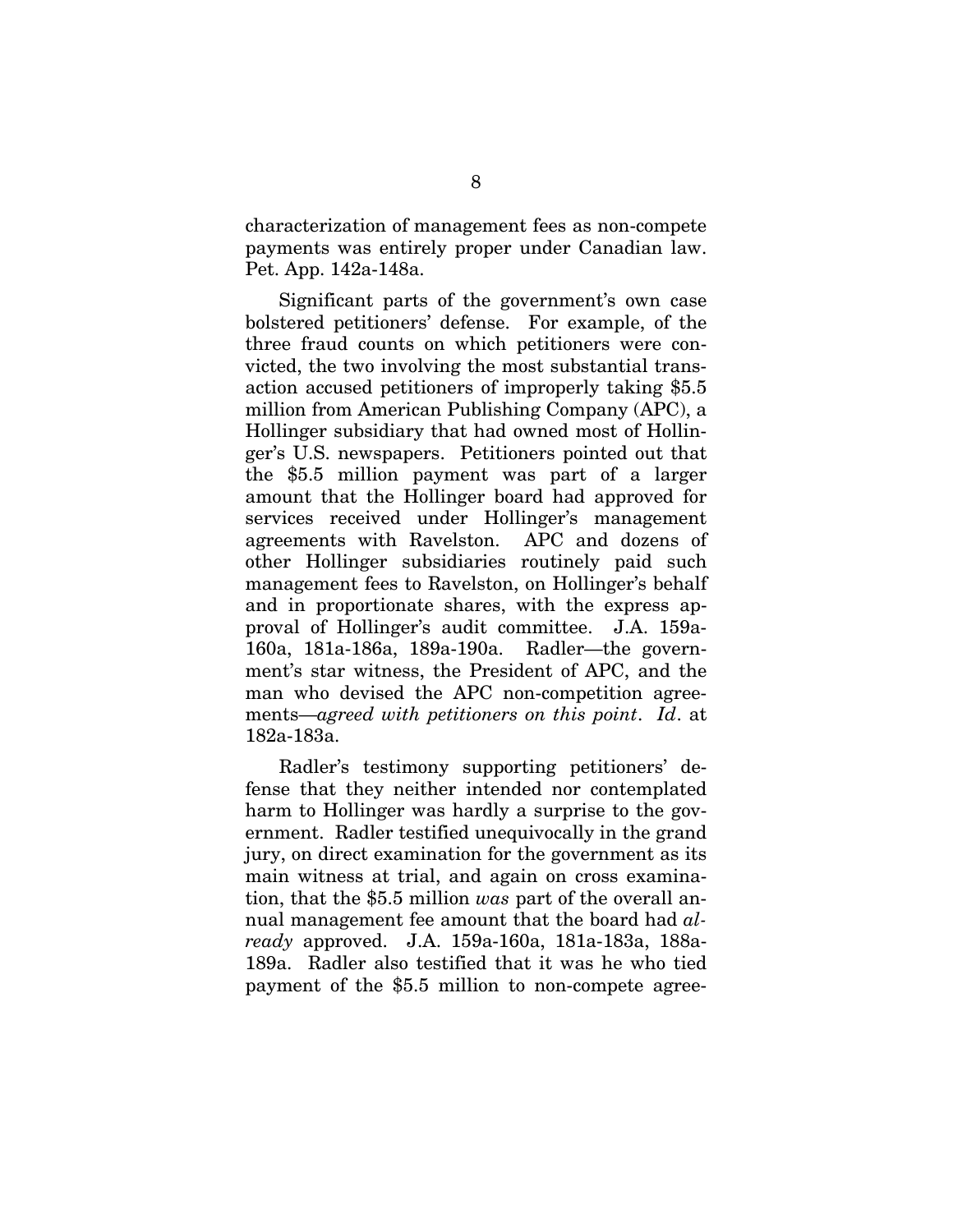ments, signed by Black, Boultbee, Radler and Atkinson. *Id.* at 153a, 157a. Those agreements barred the four officers from competing with any publication owned by *any affiliate* of APC (including Hollinger itself) for three years after their departure from Hollinger. *E.g.,* Pet. App. 156a-163a (Noncompetition Agreement).[4](#page-25-0)

In particular, Radler testified that the \$5.5 million was part of a *larger* amount *previously* approved by the audit committee. *Id*. at 182a. Because the payments were owed and originally approved as management fees, it was of no legal significance whether the board would have agreed to pay the \$5.5 million solely in exchange for non-compete promises. Nor is it surprising that these payments were handled unlike the *other* management fee payments that the board approved. The payments needed to be characterized as non-compete payments, rather than compensation, Radler explained, to satisfy the Canadian tax rules. J.A. 157a. The government was reduced to arguing to the jury that its most important

<span id="page-25-0"></span><sup>4</sup> The government has repeatedly mischaracterized the agreements as preventing competition with only *APC*'s holdings—which by then included just one small newspaper in Mammoth Lake, California. Opp. 2-3; Govt C.A. Brief 14, 17, 49, 87. And it continued to do so even after petitioners pointed out the language in the agreements that prevented competition with publications owned by APC *affiliates* too. Appellants' Brief 41-42; Pet. App. 158a-159a (noncompetition provision of APC noncompetition agreement). When the agreements were signed, Hollinger itself owned approximately 100 newspapers in the greater Chicago area alone. J.A. 193a-194a; DX JB Newspapers 1.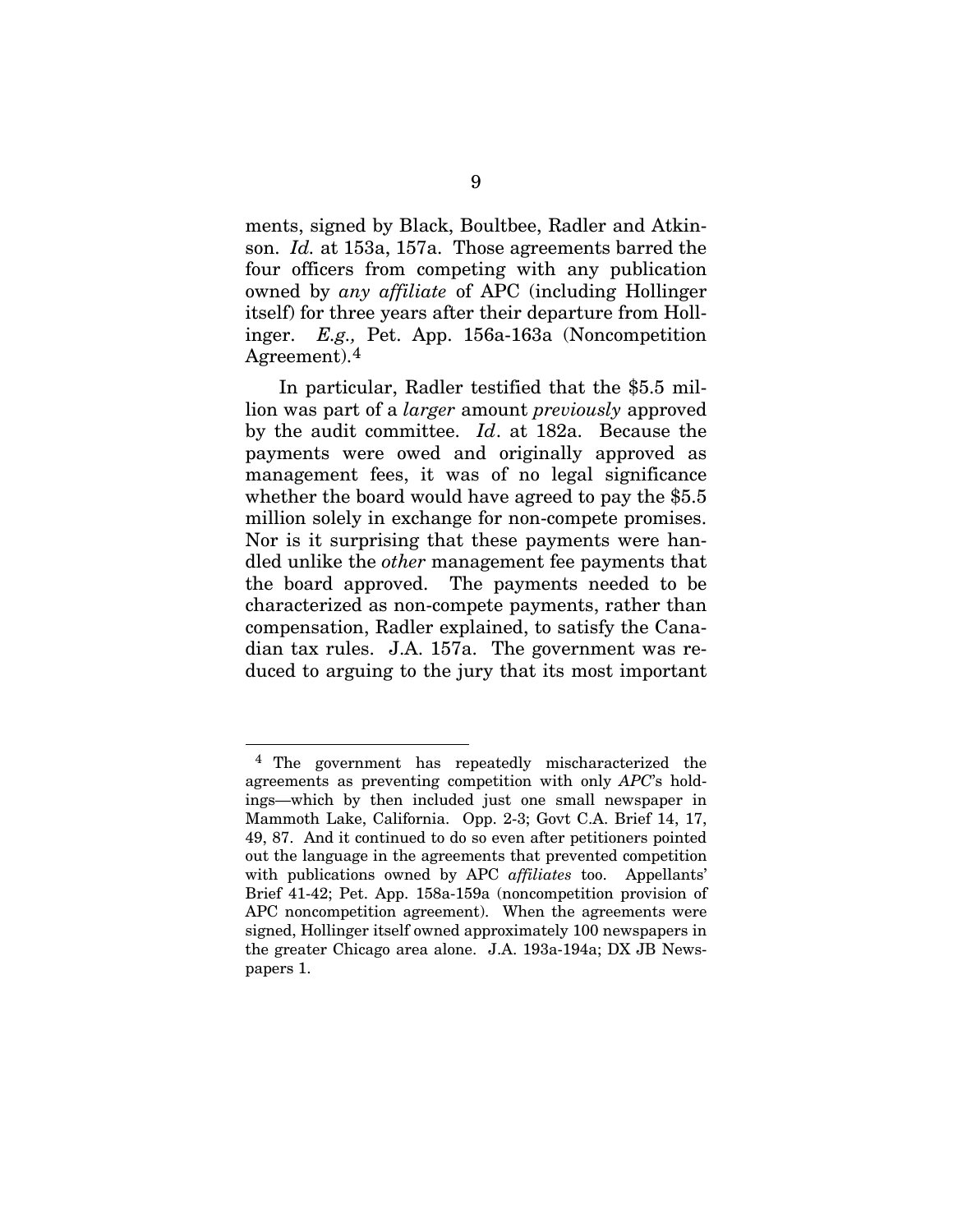witness—and the person in the best position to know—was flat-out wrong.[5](#page-26-0)

The other fraud conviction (count 7) arose out of Hollinger's sale of newspapers to Forum Communications and Paxton Media Group ("Forum/Paxton"). According to Radler's contemporaneous documentation, the purchasers demanded non-competition agreements with individual officers as part of the purchase. J.A. 374a-375a. Hollinger board member Richard Perle co-signed Executive Committee Consents specifically approving the execution of noncompete agreements by Hollinger and the officers. Id. at 382a-387a. The board then unanimously approved and adopted these Consents. *Id.* at 367a-368a. Petitioners did not learn until much later that, due to oversight and notwithstanding the approvals, the individual non-compete agreements were never drafted. The payments were therefore made without written agreements in place.

Radler himself testified that he believed noncompetition agreements had been prepared for the Forum/Paxton transactions. Moreover, Radler explained that \$600,000 was allocated from the Forum/Paxton reserve to make payments under the

<span id="page-26-0"></span><sup>5</sup> The government attempted, to no avail, to contradict its own witness and, on appeal, went so far as to assert, for the very first time, that Radler had *perjured* himself in the grand jury and at trial when he testified that the payments had been authorized (Govt. C.A. Brief at 36). This, after the government's *post-trial* representations that Radler deserved a lenient sentence because "the information and testimony" he provided "was accurate and complete *in all respects*." J.A. 445a-446a (Radler sentencing memorandum agreeing with government's sealed motion) (emphasis added).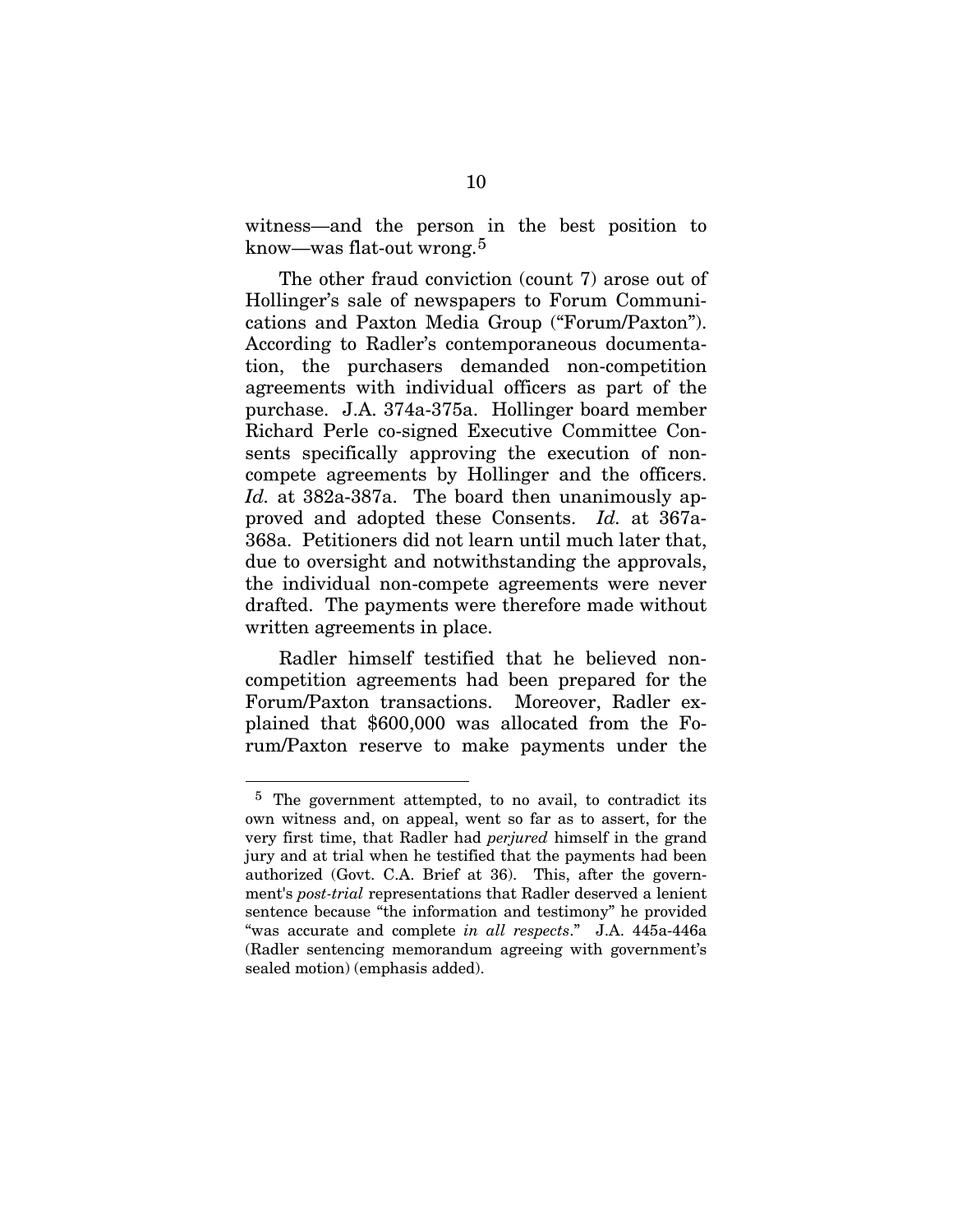non-competes because Radler "thought the money had been set aside" for that purpose. *Id*. at 142a.

3. Throughout summation the government emphasized that its two theories of fraud—theft of money and honest-services fraud—operated independently. The prosecutor reminded jurors that while "one of the theories behind this fraud" was that petitioners "stole money and property from the company," "[t]here's also a second theory" that "has to do with something called honest services." J.A. 228a. The prosecutor added that "[s]tealing money and property is one kind of intent to defraud, and that is serious. Depriving the company and the shareholders of honest services, breaching this duty of loyalty, is just as serious." *Id.* In urging conviction under this second theory, the government elicited—and emphasized in summation—testimony that petitioners violated state-law fiduciary duties as officers of a Delaware public company. *See, e.g*., *id.* at 108a-111a, 118a-120a, 222a-223a, 229a, 233a-240a.

Consistent with the case law of several other circuits, petitioners sought an instruction that "[i]n order to prove a scheme to defraud, the government must prove that it was reasonably foreseeable to the defendant that the scheme could result in some economic harm to the victim." Pet. App. 187a. The government sought an instruction exactly to the contrary: "In order to prove a scheme to defraud, the government does not have to prove that the defendants contemplated actual or foreseeable financial harm to the victims." *Id.* at 193a; J.A. 284a. Acknowledging that case law on honest-services-fraud from a number of other circuits was "contrary" to its position, the government insisted that under Seventh Circuit precedent "we don't have to show fore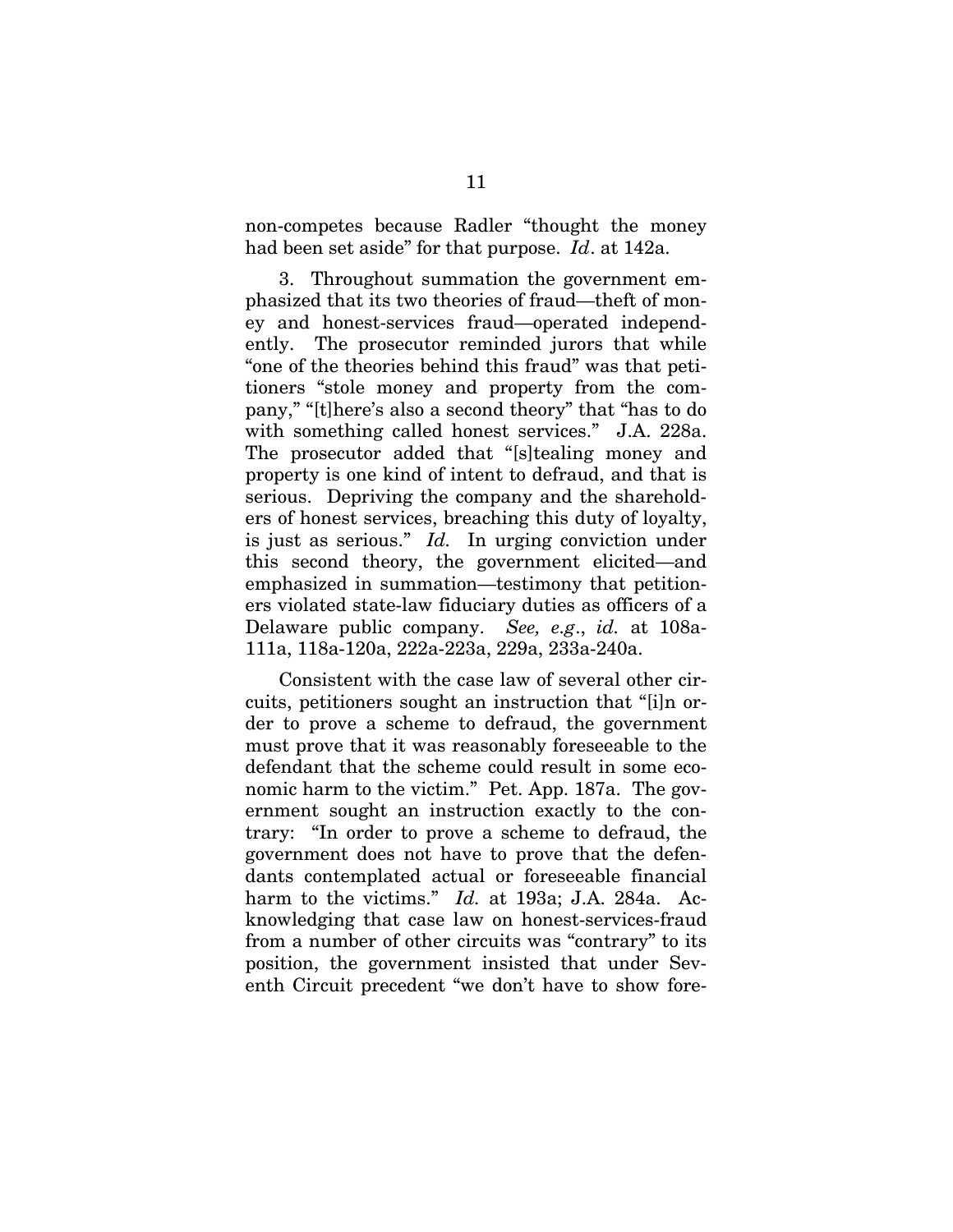seeable harm." Pet. App. 208a. The government withdrew its proposed instruction only after the judge rejected *petitioners'* proposed instruction as inconsistent with the law of the circuit. The government reserved the right to renew its request if petitioners so much as "suggest[ed]" to the jury a need to find there was any "foreseeable harm" to Hollinger. *Id.*

As a result, the judge instructed the jury that the "scheme to defraud" could be *either* a scheme to "obtain money or property" from another *or* a failure by petitioners to render "honest services" to Hollinger. J.A. 335a. To convict on the honest-services theory the jury could put aside the allegations of theft and instead find that the petitioner "misused his position for private gain for himself and/or a co-schemer" and that he "knowingly and intentionally breached his duty of loyalty" under Delaware corporate law. *Id.* at 335a-336a. That duty required "act[ing] in the corporation's best interests," which the instructions equated with being "entirely fair" to the corporation. *Id.* at 336a. The jury could not deem a transaction "entirely fair" without concluding that it resulted from a "fair process." *Id.* at 336a-337a.[6](#page-28-0)

<span id="page-28-0"></span><sup>6</sup> On the "intent to defraud" element of mail fraud, the jury needed to find only an "intent to deceive or cheat Hollinger \* \* \* in order to cause a gain of money or property to the defendants or others; and the potential loss of money or property to another; *or*, to deprive the corporation and its shareholders of their right to the honest services of their corporate officers." J.A. 338a (emphasis added). Not considering this last alternative to have sufficiently watered down the intent element, the government also insisted on an "ostrich instruction," even though any finding under one would seemingly be at odds with the requirement of specific intent. Tr 15187-88.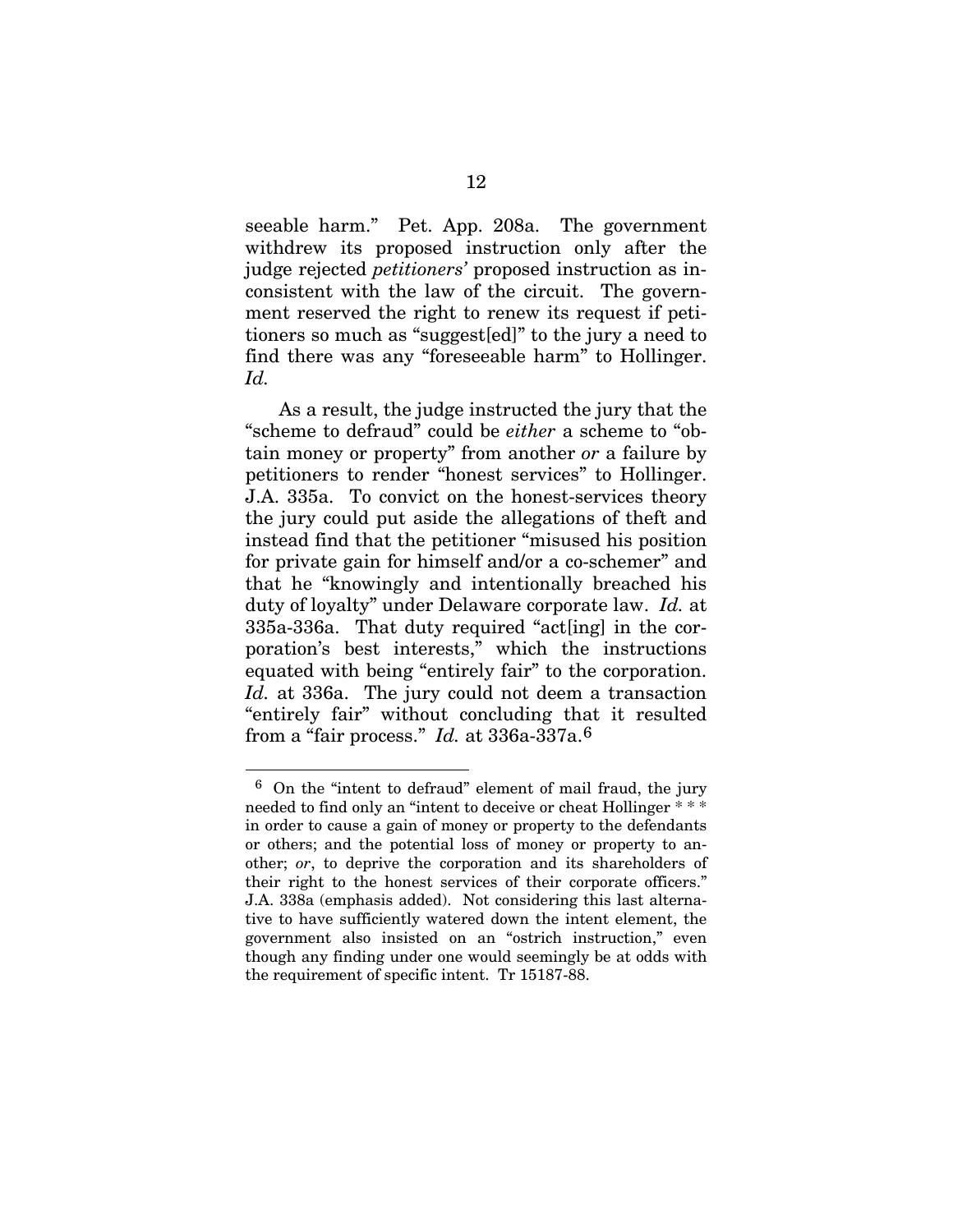The jury therefore was permitted to return guilty verdicts on the fraud counts even after rejecting the government's main theory—that petitioners stole money from Hollinger. The jury could convict even if it accepted the testimony of the *government's* principal witness and concluded that Hollinger faced *no risk* of pecuniary harm. Indeed, it could convict even if jurors agreed with the defense that the petitionerpayees only "benefited" to the extent of paying lower Canadian taxes, a benefit that was *not* at Hollinger's expense.

The prosecution suggested that the jury be required to deliver "special verdicts" identifying, in the event of conviction, the theory of fraud it had accepted. When petitioners argued that special verdicts would infringe on their Sixth Amendment rights and were incompatible with the Seventh Circuit's rejection of a unanimity requirement on the theory of fraud, the prosecution advised the court that it had no objection to general verdicts. Pet. App. 228a. With that concession, the court—which had already declined petitioners' offer to use *post*-verdict interrogatories instead of special verdicts—had no reason to consider whether special verdicts would have been an appropriate exercise of discretion under these facts. *Id*. ("THE COURT: General form. Okay.").

The jury acquitted petitioners on all but three of the twelve fraud counts it considered—necessarily rejecting the government's sweeping claims that petitioners had embarked on a massive scheme to loot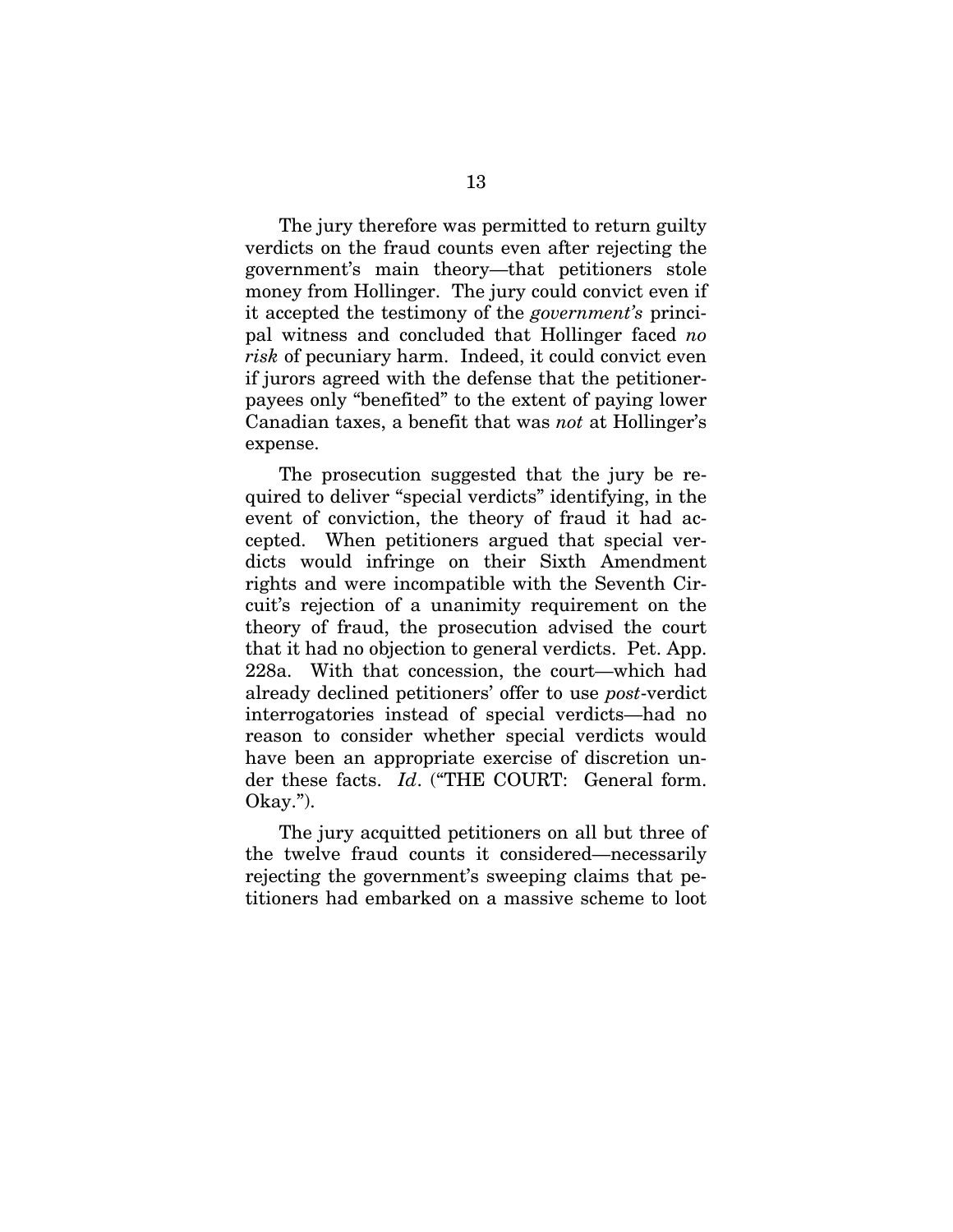Hollinger.[7](#page-30-0) The jury also acquitted all petitioners of several tax charges, and it further acquitted Black of a RICO charge (for which every predicate act was mail fraud, wire fraud, or transportation of money taken by fraud).

The jury convicted Black of a single additional count charging obstruction of justice for conduct in Toronto, Canada. The charge stemmed from Black's response to a call from his assistant, who had decided to move Black's personal papers and effects during regular business hours from their office to her home, where she was setting up a new office in advance of imminent eviction by Hollinger's new management. J.A. 199a-202a. The government speculated that Black moved his belongings upon word he would soon be receiving a document request from the SEC in Chicago. J.A. 240a-241a. Not only was it the SEC's *sixth* document request, the evidence showed without contradiction that Black learned of it only *after* the materials were moved. Moreover, on each of the other five occasions Black had given several lawyers free rein over both his office and home (where he ended up taking the materials after responding to his assistant's call), producing over 110,000 pages in response. J.A. 196a-197a, 423a-428a. The key issue on the obstruction count was whether, by moving these documents, Black merely proceeded as any tenant would at the end of his tenancy or, instead, acted "corruptly"—with the "improper purpose" of "subvert[ing] or undermin[ing]

<span id="page-30-0"></span><sup>7</sup> The government withdrew its money laundering charge against Black before the case went to the jury, and the court granted Kipnis's post-verdict motion for judgment of acquittal on count 7.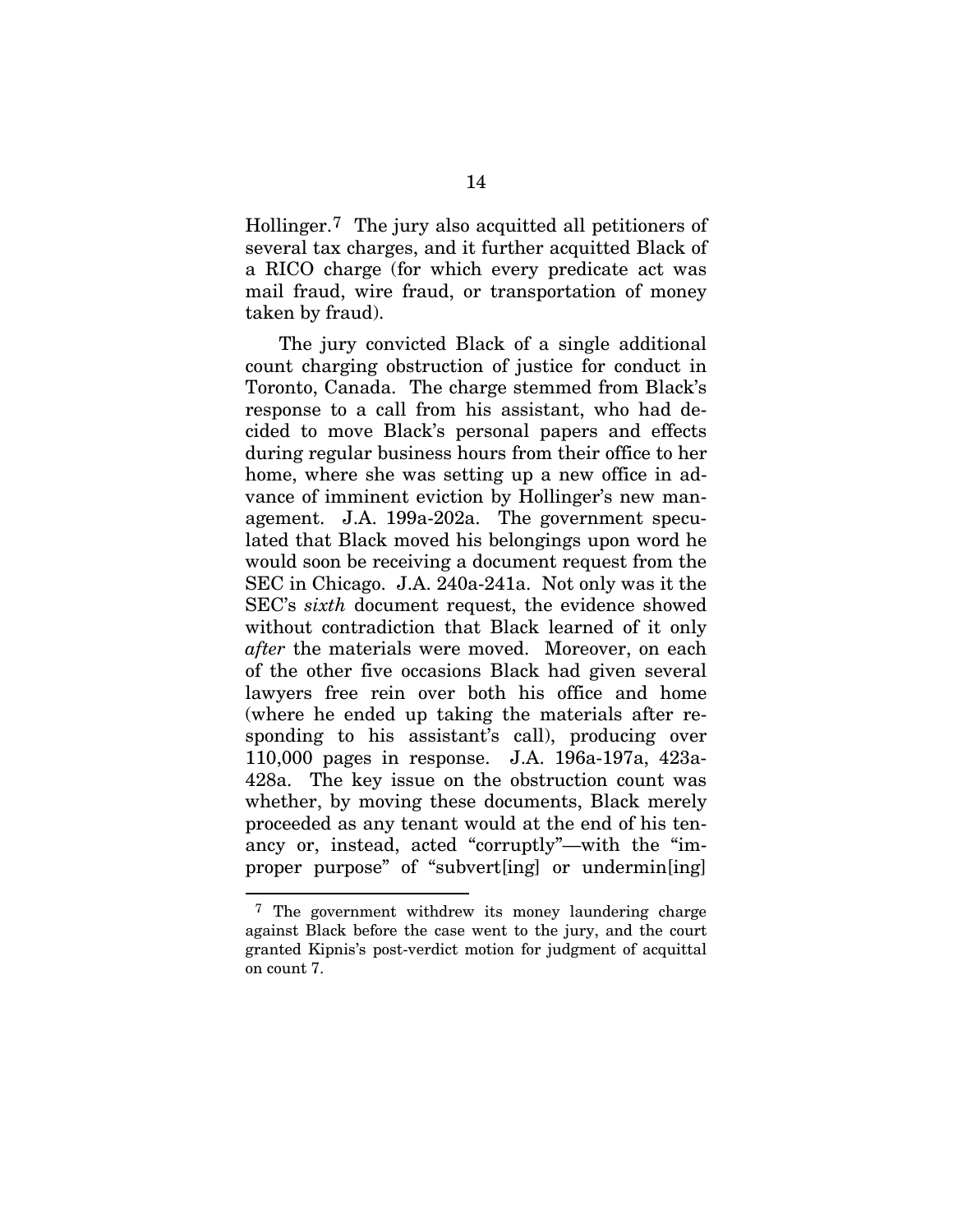the fact-finding ability of an official proceeding" looking into whether he had engaged in fraud. J.A. 342a-343a.

4. The court of appeals affirmed petitioners' convictions. Although the jury was instructed on two *alternative* theories of fraud, and petitioners challenged the *legal adequacy* of one of those two alternatives (the honest-services instruction), the court focused much of its analysis on the *factual sufficiency*  of the government's evidence on the *other* theory that petitioners wrongfully took Hollinger's money. Because the court believed that the government introduced legally sufficient evidence from which a jury *could* have found a "money fraud," it assumed the jury *did* find such a fraud despite the flawed honest-services instruction that permitted a guilty verdict even if the jury rejected the "money fraud" charge. Pet. App. 3a-5a, 10a.

The court acknowledged that "all [the jury] had to find to support a conviction for honest services fraud was that the defendants had deliberately failed to render honest services to Hollinger and had done so to obtain a private gain" (Pet. App. 5a-6a), but it rejected petitioners' argument "that for the statute to be violated, the private gain must be at the expense of the persons (or other entities) to whom the defendants owed their honest services." *Id*. at 6a. The court emphasized that "[t]he defendants do not deny that they sought a private gain" in the form of lower Canadian taxes, and on that basis dismissed their position as a "no harm-no foul argument." *Id*. at 6a. And although the court disclaimed any intention to impose on "every corporate employee" a duty to "advise his employer of his tax status," it speculated nonetheless that Hollinger's audit committee might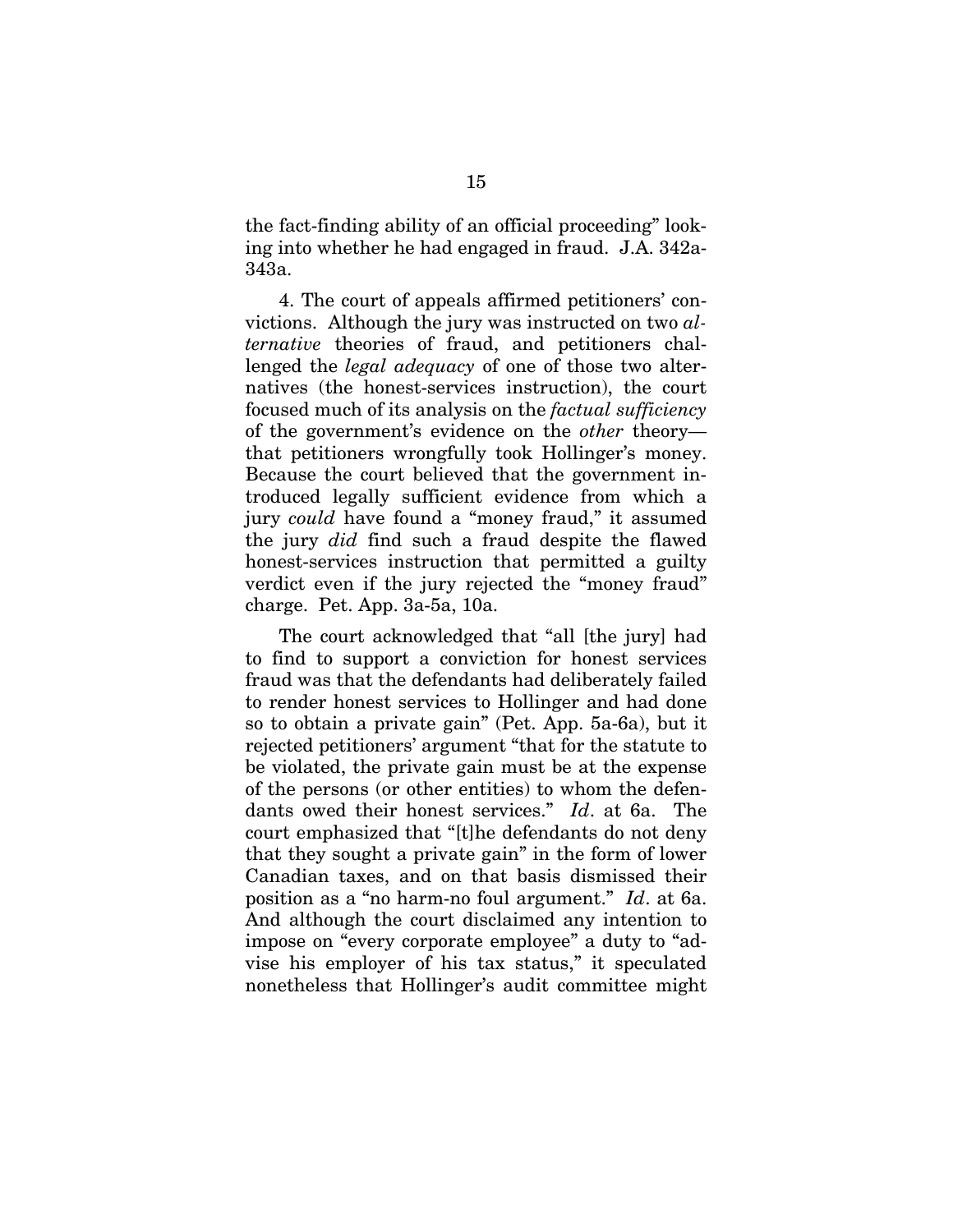<span id="page-32-0"></span>have renegotiated the management fees owed to Ravelston if the committee had only known of the extent to which some of the individuals could benefit from Canadian tax rules. This demonstrated, in the court's view, "how honest services fraud bleeds into money or property fraud." *Id.* at 8a-9a.

Finally, the court ruled that "[e]ven if our analysis of honest services fraud is wrong, the defendants cannot prevail." *Id.* at 9a. It reasoned that the error was "harmless" because the "government's honest services theory" was that petitioners abused their positions "to line their pockets with phony management fees disguised as compensation for covenants not to compete," and, in any event, petitioners "forfeited their objection" to the honest services instruction by declining when "the *government* requested a verdict that would require the jury to make separate findings on money or property fraud and on honest services fraud." *Id.* at 10a-11a (emphasis added). The court imposed this new forfeiture theory of harmless error without citation to authority.

#### **SUMMARY OF ARGUMENT**

**I.** This Court held in *McNally v. United States*, 483 U.S. 350 (1987), that the mail fraud statute could not be used to prosecute schemes to deprive the citizenry of the intangible right to honest and impartial government. Under the "intangible rights" theory that this Court rejected in *McNally*, "a public official owe[d] a fiduciary duty to the public, and misuse of his office for private gain [was] a fraud." *Id.* at 355. As the Court explained, the indeterminacy and inherent ambiguity of this theory ran afoul of the rule that "[t]here are no constructive offenses; and before one can be punished, it must be shown that his case is plainly within the statute.'" *Id.* at 360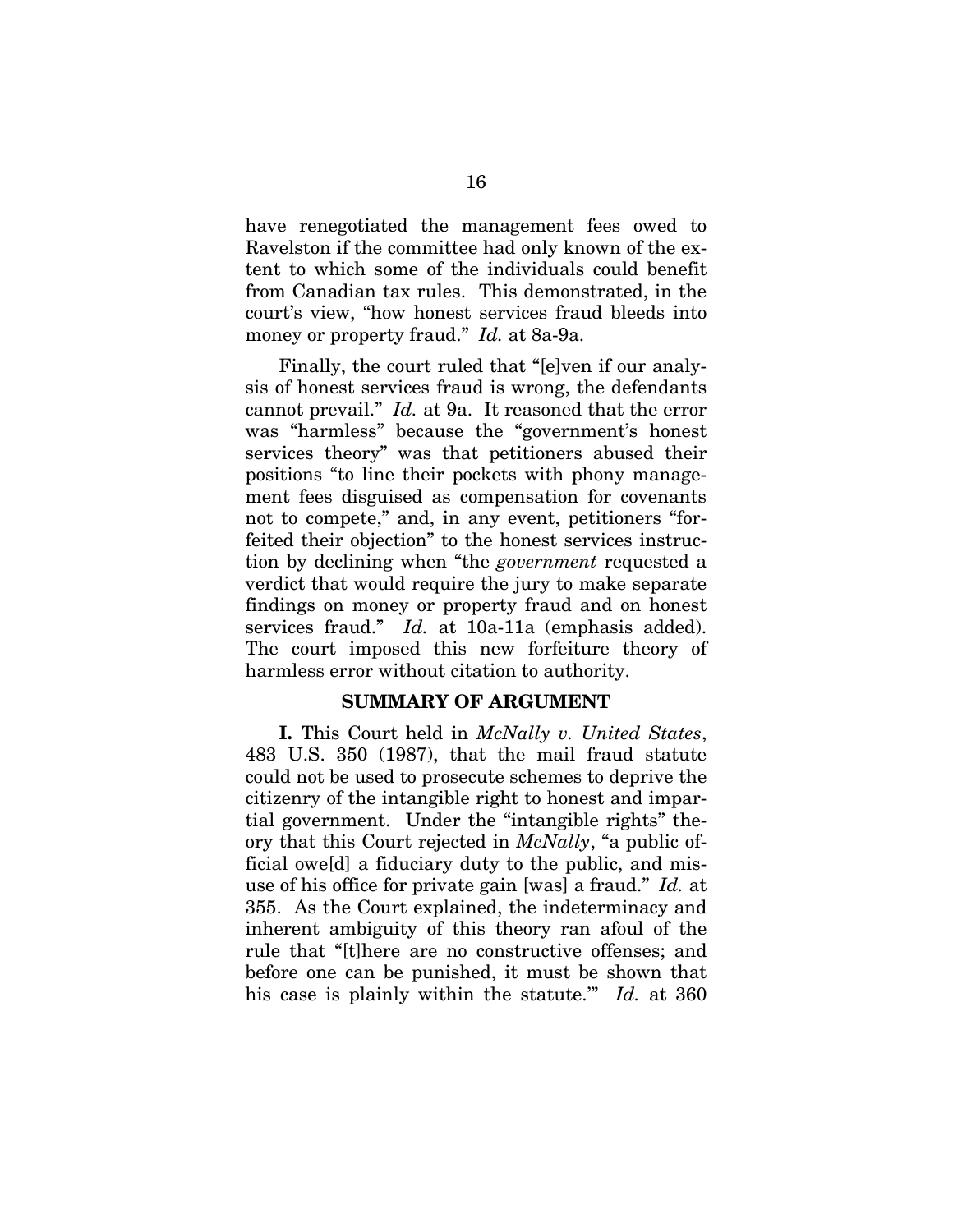(quoting *Fasulo v. United States*, 272 U.S. 620, 629 (1926)). "Rather than construe the statute in a manner that leaves its outer boundaries ambiguous and involves the Federal Government in setting standards of disclosure and good government for local and state officials," the Court therefore limited the mail fraud statute "to the protection of property rights." 483 U.S. at 360. "If Congress desires to go further," the Court concluded, "it must speak more clearly than it has." *Id.*

Congress's response—Section 1346—failed to do the one thing that this Court asked. Far from speaking clearly, the statute is a model of vagueness. In a single sentence, it enjoins against "depriving another" of the "intangible right of honest services." No one who is not a federal prosecutor believes that a deprivation of "honest services," by itself, adequately and clearly describes an offense with the specificity required by the Constitution. Instead, the lower courts have construed this language merely as a direction to revive the body of case law that antedated *McNally*.

This approach effectively licenses prosecutors to target anything that offends their ethical sensibilities, especially when the defendant is likely to generate career-building headlines, so long as they can pick and choose from the smorgasbord of pre-*McNally* authority some arguably analogous prosecutions. For the last two decades, the lower courts have parsed these cases—accepting some while rejecting or qualifying others—to develop, in violation of longstanding authority, *see United States v. Hudson*, 11 U.S. (7 Cranch) 32 (1812), a body of common law federal "crimes" that no reasonable person could anticipate.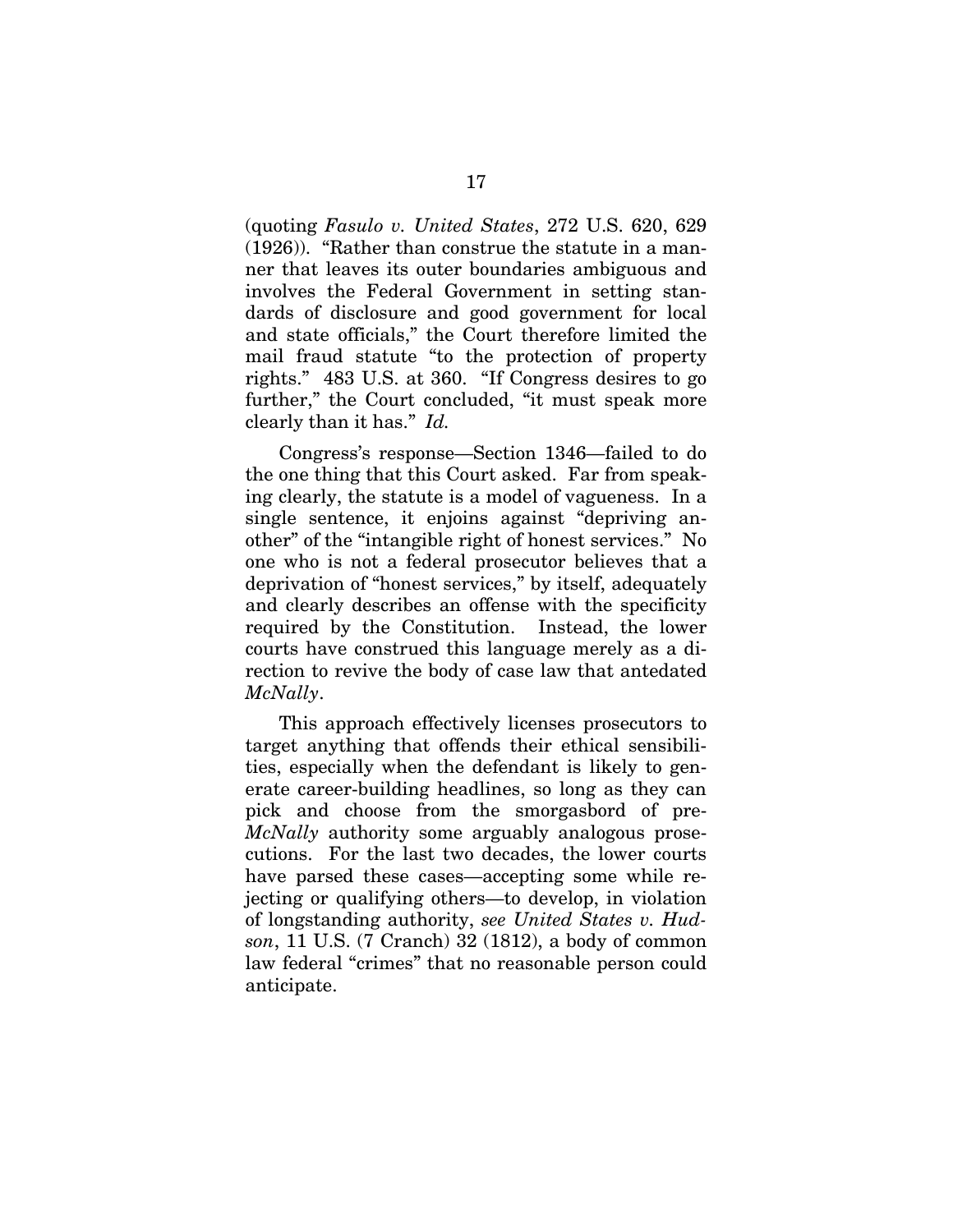The effort to interpret Section 1346 based on pre*-McNally* cases is particularly indeterminate where, as here, purely *private* conduct is at issue. The applicability of the intangible rights doctrine to the private sector was far from uniformly established in 1987. To be sure, the intangible rights theory had been applied to private conduct in a few cases where employees had accepted kickbacks, sold confidential information, or defrauded the victim of a right to privacy*. See McNally*, 483 U.S. at 362-64 & nn. 3, 4 (Stevens, J., dissenting). But compared to the larger body of public corruption cases, the doctrine was embryonic. Indeed, in *McNally* itself the Sixth Circuit had held that "misconduct of a fiduciary in the administration of exclusively private matters in his capacity as a private individual"—the type of misconduct alleged here—was "not actionable as a violation of the mail fraud statute under an intangible rights theory." *United States v. Gray*, 790 F.2d 1290, 1295 (6th Cir. 1986).

Whatever the precise scope of Section 1346, it is clear that petitioners' convictions must be reversed because the district court refused to instruct the jury on the *one* requirement that is apparent from the text and history of the statute. Section 1346 does not define a free-standing crime, but merely provides that the "schemes to defraud" previously proscribed by the mail fraud statute now "include" schemes "to deprive another of \* \* \* honest services." That language precludes prosecutions for allegedly "dishonest" conduct outside the common understanding of "fraud." That understanding, as was clear in the lower courts before *McNally*, has always required the government to establish that a defendant contemplated that the victim suffer some identifiable economic injury.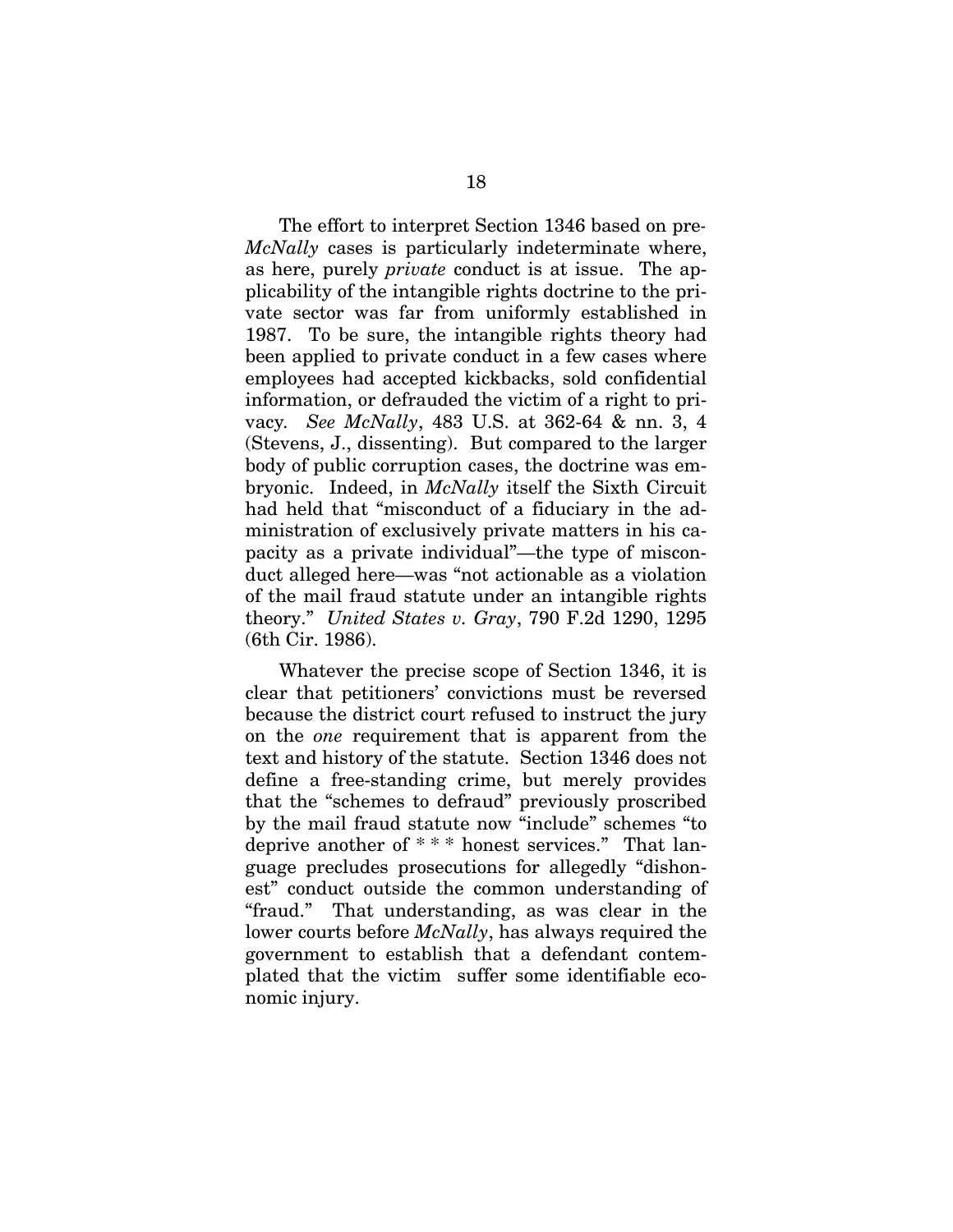Although Section 1346 was enacted with little significant debate, the sparse legislative history confirms this conclusion. In the pre-*McNally* cases of which the statute's sponsors were aware, the defendant's conduct created a foreseeable risk of economic harm to those who purportedly were the victims under an honest services theory. Indeed, the requirement that "the defendant intended or contemplated loss" to the victim was expressly set forth in one of the bills introduced to "overrule" *McNally*, and it was the holding of *United States v. Lemire*, 720 F.2d 1327 (D.C. Cir. 1983), a case mentioned repeatedly in the legislative record as authority for that requirement.

In *Lemire*, the District of Columbia Circuit had decisively rejected the government's bid to "criminalize any intentional undisclosed breach of duty to an employer." *Id.* at 1336. Because "[e]mployee loyalty is not an end in itself" but "a means to obtain and preserve pecuniary benefits," the court joined the Second Circuit in holding that "[t]here must be a failure to disclose something which in the knowledge or contemplation of the employee poses an independent business risk to the employer." *Id.* at 1337 (citing cases); *see also id*. at 1338 ("Under our standard for wire fraud, the jury would have had to find that the defendants' failure[s] to disclose \* \* \* were in furtherance of a scheme to defraud [the victim] of a business opportunity or economic benefit").

This Court should interpret Section 1346 in keeping with the understanding reflected in *Lemire* because the government's alternative reading gives rise to serious constitutional questions of separation of powers, federalism and due process. The rule of lenity also strongly counsels in favor of that more limited reading. As this Court recognized in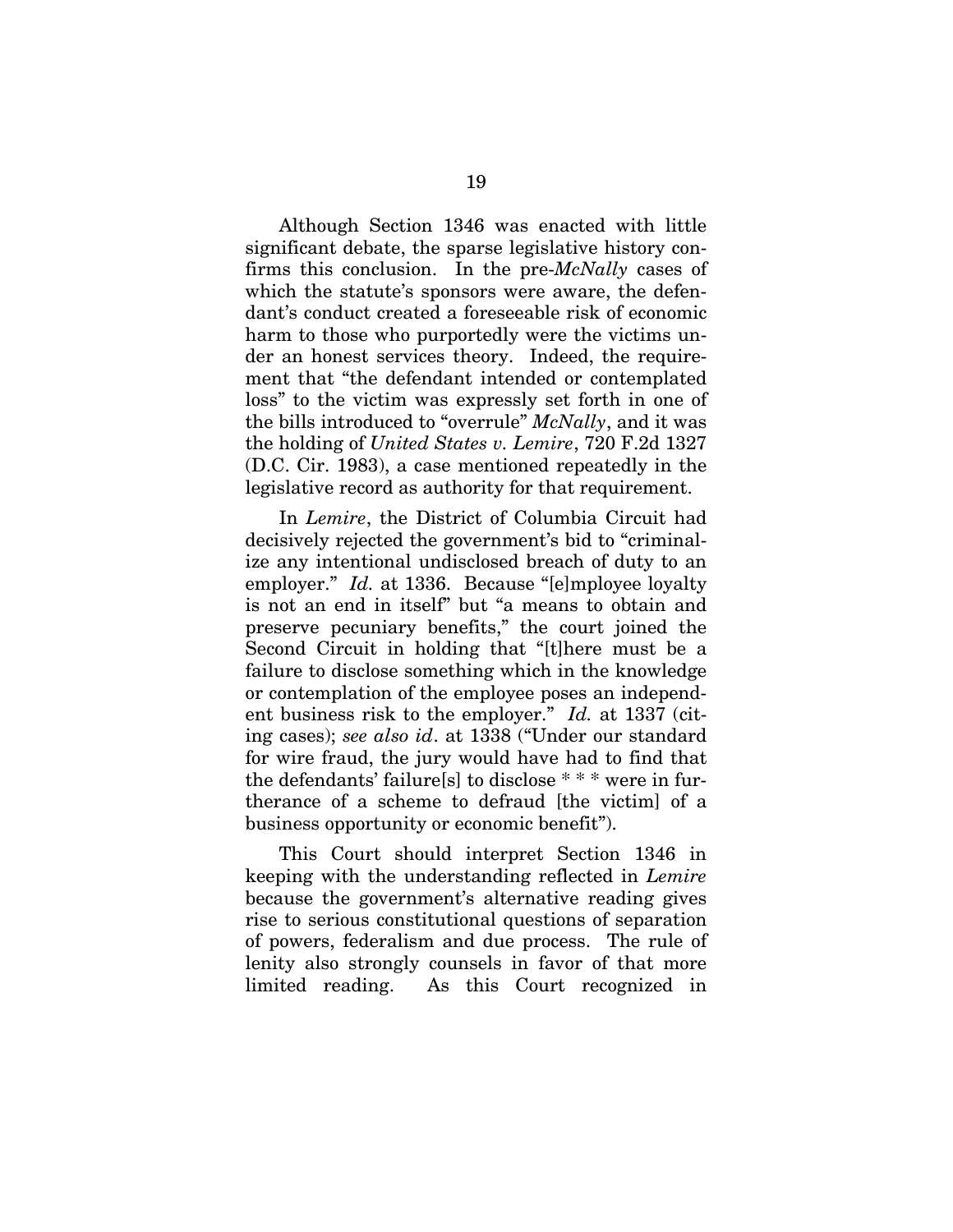*Cleveland v. United States*, 531 U.S. 12, 25 (2000), it is especially important to construe the mail and wire fraud statutes with federalism and lenity firmly in mind, because (as occurred here) those statutes are oft-used predicates for draconian RICO and money laundering charges.

The government argued below that none of this really matters, because—it still maintains—the honest services theory was merely another label for its "money fraud" theory. Opp. 4, 15. But the jury was given two *distinct* theories on the fraud counts, and the government insisted on the honest-services alternative, predicated on supposed violations of Delaware corporate law, so as to give the jury a basis for convicting *apart from* theft. As this Court recently reaffirmed in *Hedgpeth v. Pulido*, 129 S. Ct. 530 (2008), "a conviction based on a general verdict is subject to challenge if the jury was instructed on alternative theories of guilt and may have relied on an invalid one." Such error is harmless only if the government can negate, beyond a reasonable doubt, the possibility that the error influenced the jury's verdict. *Yates v. United States*, 354 U.S. 298 (1957); *Neder v. United States*, 527 U.S. 1 (1999).

The Seventh Circuit misapplied these precedents, speculating instead that the jury might have convicted anyway if properly instructed. Pet. App. 10a. Apart from invoking the wrong legal standard, this is a most implausible assertion, given the jury's spectacular rejection of the bulk of the government's fraud case. The obstruction conviction also must be reversed, because the erroneous instructions and substantial inflammatory evidence on those counts could not help but prejudice the jury's decision whether Black acted with a corrupt intent—a point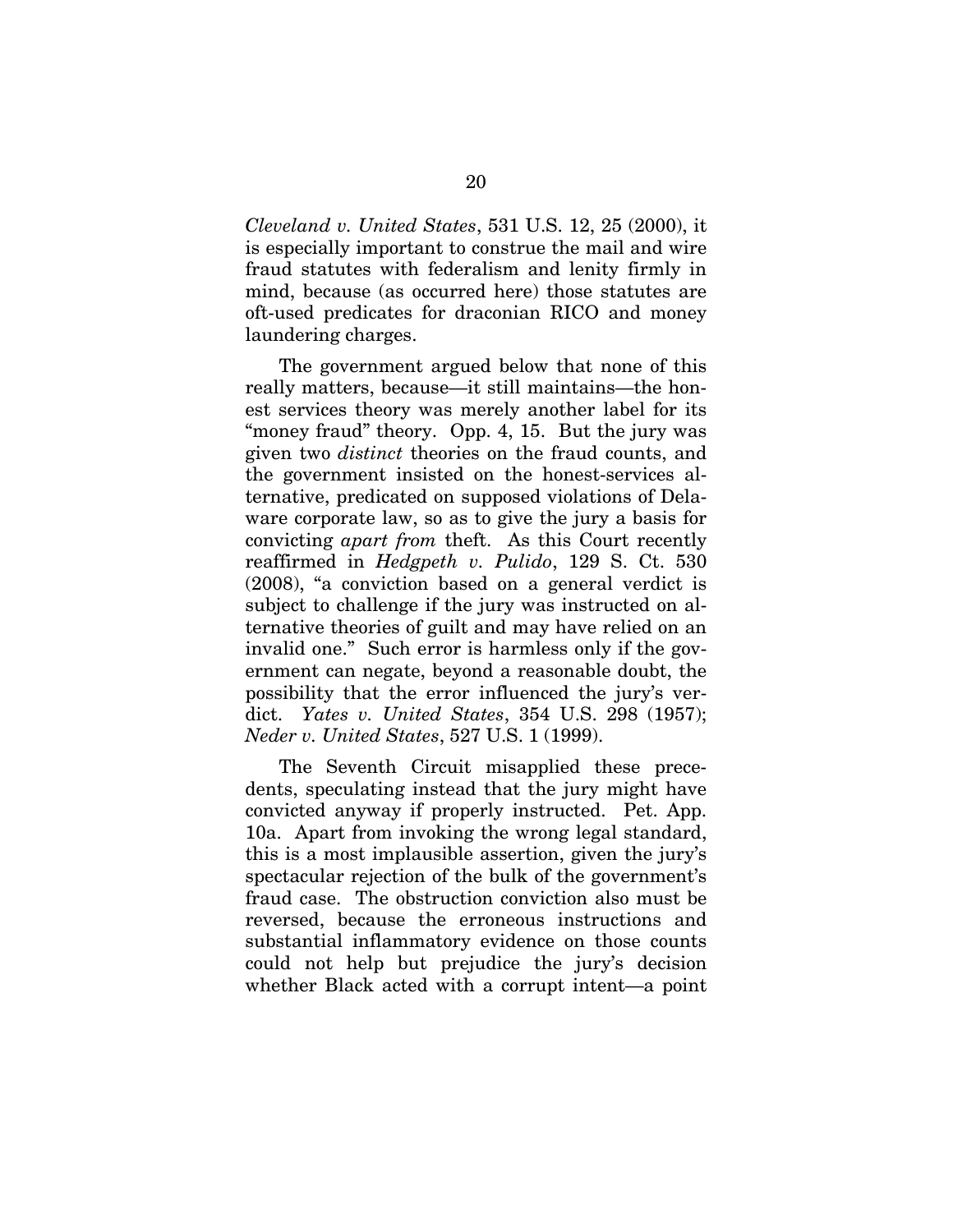the government waived by not contesting it when opposing certiorari.

**II.** The court of appeals alternatively concluded that petitioners were barred from showing that they were wrongfully convicted because they declined the government's suggestion that the jury deliver special verdicts. This heavy sanction is nowhere to be found in the rules for preserving instructional error. In fact, there is no provision in the criminal rules for special verdicts at all. Petitioners complied with the requirements that do exist, and the lower court was without authority to create new ones, especially when it announced the rule, and then punished an earlier failure to "comply" with it, in the same ruling.

Even if courts had the power to alter the federal rules through ad hoc decision-making, the judicial amendment imposed here is a particularly poor candidate. The court held that criminal defendants may be presented with a Hobson's choice: accept a special verdict form, a tool that the courts overwhelmingly view as "a disfavored procedure" that invades the defendant's basic right to a fair trial, 26 MOORE'S FED-ERAL PRACTICE: CRIMINAL § 631.03[1] (3d ed. 2008), or lose the right to show that they were convicted of engaging in innocent conduct. If such a choice could ever be imposed, it must be accomplished in accordance with established mechanisms for prospective rule-making.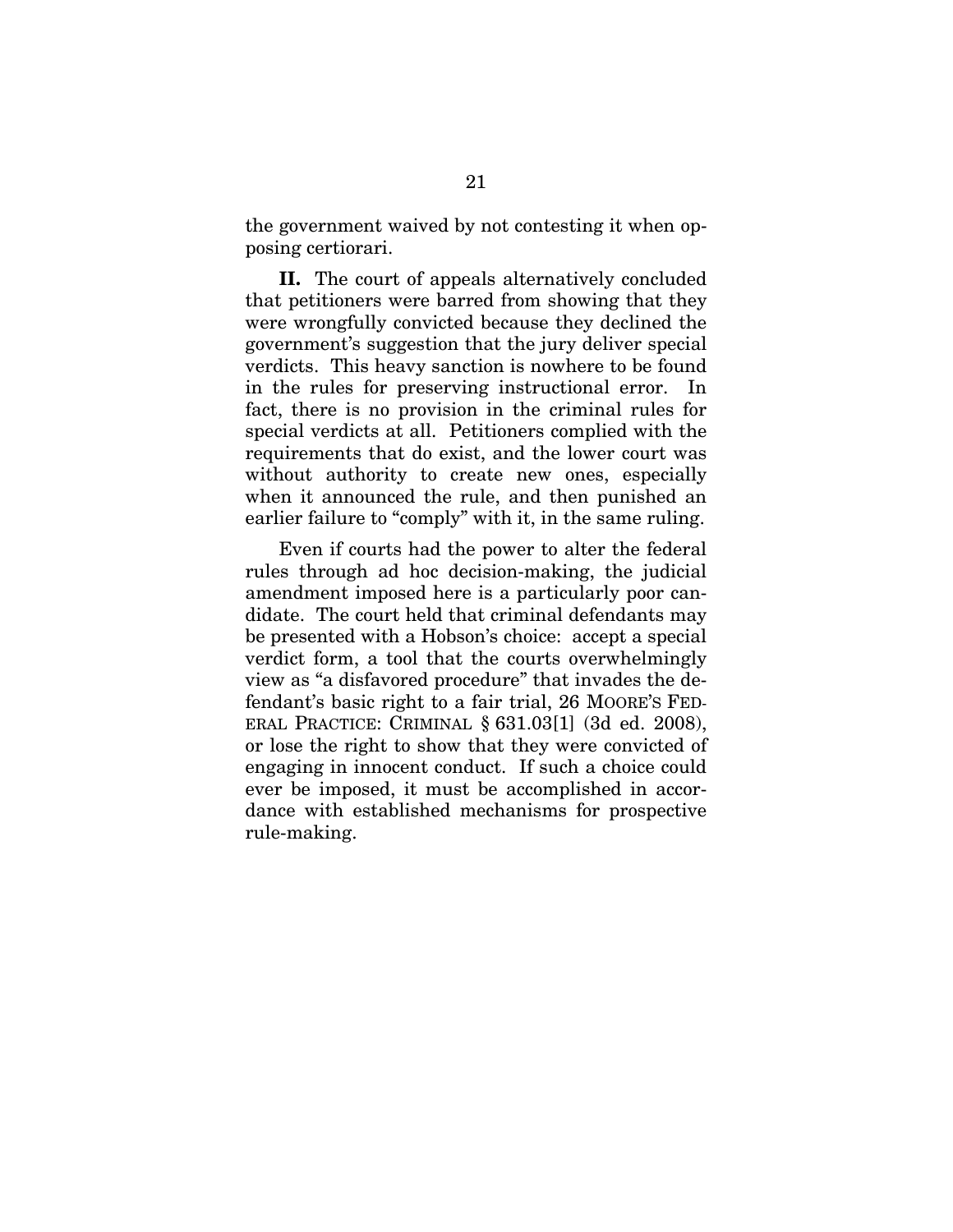#### **ARGUMENT**

# **I. SECTION 1346 MAY BE APPLIED TO PRIVATE SECTOR RELATIONSHIPS ONLY IF THE JURY FINDS THAT DEFENDANTS CONTEMPLATED ECO-NOMIC HARM TO THE PARTY TO WHOM "HON-EST SERVICES" WERE OWED**

Section 1346 of Title 18 defines the "scheme[s] to defraud" that are punishable under the mail and wire fraud statutes to "include[]" schemes "to deprive another of the intangible right of honest services." The principal question in this case is whether a mail fraud charge based on a private individual's alleged scheme to defraud a private entity of "honest services" can be sustained without a jury finding that the defendant contemplated some identifiable economic harm to the victim. The Seventh Circuit rejected any such requirement in this case, believing that it is sufficient for conviction that a defendant failed to comply with Delaware rules of corporate governance and received a "benefit" in the form of a *lawful* tax break in a foreign country—*i.e.*, a "benefit" that was not *at the expense* of the supposed victim. Indeed, petitioners likely stand convicted of mail *fraud* under federal criminal law merely because, in the estimation of the jury, their dealings with their employer were not "entire<sup>[]</sup>y] fair" under Delaware corporate law.

A majority of the courts of appeals that have considered the question, however, have concluded that Section 1346 may be applied in private sector cases only if the jury is required to find that the defendant contemplated some identifiable economic harm *to the victim—*that is, to the party to whom the duty of "honest services" was owed. In keeping with the reasoning of *Lemire*, 720 F.2d at 1327, a leading pre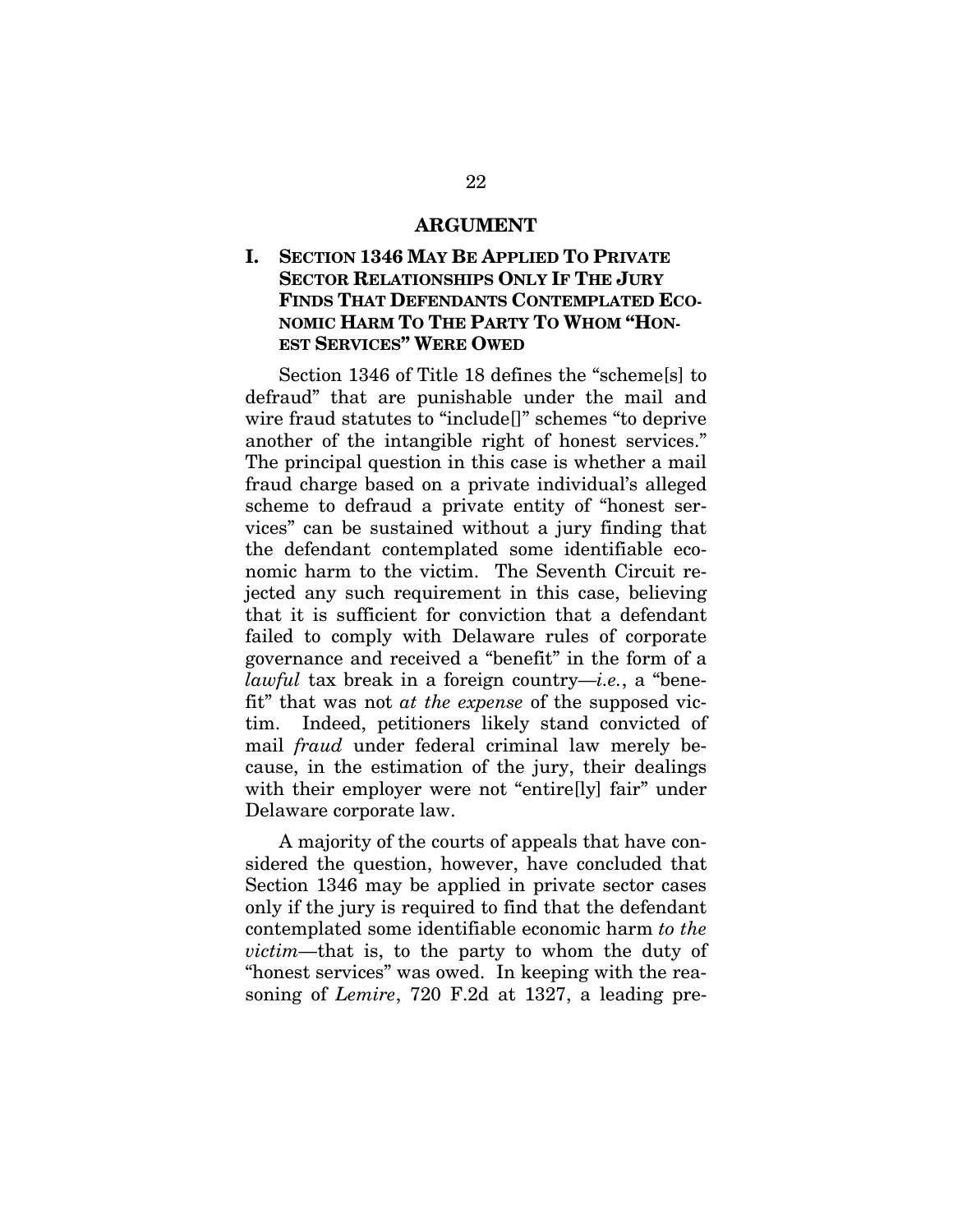*McNally* case from the D.C. Circuit, the majority rule "construe[s] the intangible right to honest services in the private sector as ultimately dependent upon the property rights of the victim." *United States v. Frost*, 125 F.3d 346, 369 (6th Cir. 1997); *United States v. Vinyard*, 266 F.3d 320, 328 (4th Cir. 2001) (adopting *Frost*); *United States v. deVegter*, 198 F.3d 1324, 1328-29 (11th Cir. 1999) (adopting "well-reasoned standard[s]" of *Frost* and *Lemire*). Thus, "[a]bsent reasonably foreseeable economic harm, '[p]roof that the employer simply suffered only the loss of the loyalty and fidelity of the [employee] is insufficient to convict.'" *United States v. Sun-Diamond Growers*, 138 F.3d 961, 973 (D.C. Cir. 1998) (quoting *Frost*, 125 F.3d at 368), *aff'd*, 526 U.S. 398 (1999); *see also United States v. Jain*, 93 F.3d 436, 442 (8th Cir. 1996).[8](#page-39-0) For the reasons set forth below, the majority view is correct and requires reversal of all counts of conviction.

 $\overline{a}$ 

<span id="page-39-0"></span><sup>8</sup> The First Circuit has taken a similar position. *See United States v. Martin*, 228 F.3d 1, 17-18 & n.22 (1st Cir. 2000); *see also United States v. Serafino*, 281 F.3d 327, 332 (1st Cir. 2002) (government's proof "plainly sufficed to establish the requisite cognizable financial harm to MBC under section 1346") (citing *Jain*, 93 F.3d at 441-42). The Second Circuit applies a similar rule in "self-dealing" cases of the type that the prosecution charged here. *See United States v. Rybicki*, 354 F.3d 124, 141 (2d Cir. 2003) (en banc) ("In the self-dealing context, \* \* \* the defendant's behavior must thus cause, or at least be capable of causing, some detriment – perhaps some economic or pecuniary detriment – to the employer.").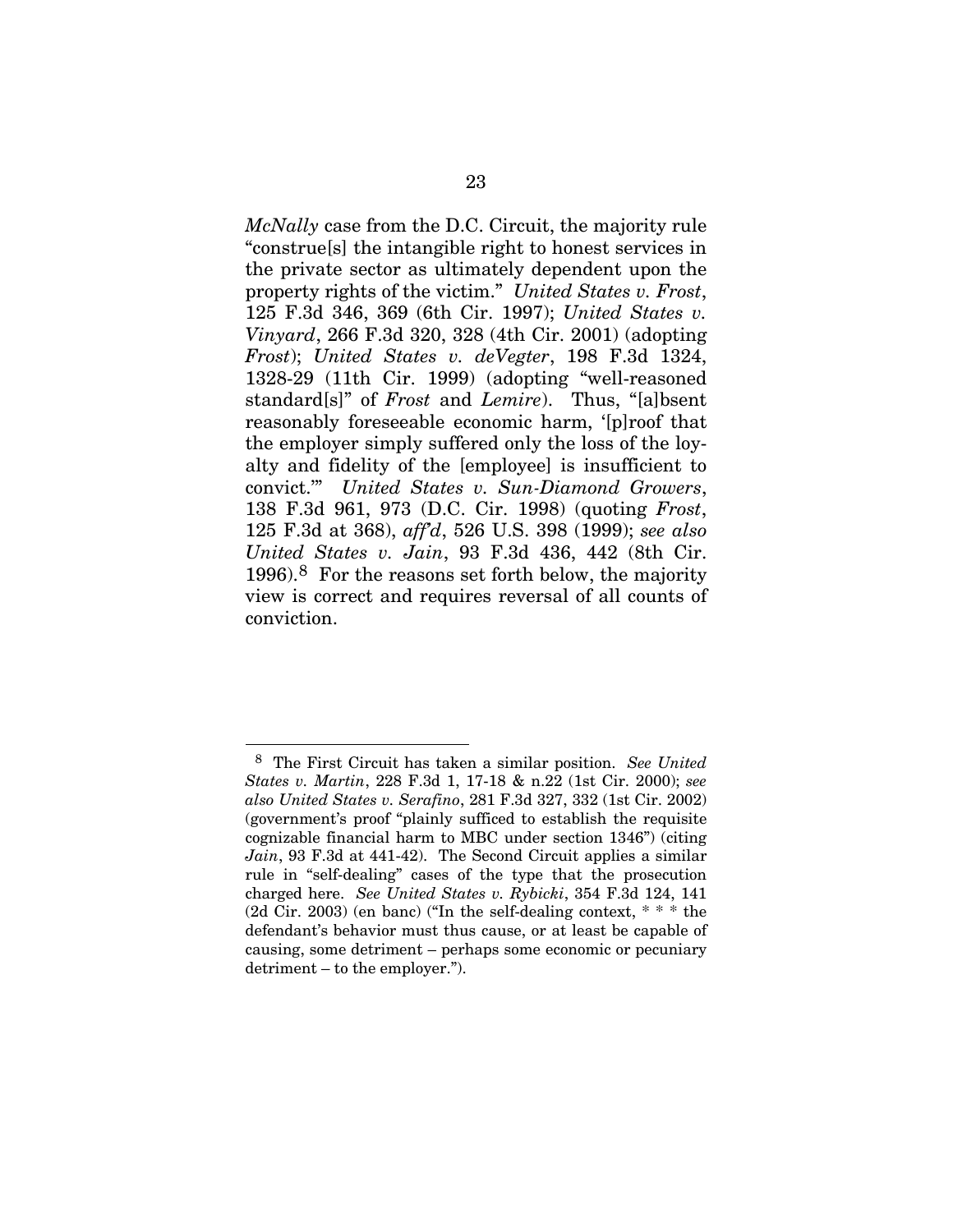#### **A. The Statutory Text And History Require The Government To Prove A Foreseeable Risk Of Economic Harm**

1. It is common ground in the lower courts that the text of Section 1346 is not, by quite a distance, a model of legislative precision. As the en banc Second Circuit observed, one would have to "labor long and with difficulty in seeking a clear and properly limited meaning of 'scheme or artifice to deprive another of the intangible right of honest services' simply by consulting a dictionary for the literal, 'plain' meaning of the phrase." *Rybicki*, 354 F.3d at 135; *United States v. Urciuoli*, 513 F.3d 290, 294 (1st Cir. 2008) ("The central problem is that the concept of 'honest services' is vague and undefined by statute.").

Congress' use of the definite article ("the") and the phrase "right of" (rather than "right to") suggests that it *believed* it was invoking a term of art. *Rybicki*, 354 F.3d at 137-38.[9](#page-40-0) Courts ordinarily will

 $\overline{a}$ 

[Footnote continued on next page]

<span id="page-40-0"></span><sup>9</sup> When a phrase conferring or enumerating a right does so through a formulation using "right of," followed by the benefit to be received, as opposed to a right "to" that benefit, it almost invariably is a term of art with a meaning only as an entire phrase. *See, e.g., United States v. Union Pac. R.R. Co.,* 353 U.S. 112, 113 (1957) (interpreting the phrase "right of way" as a whole). In contrast, phrases involving the formulation "right to," followed by a benefit to be conferred on the recipient, are more commonly separated into their component parts and defined by finding the meaning of each individual word. The right to counsel, for example, is the right to have representation by a lawyer; but a "right of way" cannot be defined through the same deconstruction of the phrase. Congress's use of the word "of," followed by a noun, therefore signals that the entire phrase intangible right of honest services—was meant to have its own separate meaning as a term of art, unlike "intangible right *to*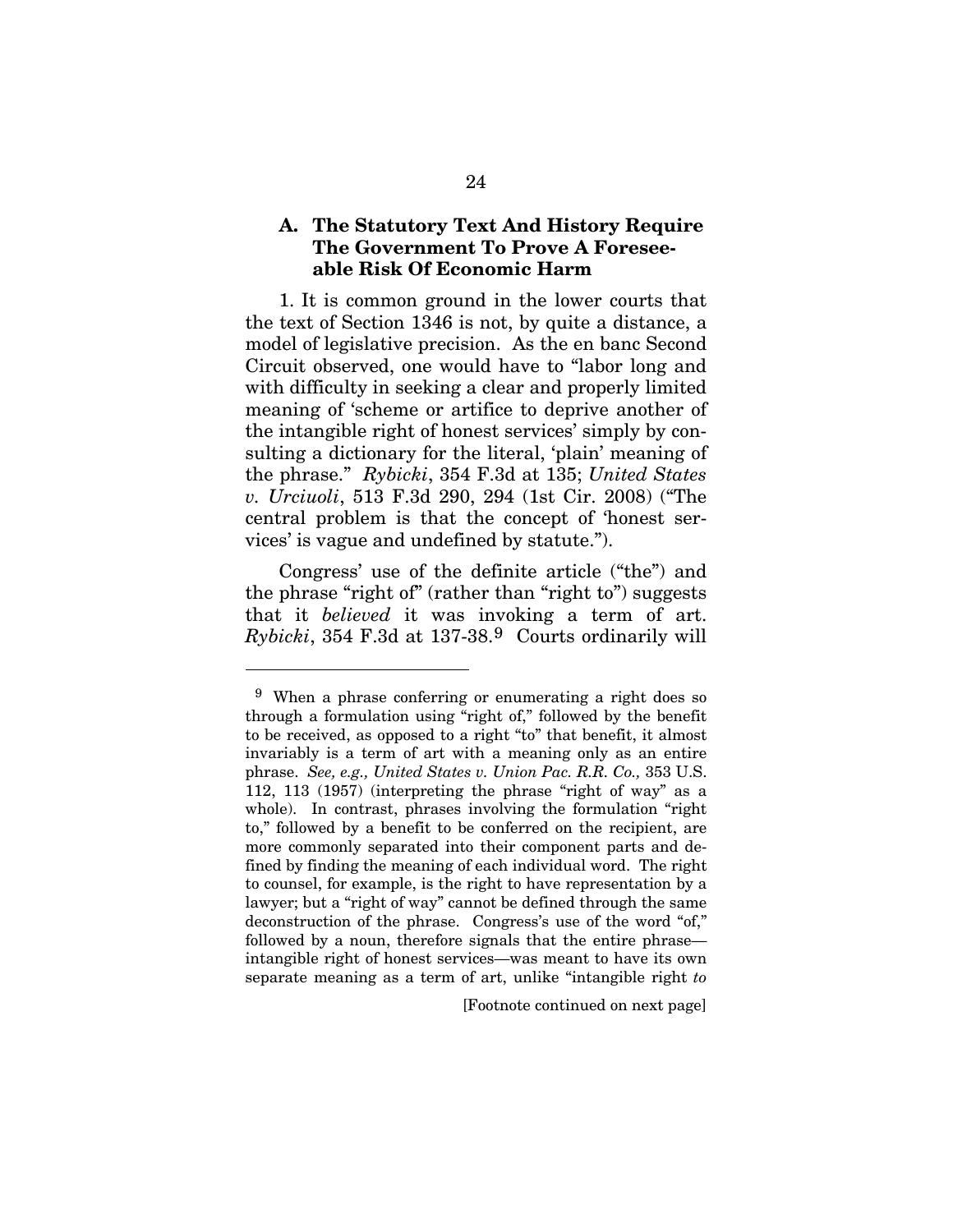infer that Congress intended "to incorporate the established meaning" of terms "that have accumulated settled meaning under the common law." *Neder*, 527 U.S. at 21 (internal quotation marks omitted); s*ee also Standard Oil Co. of N.J. v. United States*, 221 U.S. 1, 59 (1911). This canon is of limited utility, however, in mapping the scope of Section 1346 because the phrase "the intangible right of honest services"—at least as applied to conduct in the private sector—had no settled or well-known meaning in law (common or otherwise) in 1988.

Not a single pre-*McNally* case used the phrase "the intangible right of honest services." Moreover, the phrase cannot be read simply as a broad restoration of all pre-*McNally* case law addressing intangible rights, since the text does refer to "honest services," not to all conceivable intangibles. As this Court explained in *Cleveland v. United States*, 531 U.S. 12, 19-20 (2000), Section 1346 covers only "one of the 'intangible rights' that lower courts had protected under § 1341 prior to *McNally.*" Yet even references to "honest services" in pre-*McNally* case law scarcely remit the Court to a settled body of doctrine, especially in the private sector. As the en banc Fifth Circuit has noted, "Congress could not have intended to bless each and every pre-*McNally* lower court 'honest services' opinion," because the doctrine never was a "unified set of rules" even in the public corruption area where the pre-1988 doctrine was more per-

l

<sup>[</sup>Footnote continued from previous page]

honest services," a term whose meaning *might* be ascertainable by defining "honest services" alone and combining it with the meaning of a "right to" something.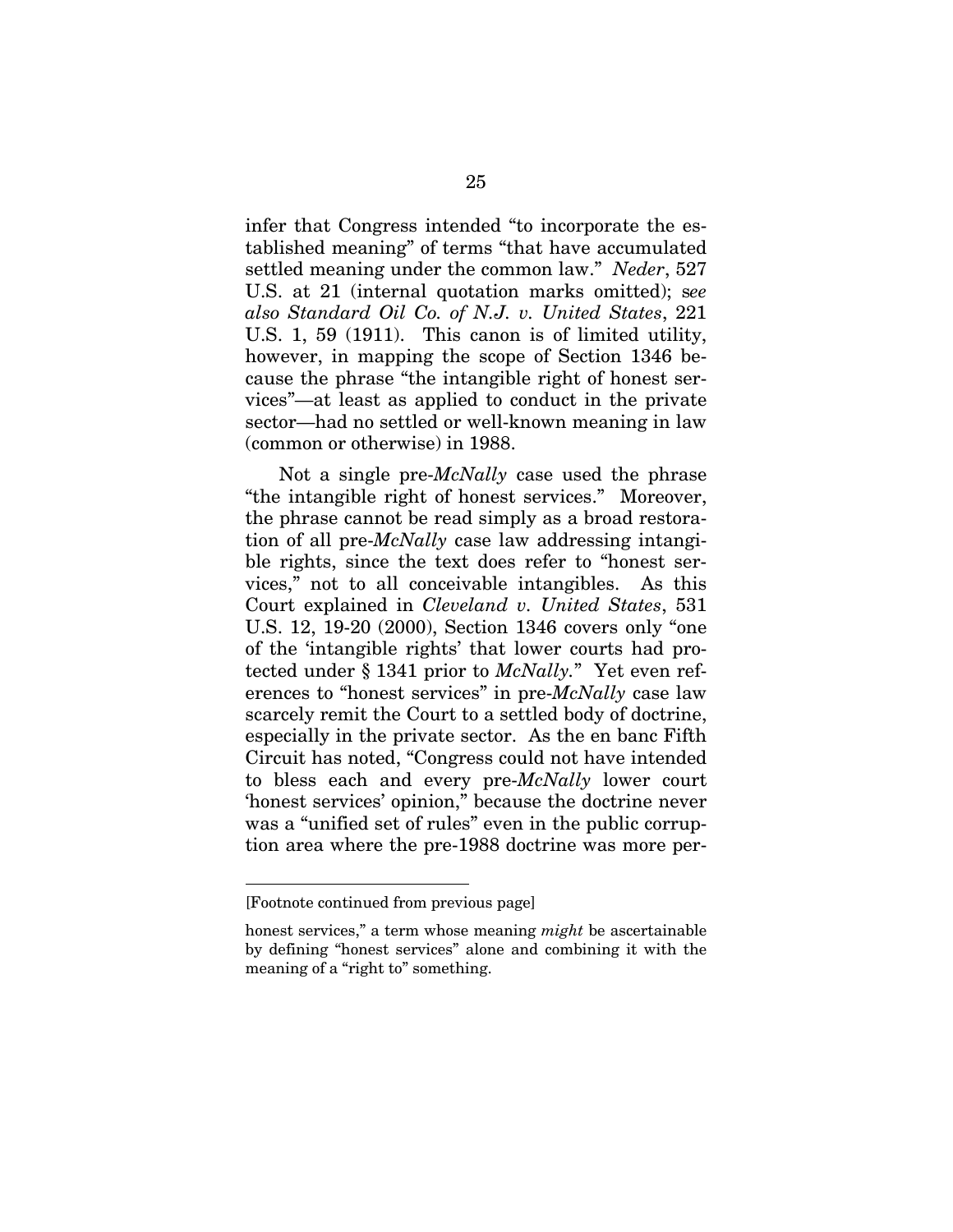vasive and developed. *United States v. Brumley*, 116 F.3d 728, 733 (5th Cir. 1997) (en banc).

The imprecision of the statutory language, together with the indeterminacy of the pre-*McNally* private-sector case law, bodes poorly for the constitutionality of Section 1346 when the Court is forced to confront it. As Judge Jacobs of the Second Circuit wrote for himself and three colleagues, "surely no unambiguous meaning can be assigned to a phrase that has no meaning except what can be distilled from *some* pre-McNally cases provided that *other* pre-McNally cases are ignored. \* \* \* Ordinary people cannot be expected to undertake such an analysis; rare is the lawyer who could do it; and no two lawyers could be expected to agree independently on the elements of an offense that must be defined by such a project." *Rybicki*, 354 F.3d at 158, 160 (Jacobs, J., dissenting).

In this case, however, the convictions must be reversed on a much narrower ground, because the prosecution disregarded the *one* restriction that is compelled by any fair reading of the language and history of Section 1346. Sections 1341 and 1343 outlaw three types of "scheme[s] or artifice[s]": schemes or artifices (1) "to defraud"; (2) "for obtaining money or property" by certain means; and (3) to supply or furnish "for unlawful use any counterfeit or spurious coin." Congress did *not* add to this list a fourth category. Instead, it chose to "include[]" schemes "to deprive another of the intangible right of honest services" within the meaning of a scheme "*to defraud.*" In denoting this new category of schemes as a species of *fraud*, Congress surely "had in mind" a conventional concept of fraud as the evil it was targeting. *Cf. Solid Waste Agency Of Northern Cook Cty. v.*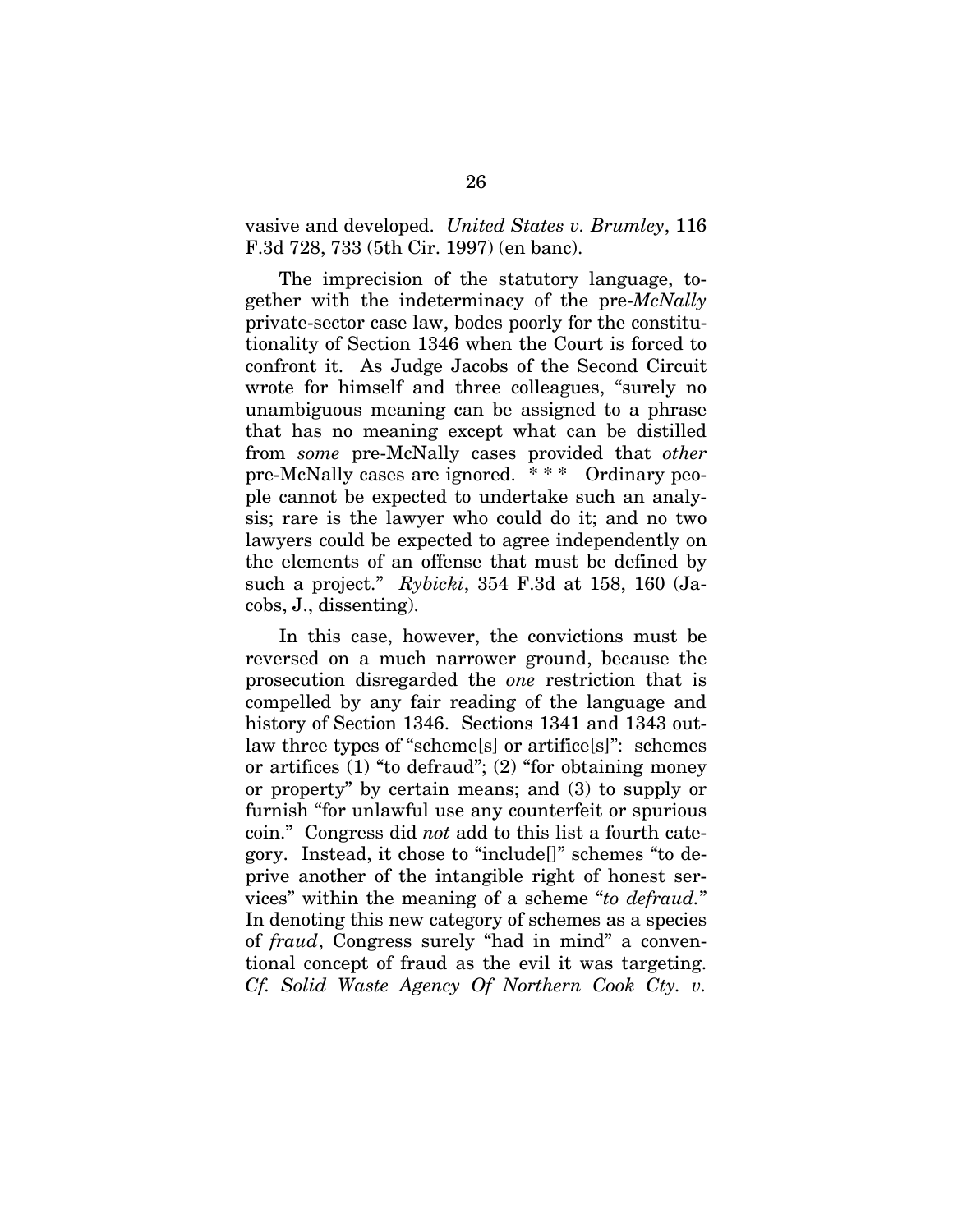*Army Corps Of Engineers*, 531 U.S. 159, 172 (2001) (rejecting government's argument that in defining "navigable waters" as "waters of the United States" Congress intended to read "navigable waters" out of the statute); *Boyle v. United States*, 129 S. Ct. 2237, 2243 (2009) (RICO statute provides that the term enterprise "includes" certain "specifically enumerated" items, and it may include "others that fall within the ordinary meaning of" enterprise).

The text of the statute therefore makes clear that it targets employee dishonesty—the "depriv[ation] \* \* \* of honest services"—only insofar as such dishonesty may be understood as "*fraud.*" The statutory formulation therefore cannot encompass mere breaches of workplace rules or employee disloyalty that pose no significant risk of tangible economic injury to the employer, because it has long been recognized that one essential element of "fraud" is "pecuniary loss" to another. *See* BLACK'S LAW DICTIONARY (8th ed. 2004) (defining "defraud" as: "To cause injury or loss to (a person) by deceit."). The chapter of the Restatement of Torts addressing "Fraudulent Misrepresentation (Deceit)," for example, explained at the time of Section 1346's enactment that one who "fraudulently" makes misrepresentations to another "is subject to liability to the other in deceit *for pecuniary loss caused*" by "justifiable reliance upon the misrepresentation." Restatement (Second) of Torts § 525 (1977) (emphasis added); *see generally Neder,*  527 U.S. at 22 (looking to the Restatement to determine an element of mail fraud).

To be sure, proof of *actual* economic injury is not required in federal fraud prosecutions, for Congress chose to criminalize "the '*scheme* to defraud,' rather than the completed fraud." *Neder*, 527 U.S. at 25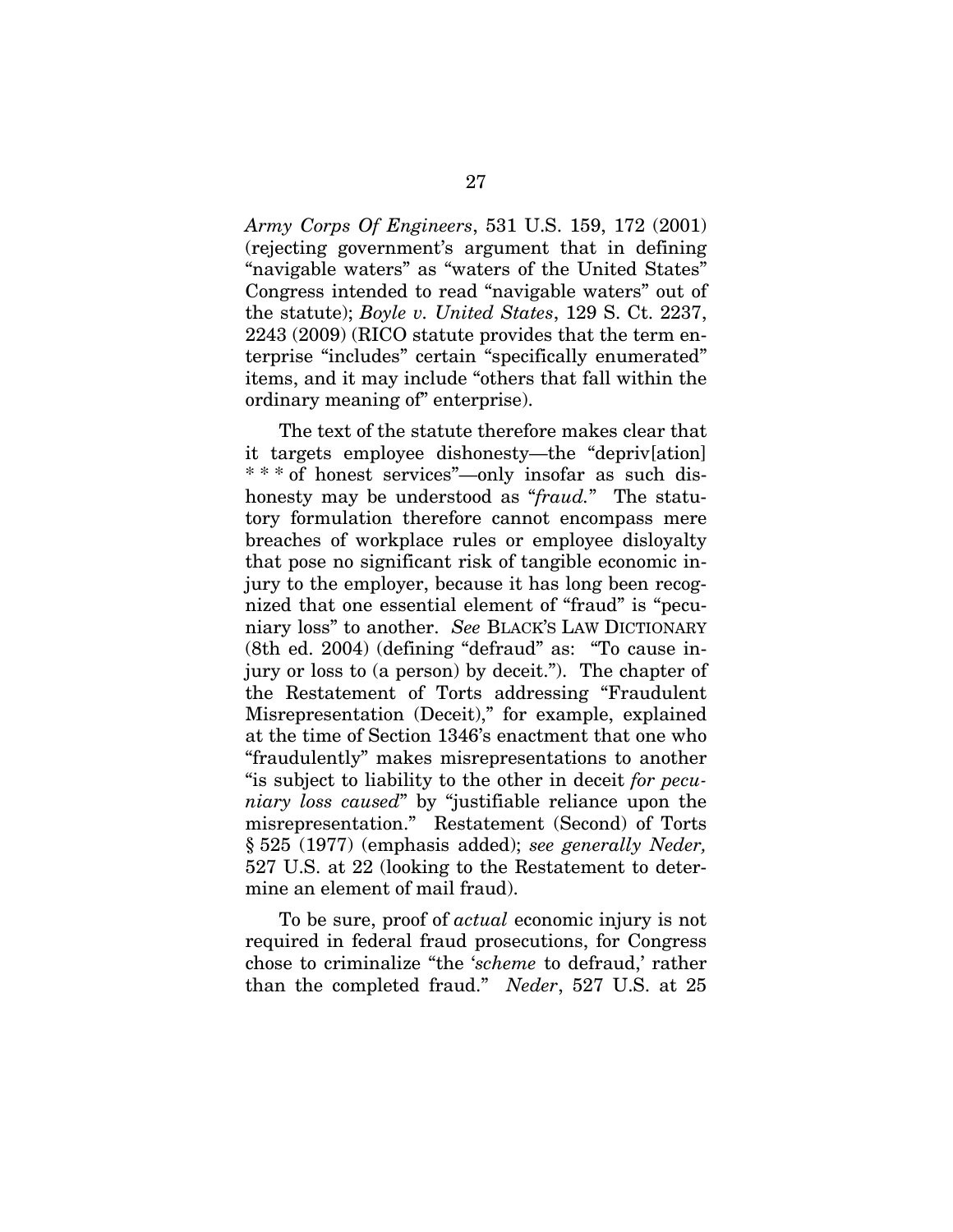(emphasis added). But by the same token it has always been understood that one who neither "intends nor has reason to expect" that his conduct will cause others a "pecuniary loss" does not "bring him[self] within the rule" that proscribes "fraud." Restatement, § 531 & cmt. b. As Judge Friendly said in a leading pre-*McNally* case, "[w]hile the statute must reach some schemes or artifices to defraud that do not in themselves involve 'obtaining money or property by means of false or fraudulent pretenses,'" and the "scheme" language relieves the government of the burden of proving "that the [victims] were in fact defrauded \* \* \* 'this does not mean that the government can escape the burden of showing that some actual harm or injury was *contemplated*.'" *United States v. Dixon*, 536 F.2d 1388, 1398-1400 & n.11 (2d Cir. 1976) (quoting *United States v. Regent Office Supply Co*., 421 F.2d 1174, 1180 (2d Cir. 1970) (emphasis in original)); *see also United States v. von Barta*, 635 F.2d 999, 1006 & n.14 (2d Cir. 1980) ("breach of an employee's fiduciary duty, without more, does not violate the mail fraud statute"; the government must prove materiality *and* "that some actual harm or injury was at least contemplated").

In *United States v. Lemire*, 720 F.2d 1327, 1335- 37 (D.C. Cir. 1983), the District of Columbia Circuit provided perhaps the most thorough and careful pre-*McNally* analysis of contemplated economic harm as an essential element of honest-services "fraud" in the private sector. Like this case, *Lemire* involved a fiduciary's alleged violation of his duty of loyalty. Showing that the only timeless constant in criminal law across the decades is the government's penchant for pushing the mail fraud statute to the point of absurdity, *see, e.g. Dixon*, 536 F.2d at 1398 (expressing "some wonder why the prosecutor thought it neces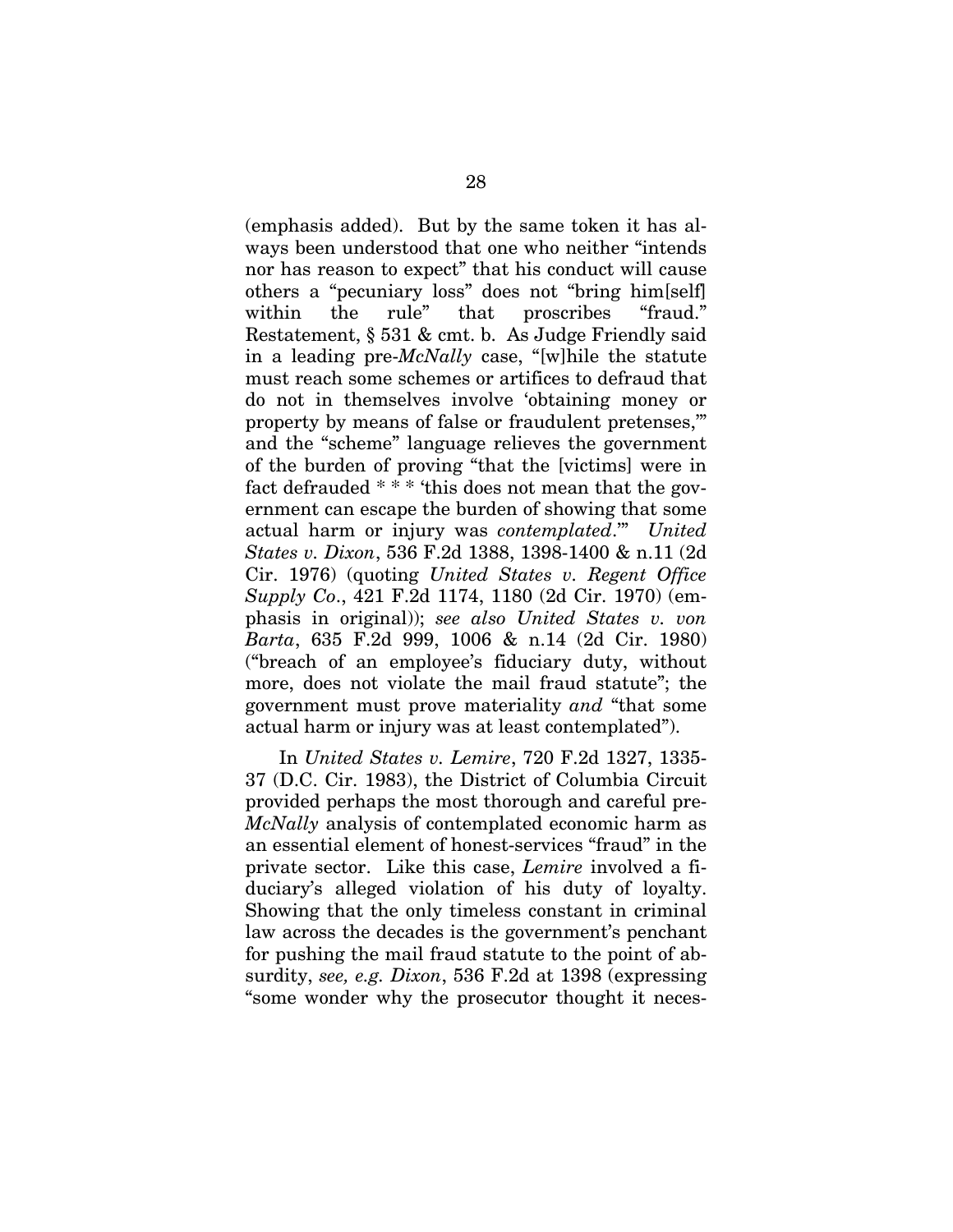sary or desirable to include the mail fraud counts"), the government apparently argued in *Lemire* that "any intentional undisclosed breach of duty to an employer" was mail "fraud." 720 F.2d at 1336. The D.C. Circuit roundly rejected this submission, noting that "[o]nce \* \* \* disloyalty alone becomes the crime, little remains before every civil wrong is potentially indictable." *Id.* at 1336-37 & n.11 (citation and internal quotation marks omitted).

The court explained that in the private sector "[e]mployee loyalty is not an end in itself, it is a means to obtain and preserve pecuniary benefits for the employer." *Id.* at 1336. Thus, because "[a]n employee's undisclosed conflict of interest does not by itself pose the threat of economic harm to the employer," the court held "that an intentional failure to disclose a conflict of interest, without more, is not sufficient evidence of the intent to defraud an employer necessary under the wire fraud statute." *Id.*  at 1337. Agreeing with the Second Circuit in *Dixon* and *von Barta*, *supra*, the court emphasized that the government must prove, and the jury must find, "a failure to disclose something which in the knowledge or contemplation of the employee poses an independent business risk to the employer." *Id.*; *see also id.* at 1338 (defendants must scheme to deprive the victim of "a business opportunity or economic benefit"); *id.*  at 1341 (noting the "need to find that the defendants contemplated some kind of pecuniary harm to the employer").

In warning of the need to rein in prosecutors with a contemplated pecuniary harm requirement, *Lemire* also cited *United States v. Feldman*, 711 F.2d 758 (7th Cir. 1983), where the government prosecuted an employee who had hid his interest in an ac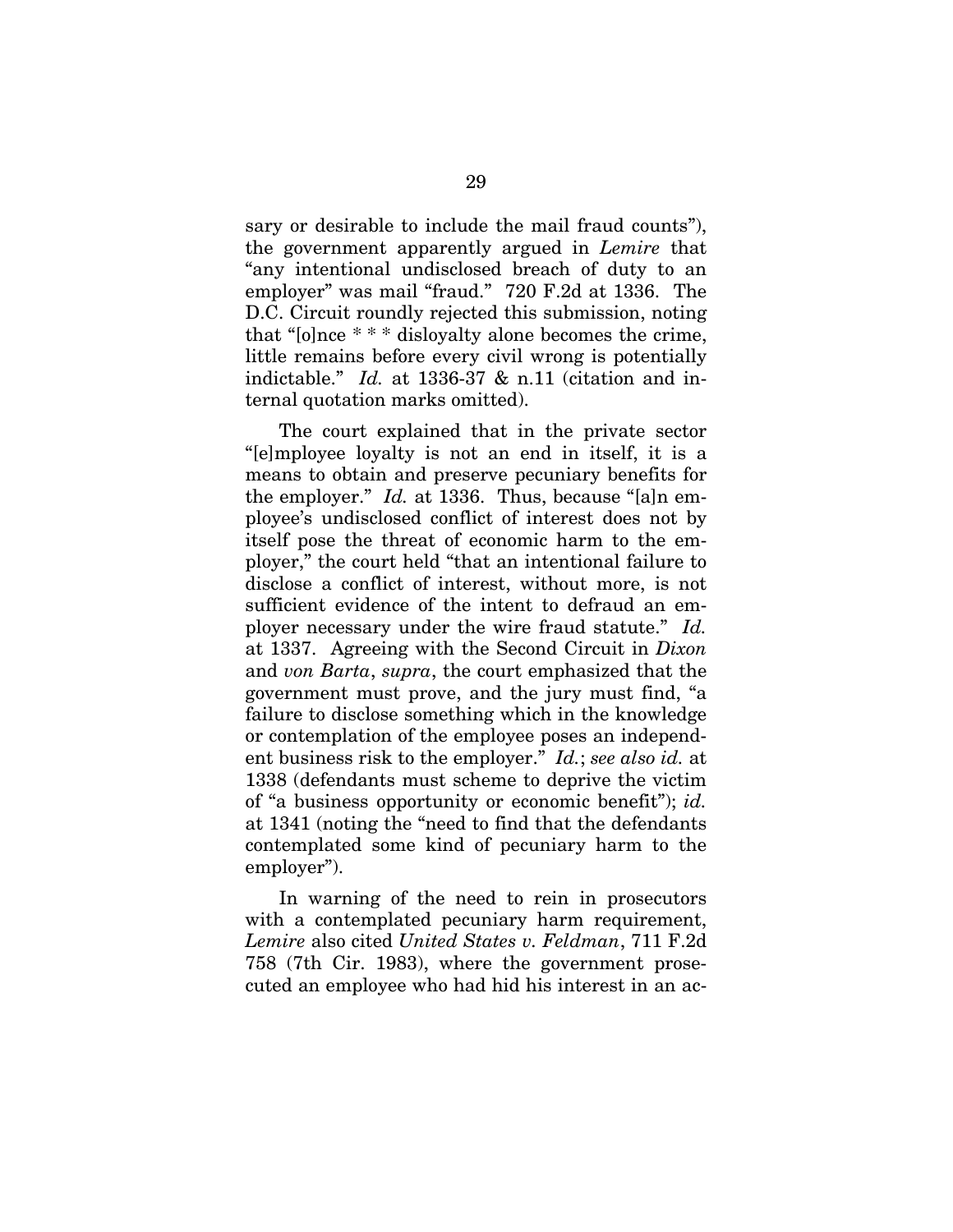count collateralized by phony bank guarantees. In affirming the conviction, the Seventh Circuit made clear that a conviction could not be based solely on the employee's mere violation of a policy against a secret financial interest in customer accounts. *Id*. at 763. As the court explained, "breach of duty" and "receipt of secret profits" "must be accompanied by a scheme formed with the intent *to defraud*." *Id*. (emphasis in original). Thus, a "breach of duty can support conviction \* \* \* only if the nondisclosed information \* \* \* could or does result in harm to the employer." *Id*.

The Fifth Circuit took a similar approach that likewise focused on the foreseeability of economic harm to the employer. In *United States v. Ballard*, 663 F.2d 534 (5th Cir. 1981), the court affirmed the conviction of a power company employee who secretly received kickbacks from employees of companies that the defendant installed as intermediaries in his employer's purchases of oil. The court ruled that violation of a duty to disclose "material" information is a "detriment" to one's employer when the employee "has reason to believe the information would lead a reasonable employer to change its business conduct"—a fact established by proof that the undisclosed information would have allowed the employer "to purchase the oil at a significantly lower price." 663 F.2d at 541-542. On the other hand, the court *reversed* the convictions of the intermediary companies' employees who secretly profited, finding it legally insufficient that their employers may have wanted to transact directly with the power company so as "to gain favor with" it as a "customer for the future." *Id. Lemire* explained that "[b]y rejecting that argument," the *Ballard* court "effectively asserted that general threats to business interests posed by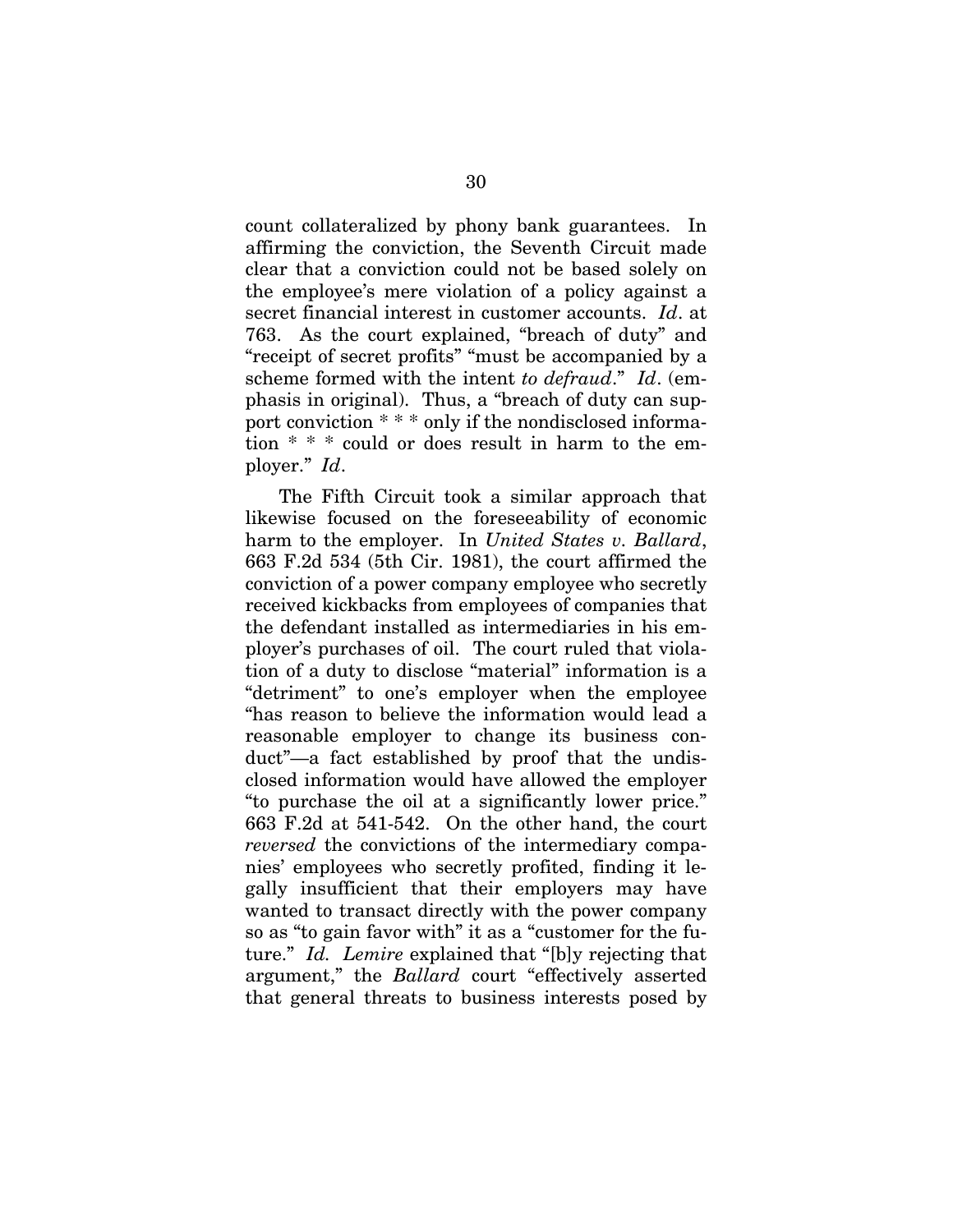employee conflicts of interest are too speculative to support a mail fraud conviction." 720 F.2d at 1338 n.15.

*Lemire* used the *Ballard* decision to demonstrate that although materiality is *part of* the fraud analysis, it does not *replace* the need to prove intent to defraud as a separate element of honest-services fraud. "Since an employer presumably would 'change its business conduct' only if, upon disclosure of the conflict and any other relevant information, it saw new opportunities for profit or savings, or dangers of economic harm, the notion of materiality of nondisclosure or misrepresentation in the wire fraud context must logically focus on the reasonable foreseeability by the employee of potential economic harm to his employer stemming from the employer's ignorance of information relevant to the conflict." 720 F.2d at 1338.

Thus, it was well understood when Congress enacted Section 1346—just as it is today—that a private actor's conduct can be "fraud" *only if* he intended some identifiable economic injury to the victim. Indeed, just one month before this Court decided *McNally*, the government agreed that, in the "uniformly held" view of the lower courts, the mail fraud statute reaches "a scheme to use a private fiduciary position to obtain direct pecuniary gain" where "that scheme contemplates some sort of harm to the principal." Brief for the United States at 32, *Carpenter v. United States*, No. 86-422 (May 1, 1987). The government's brief elaborated on the *type* of contemplated harm that must be established, citing the "thoughtful opinion" of the D.C. Circuit in *Lemire* as authority for the requirement that such harm be "identifiable" and "apart from the breach itself." *Id.*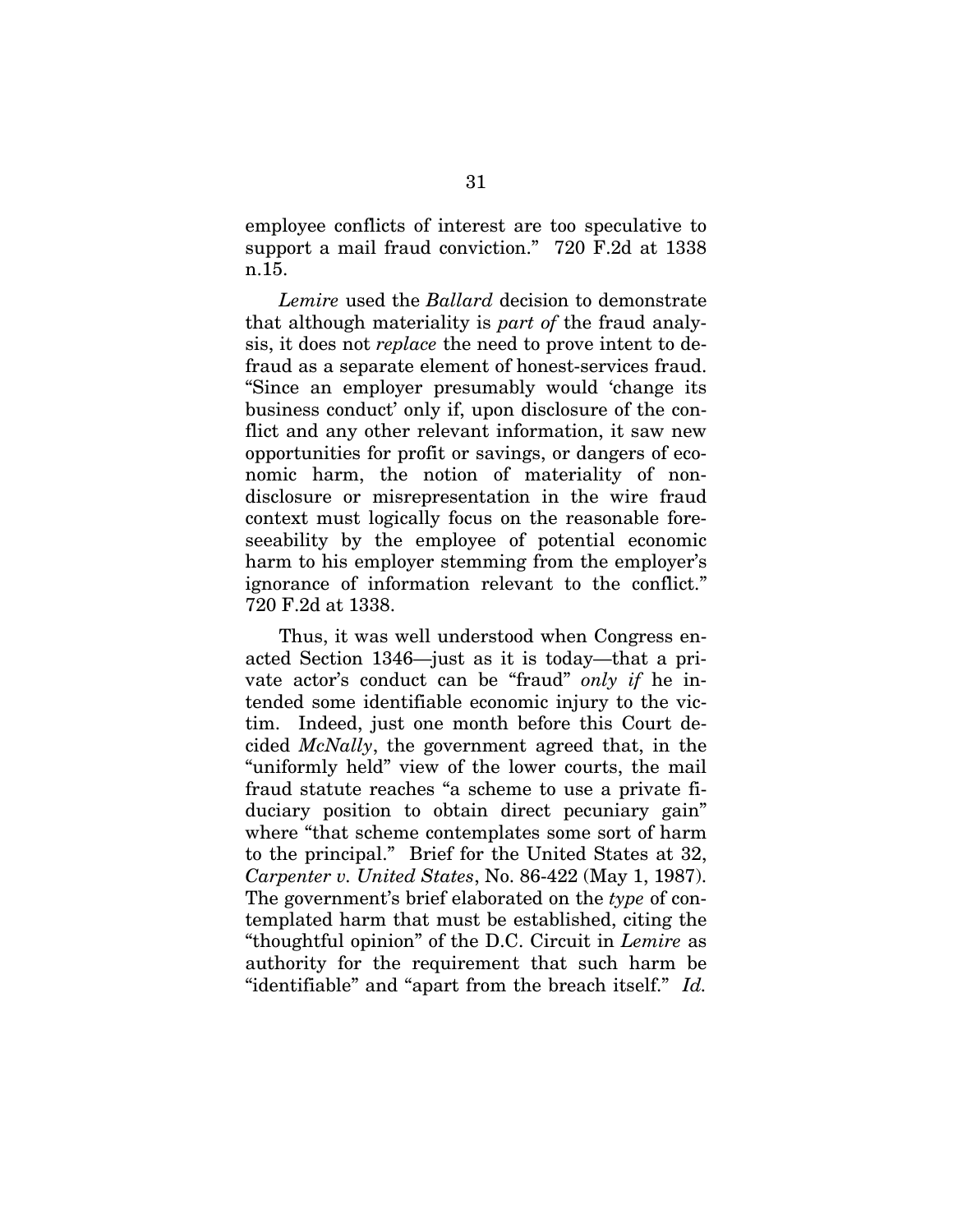at 33 (footnotes omitted; alterations in original). Of course, there can be no doubt that the contemplated harm requirement in *Lemire's* "thoughtful opinion" was "an economic harm." 720 F.2d at 1338.

In sum, in enacting Section 1346, Congress did not make a federal crime out of any arguable failure to render "honest services," but sought to target such conduct only as part of a broadened understanding of "scheme *to defraud*." It did not remotely license federal prosecutors, as here, to pursue their own untethered understanding of "honesty" apart from any conventional understanding of "fraud." Because the latter has always required, at a minimum, that the defendant be shown to have intended some sort of economic injury to the victim, petitioners were deprived of the one protection that the language of the statute clearly affords them.

2. The legislative history of Section 1346 supports the conclusion that the government cannot prevail without a jury finding that the defendants contemplated economic harm to the victim.

A month after this Court decided *McNally*, Representatives Mfume and Synar introduced The Mail Fraud Amendment Act of 1987, H.R. 3050, 100th Cong. (1987), with the intent "simply to correct a judicial interpretation which has severely restricted the Federal Government's power to attack public corruption under the mail fraud statute." 133 Cong. Rec. H6798-02 (July 29, 1987) (Rep. Mfume). Like other bills that were introduced to "overrule" *McNally*, this bill principally targeted the effect of *McNally* on conduct by government officials and employees.

Other proposals were broader, including a bill introduced a week later—The Fraud Amendments Act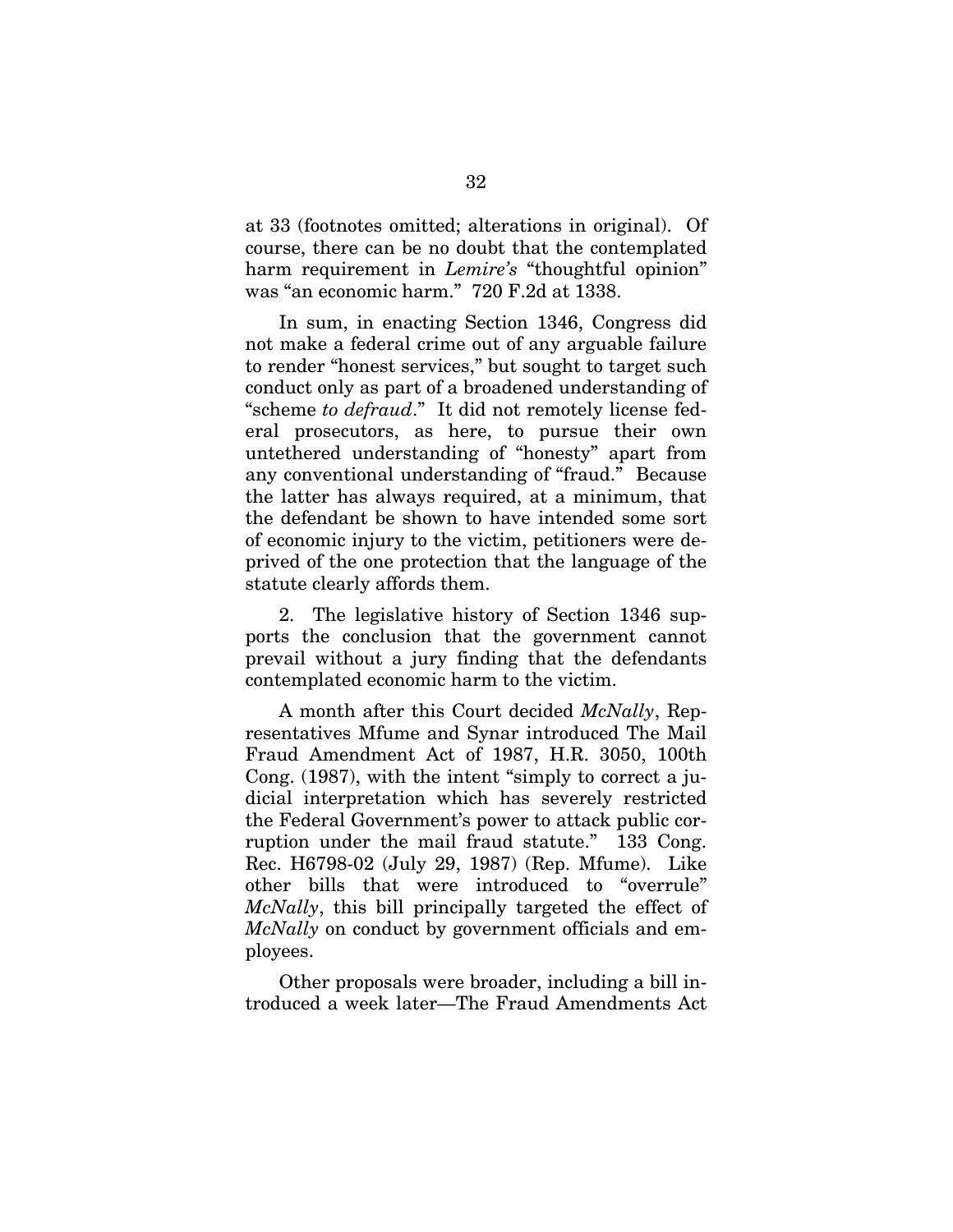of 1987, H.R. 3089, 100th Cong. (1987). It would have expansively defined "defraud" throughout the United States Code to "include[] defrauding another (1) of intangible rights of any kind whatsoever in any manner or for any purpose whatsoever; or  $(2)$  by using material private information wrongfully stolen, converted, or misappropriated in breach of any statutory, common law, contractual, employment, personal, or other fiduciary relationship." An identical bill (S. 1898) was introduced in the Senate on November 30, 1987. Although these proposals, ultimately abandoned, would have expanded fraud prosecutions in the direction now advocated by the government, even their sponsors' attention was focused "particularly" on "political corruption." 133 Cong. Rec. E3240-02 (Aug. 4, 2007) (Rep. Conyers) (adding only one other specific objective of the bill: prosecution of insider trading on confidential information).[1](#page-49-0)0

Two other bills were introduced in the Senate the following year—The Anti-Public Corruption Act of 1988, S. 2531, 100th Cong. (1988), and The Anti-Corruption Act of 1988, S. 2793, 100th Cong. (1988)—but they too were not enacted. The first dealt solely with public corruption. It was proposed by the Department of Justice at the only hearing Congress held to consider any of these bills—before the House Judiciary Committee on May 12, 1988.

 $\overline{a}$ 

<span id="page-49-0"></span><sup>10</sup> Before Congress voted to enact Section 1346 this Court held that *McNally* did not prevent prosecution of cases involving misappropriations of confidential commercial information, because such information is property protected under the mail fraud statute. *See Carpenter v. United States*, 484 U.S. 19 (1987).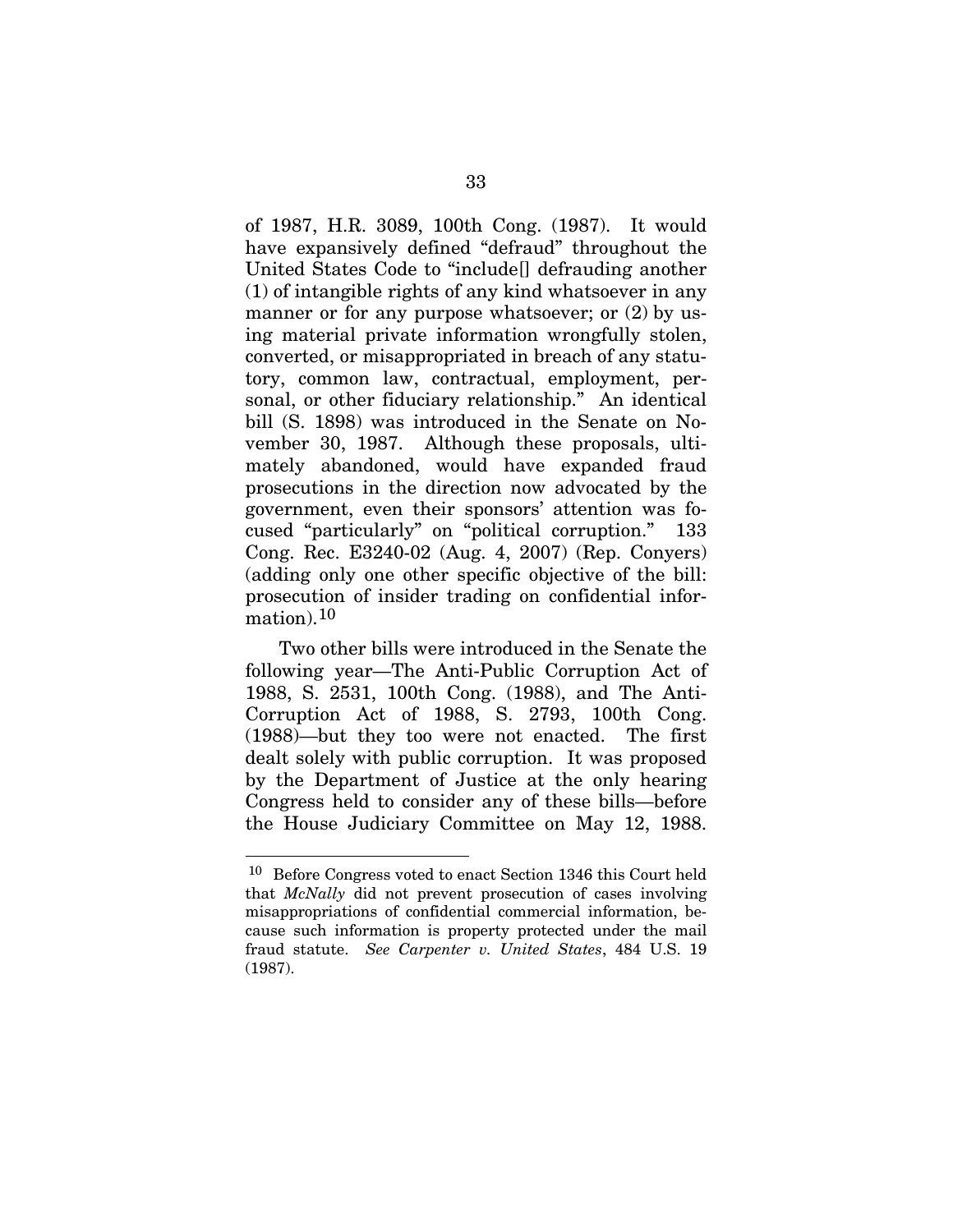The overriding focus of that hearing was "how we can continue to use the intangible rights doctrine in the mail or wire fraud statutes to prosecute public officials who use their office in a corrupt fashion." *Hearing on H.R. 3089 and H.R. 3050 Before the Subcomm. on Criminal Justice of the Comm. on the Judiciary*, 100th Cong. 1 (1988) (Opening Statement of Chairman Conyers).

"On its face," Section 2 of S. 2793 "would have been a fairly comprehensive, articulate and clear attempt to define criminal conduct" in the public sector. *Brumley*, 116 F.3d at 744 (Jolly, J., dissenting). In separate subsections it targeted those who defraud state and local inhabitants of "the honest services" of state local officials, the same inhabitants of "a fairly and impartially conducted election process," and United States inhabitants of "the honest services of" federal public officials. Section 3 of the bill would have created Section 1346, defining the term "scheme or artifice to defraud" to include "a scheme or artifice to deprive an organization of the intangible right of honest services *in which the defendant received or attempted to receive, for the defendant or another person, anything of value or in which the defendant intended or contemplated loss or harm to the organization*." S. 2793, § 3 (italics added). Although the wording of this bill varied from others before it, the "purpose" asserted was the same: "to overturn" this Court's *McNally* decision. 134 Cong. Rec. S12581-04 (Sept. 15, 1988) (Sen. Biden).

Senator Biden, one of the sponsors of S. 2793, explained that his proposal responded to those courts and commentators that "had criticized the intangible rights doctrine as having the potential to include within the ambit of the criminal law, every breach of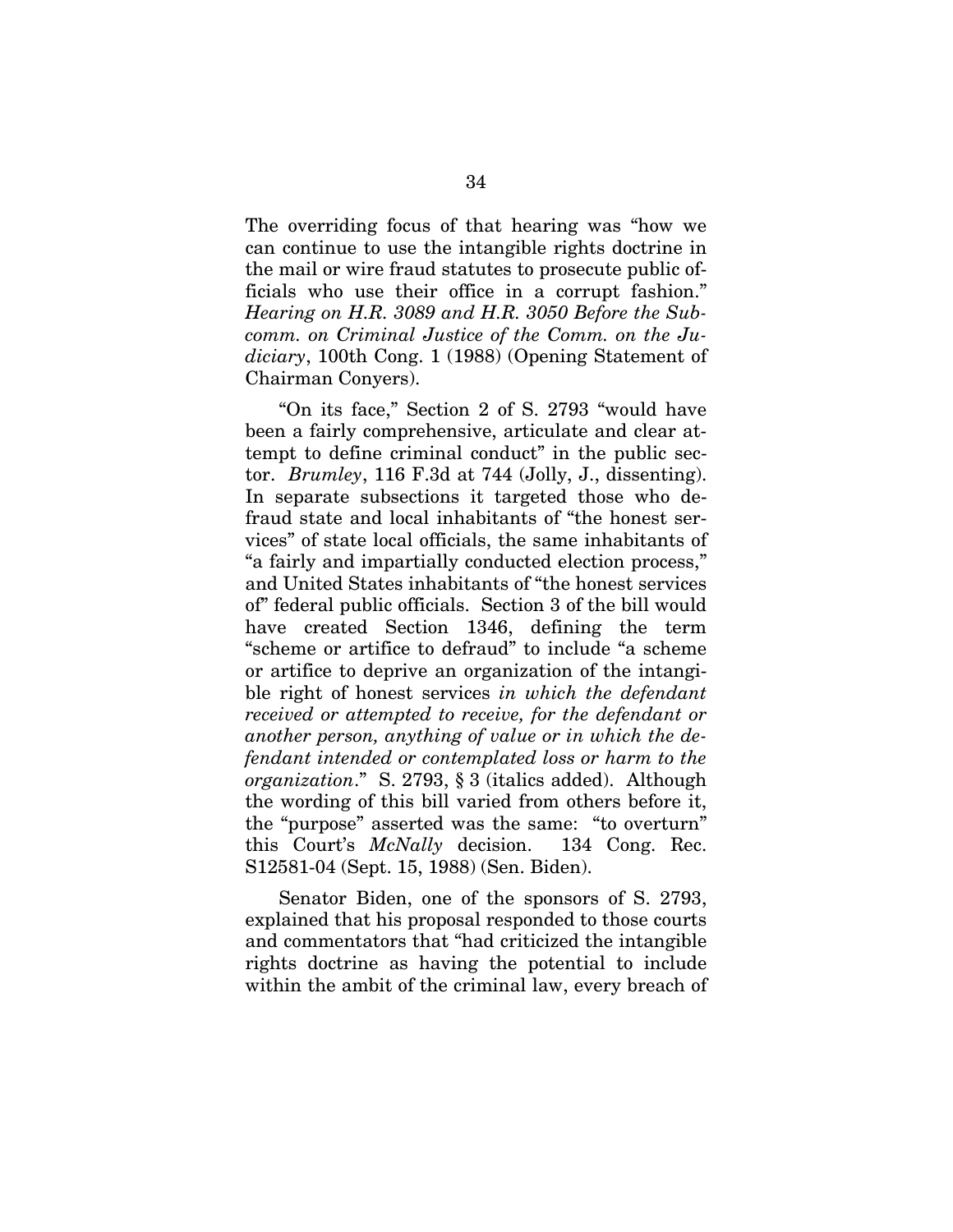duty owed by one person to another, whether or not any harm was contemplated or possibly could have resulted from the scheme." 134 Cong. Rec. S12581- 04. "Indeed," Senator Biden continued, "before *McNally* a number of courts had begun to move toward an approach that required a showing of some foreseeable harm to the person to whom the duty was owed." *Id.* He specifically mentioned *Lemire* as one of those cases where the courts had begun to place such limits on a theory that otherwise could turn "every breach of fiduciary duty" into a crime. 134 Cong. Rec. S12581-04; *see also* 134 Cong. Rec. S15999-01 (Oct. 14, 1988) (Senator Biden) (bill's limitation on schemes where loss or harm is contemplated or intended is "in keeping with" what cases such as *Lemire* have "held").<sup>[11](#page-51-0)</sup>

The bill that *did* pass—an amendment to The Anti-Drug Abuse Act of 1988, H.R. 5210, 100th Cong. (1988)—was a shorter version of Section 3 of S. 2793. Unlike S. 2793, it applied to schemes aimed at "another" (rather than "an organization"). It also deleted the language (italicized above) that expressly referred to the defendant's intent to inflict economic harm. No explanations were given for the changes. In fact, the enacted text was "never referred to any committee of either the House or the Senate, was

 $\overline{a}$ 

<span id="page-51-0"></span><sup>11</sup> Senator Biden mentioned three other cases that supported a requirement of "contemplated" or "foreseen" harm—*Ballard*, *Feldman*, and *United States v. Siegel*, 717 F.2d 9, 14 (2d Cir. 1983). In *Siegel*, as in the other cases, the defendants not only could have foreseen economic harm, they knowingly inflicted it. As corporate officers, they concealed their "misappropriation of more than \$100,000" in company merchandise which they then sold for, among other things, personal enrichment. *Id.* at 15.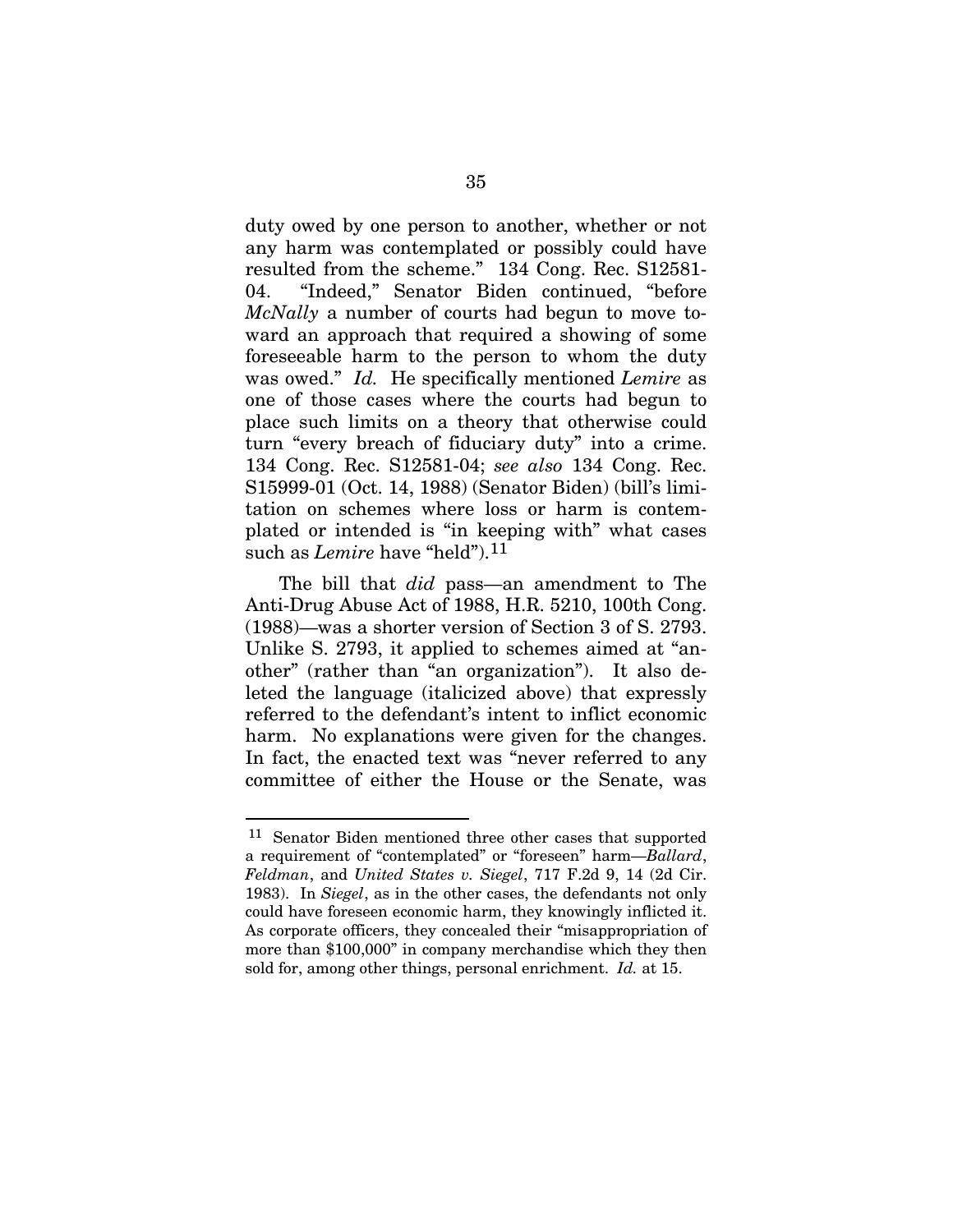never the subject of any committee report from either the House or the Senate, and was never the subject of any floor debate reported in the Congressional Record." *Brumley*, 116 F.3d at 742 (Jolly, J., dissenting). It passed as a last-minute amendment to the Anti-Drug Abuse Act of 1988—one of thirty unrelated criminal law provisions.

There is good reason to believe, however, that Congress chose the simpler phrasing as a preferred way to reinstate pre-McNally case law, which included the limitations set forth in *Lemire* and similar cases. That is because the amendment was cast in terms of what is "included" in a "scheme to defraud," a phrase that had widely been interpreted by the lower courts to encompass a contemplated harm requirement in any event. In fact, in introducing the language that was enacted, literally at the midnight hour (12:45 a.m. on the last day of that Congress), Representative Conyers simply stated that it "restor[ed] the mail fraud provision to where that provision was before the *McNally* decision," and that "[n]o other change in the law [was] intended." 134 Cong. Rec. H11108-01 (Oct. 21, 1988). Senator Biden, the sponsor of S. 2793, later described the bill in the same terms. *See* 134 Cong. Rec. S17360-02 (Nov. 10, 2008) (statement of Senator Biden) (noting that Congress intended to "reinstate" the pre-*McNally* case law "without change" when it enacted Section 1346).

Thus, whatever else might be said about the scope of the sponsors' intent to "restore" pre-*McNally* cases by enacting Section 1346, it seems reasonably certain that the requirement at issue here—*i.e*., that the prosecution be required to prove that the defendants contemplated identifiable economic harm to the victim—was very much a focus of legislative con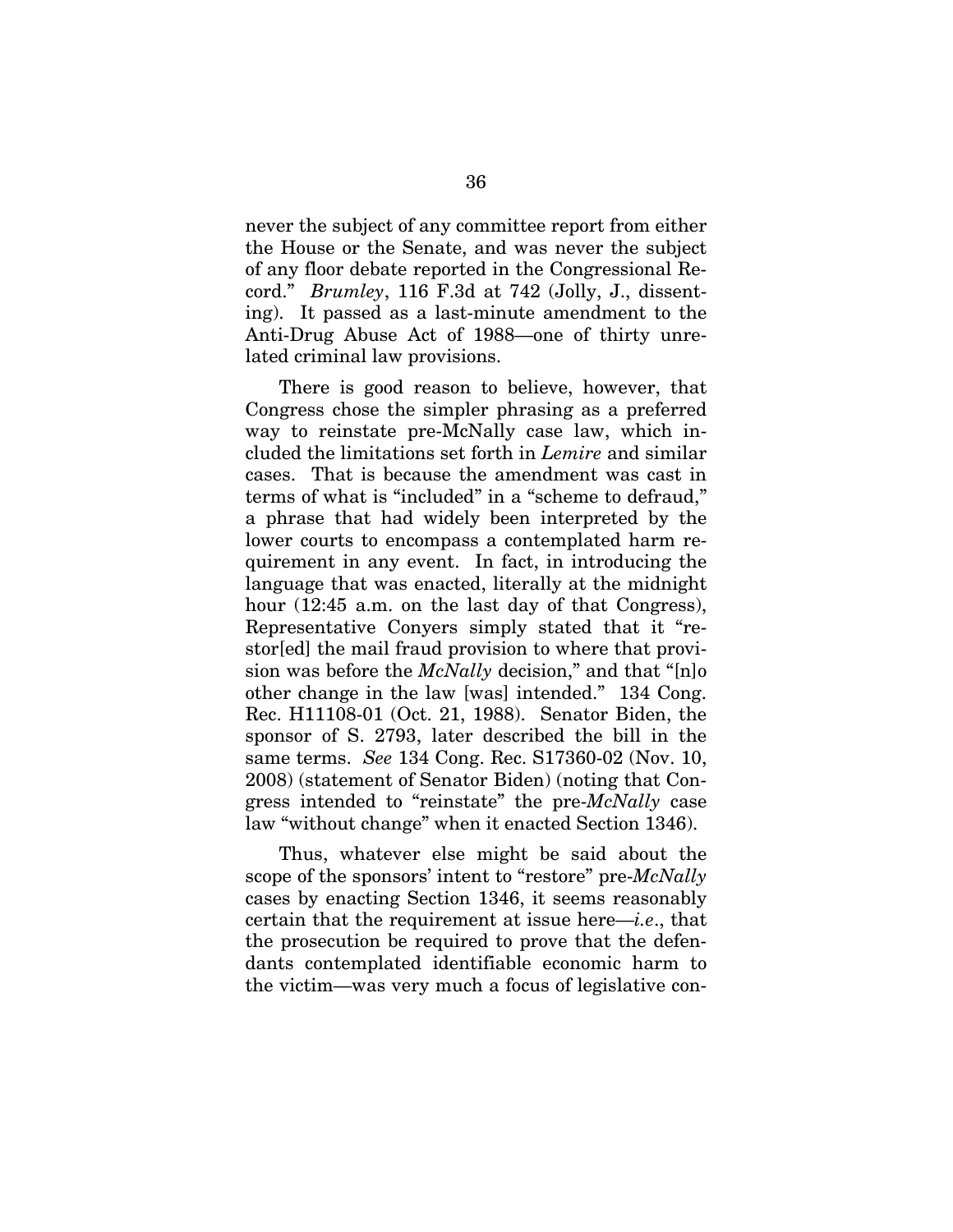cern. It is the one requirement of pre-*McNally* law of which Congress undoubtedly was specifically aware and that it intended courts to enforce under Section 1346.

## **B. The Majority Rule Is Also Supported By The Need To Avoid The Difficult Constitutional Questions That Would Arise From Applying Section 1346 More Broadly In The Private Sector**

The need to interpret Section 1346 in keeping with conventional notions of "fraud," and in particular the requirement that the defendant have intended to inflict economic injury on the victim, is confirmed by the serious constitutional questions that would arise from a broader construction of Section 1346 as targeting all manner of "dishonesty" in the private sector. *Cf. Northwest Austin Mun. Utility District No. 1 v. Holder*, 129 S. Ct. 2504, 2513 (2009). Were Section 1346 read as the government has urged in this case, it would essentially become an open-ended delegation of authority to the courts to develop common-law crimes, and, in particular, "a common-law crime of unethical conduct." *Sorich*, 129 S. Ct. at 1310. From the earliest days of the Republic, however, this Court has consistently refused to embark on such an exercise, which would cast the judiciary in the law-making role that the Constitution assigns to Congress and would likely violate "separation of powers in a manner that trenches particularly harshly on individual liberty." *Whalen v. United States*, 445 U.S. 684, 689 (1980).

1. By the time this Court decided *United States v. Hudson* in 1812, it was already "long since settled in public opinion" that federal courts lack authority to define and punish penal offenses in the common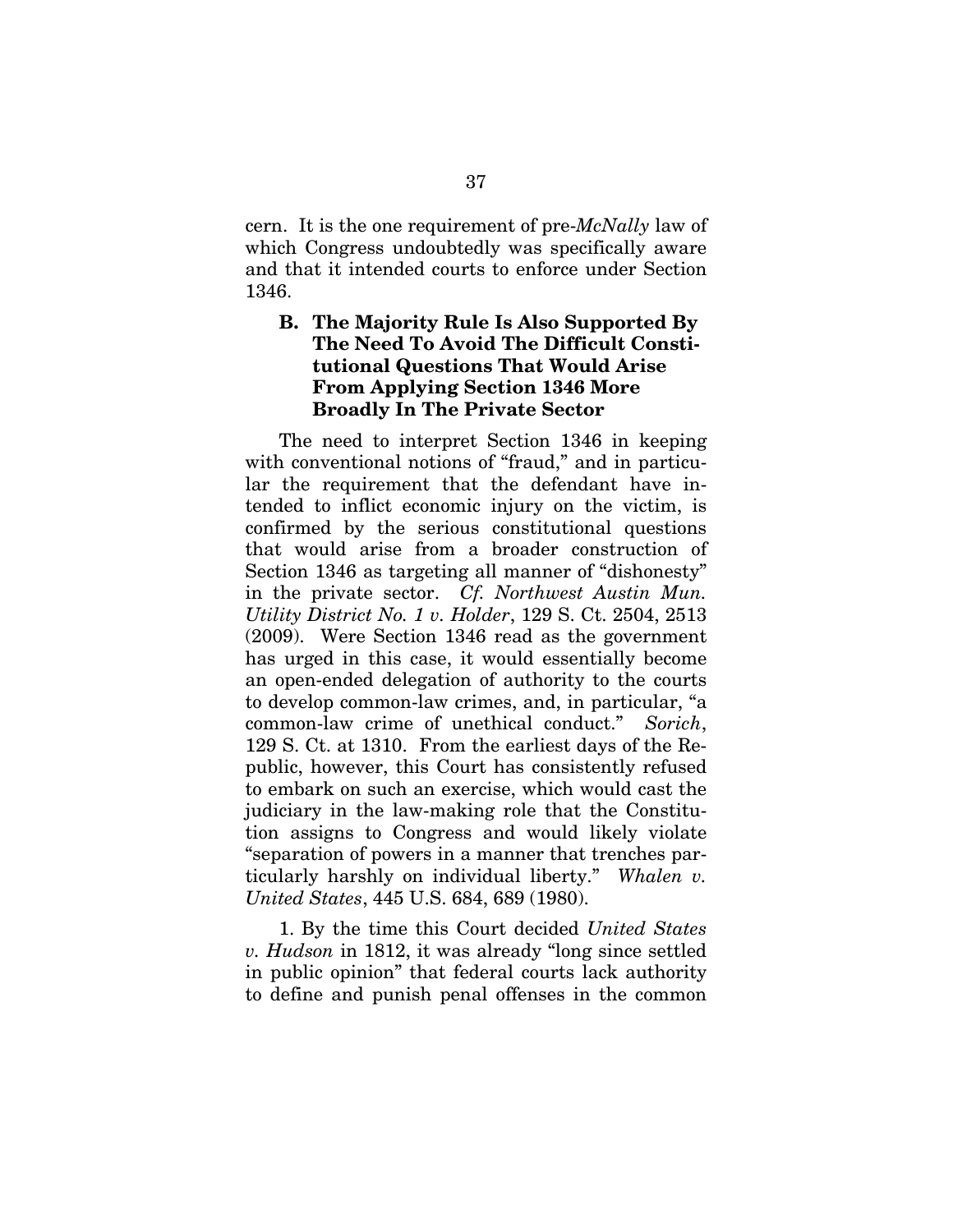law fashion. 11 U.S. at 32; *see also United States v. Worrall*, 2 U.S. (Dall.) 384 (Chase, Circuit Justice, C.C.D. Pa. 1798). *Hudson* stressed the limited powers that the states had ceded to the federal government, and it reasoned that any law-making power to define crimes that the Constitution bestowed on the national government was given to Congress, not to the courts. *Id.* at 33-34. Despite Justice Story's view to the contrary, this proposition was considered so unassailable that the Attorney General declined to challenge it a mere four years later. *See United States v. Coolidge*, 14 U.S. (1 Wheat.) 415 (1816), *rev'g*, 25 F. Cas. 619, 619-20 (Story, Circuit Justice, C.C.D. Mass. 1813).

A narrow reading of *Hudson* might limit its holding to the proposition that federal courts lack inherent authority to define crimes, though not necessarily that Congress lacks all power to delegate lawmaking authority to the judiciary. This Court, however, has for nearly two hundred years treated *Hudson* as standing for the broader proposition that federal crimes must be "explicitly prescribed by Congress." *Jerome v. United States*, 318 U.S. 101, 104-05 (1943); *see also Liparota v. United States*, 471 U.S. 419, 424 (1985); *United States v. Britton*, 108 U.S. 199, 206 (1883). Under this understanding, "[i]f Congress has not declared an act \* \* \* to be a crime against the United States, the courts have no power to treat it as such." *United States v. Reese*, 92 U.S. 214, 216 (1875); *see also Morissette v. United States*, 342 U.S. 246, 263 (1952) (the "doctrine which denies to the federal judiciary power to create crimes forthrightly" also precludes "constituting them from anything less than the incriminating components contemplated by the words used in the statute"). Indeed, as recently as last year, three Justices cited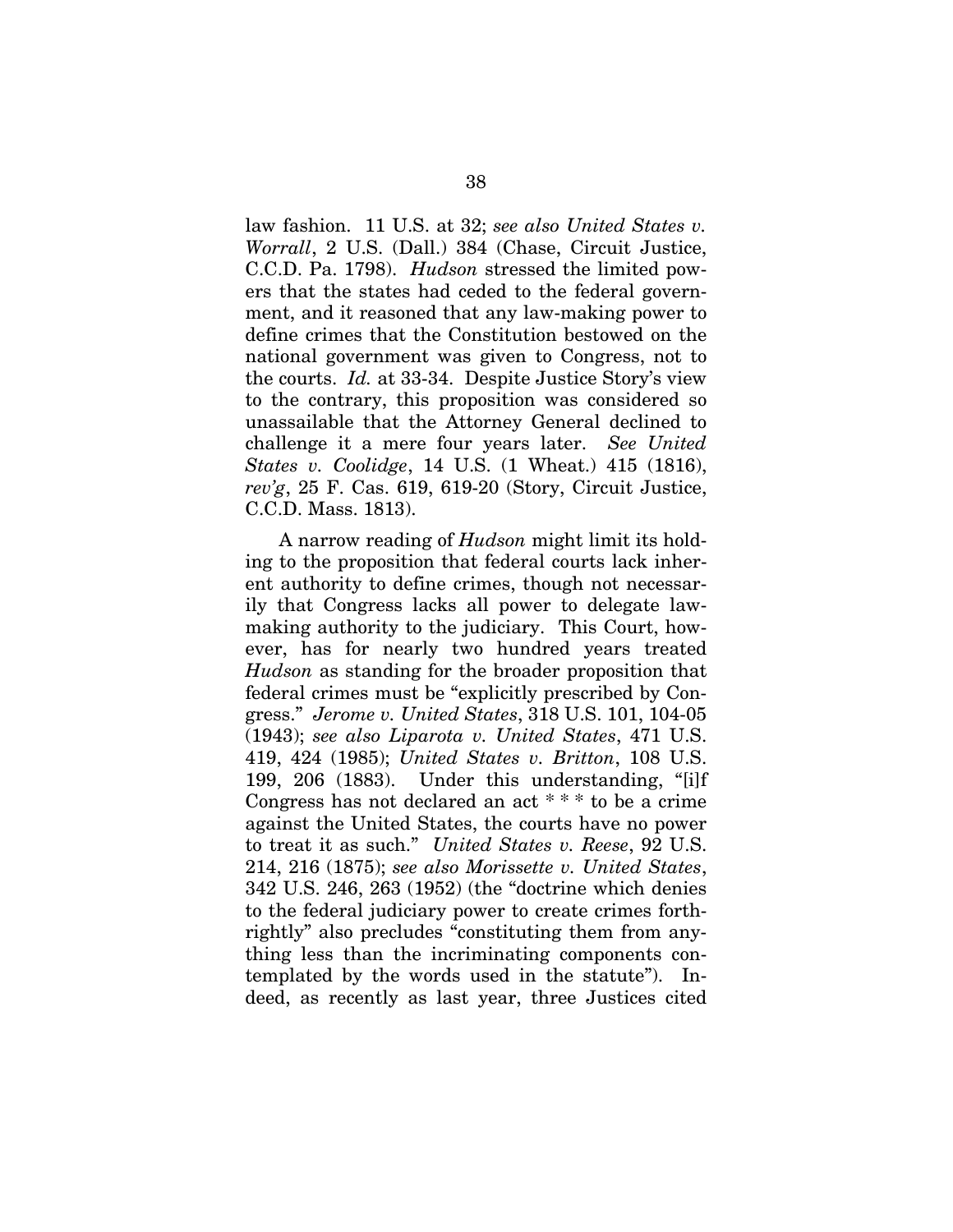*Hudson* to reject the suggestion that broad, ambiguous language can "'effectively' license[] [the Court] to write a brand-new law," because "*we cannot accept that power in a criminal case*, where the law must be written by Congress." *United States v. Santos*, 128 S. Ct. 2020, 2030-31 (2008) (plurality opinion of Scalia, J., joined by Souter and Ginsburg, JJ.) (emphasis added).

The government's sweeping interpretation of Section 1346, bereft as it is of any significant legislative constraint on the conduct that might be deemed criminal under the statute, would require the Court to decide whether Congress may lawfully delegate to the courts so broad a power to make penal law. Yet nothing in the text or the history of Section 1346 remotely suggests that Congress intended to test that constitutional line. Under settled law, that is reason enough to reject the government's position. *See, e.g., Mesa v. California*, 489 U.S. 121, 136-37 (1989).

2. Apart from separation of powers, the government's expansive interpretation cannot surmount the settled constraints of federalism. This Court ordinarily requires that Congress, rather than the courts, unambiguously determine how deeply the federal government has ventured into traditional state concerns (*e.g., United States v. Bass*, 404 U.S. 336 (1971)), and this concern is especially acute where, as here, judicial law-making in specific cases may well exceed the constitutional authority that Congress itself has over the subject matter.

With respect to private conduct, Congress enacted Section 1346 pursuant to its constitutional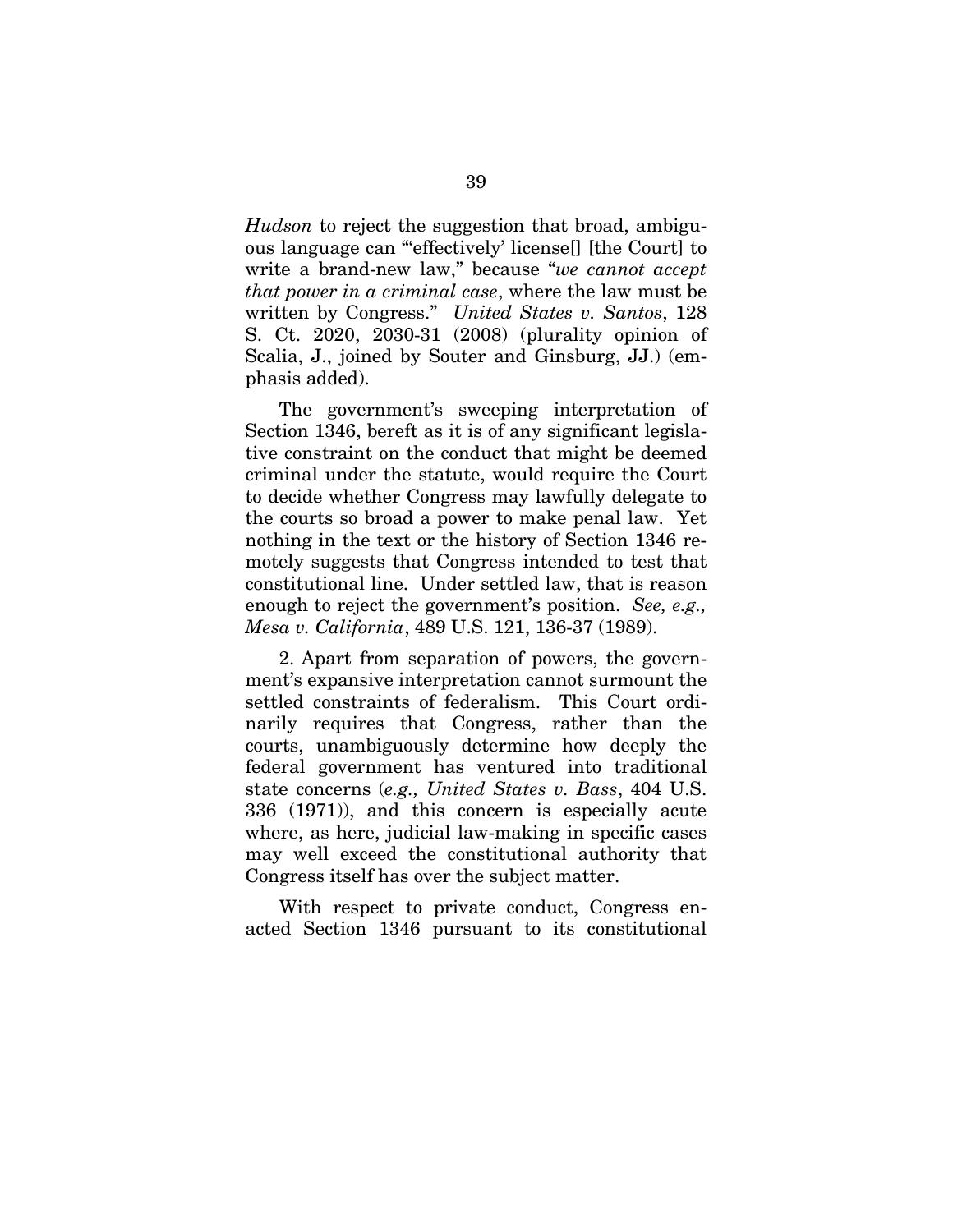power over commerce.[12](#page-56-0) The mail and wire fraud statutes are, respectively, also partly and wholly based on Congress' commerce powers. Yet the government's interpretation of Section 1346 would reach purely intrastate private conduct that is in some sense "dishonest," even if the defendant did not so much as contemplate a *risk* of economic injury to the victim. Indeed, one of the three "fraud" convictions in this case (count 7) relied for federal jurisdiction on a delivery by private carrier from Marion, Illinois to Chicago, Illinois.

This Court has previously refused to impute to Congress the intent to federalize vast areas of the law of fiduciary obligations even under a civil statute clearly directed at commerce. *Santa Fe Indus., Inc. v. Green*, 430 U.S. 462, 477-80 (1977). Here, the government interpretation creates federal *criminal* liability for *all* types of dishonest conduct *in addition* to fiduciary self-dealing, even purely local conduct (like the employee who phones in sick so he can go to a ball game, *see Sorich*, 129 S. Ct. at 1309), where any substantial connection to interstate commerce is at best tenuous. *Compare United States v. Morrison*, 529 U.S. 598 (2000). Broadly interpreting this statute in this fashion would raise serious questions as to its constitutionality. *E.g.*, *Jones v. United States,* 529 U.S. 848, 857-58 (2000). "[I]n the absence of a clear statement by Congress," therefore, this Court should decline the government's invitation "to approve [this] sweeping expansion of federal criminal

 $\overline{a}$ 

<span id="page-56-0"></span><sup>12</sup> With respect to public corruption, Congress also relied on the Constitution's guarantee, in Article IV, Section 4, of a republican form of government. 133 Cong. Rec. H10656-01 (Nov. 19, 1987).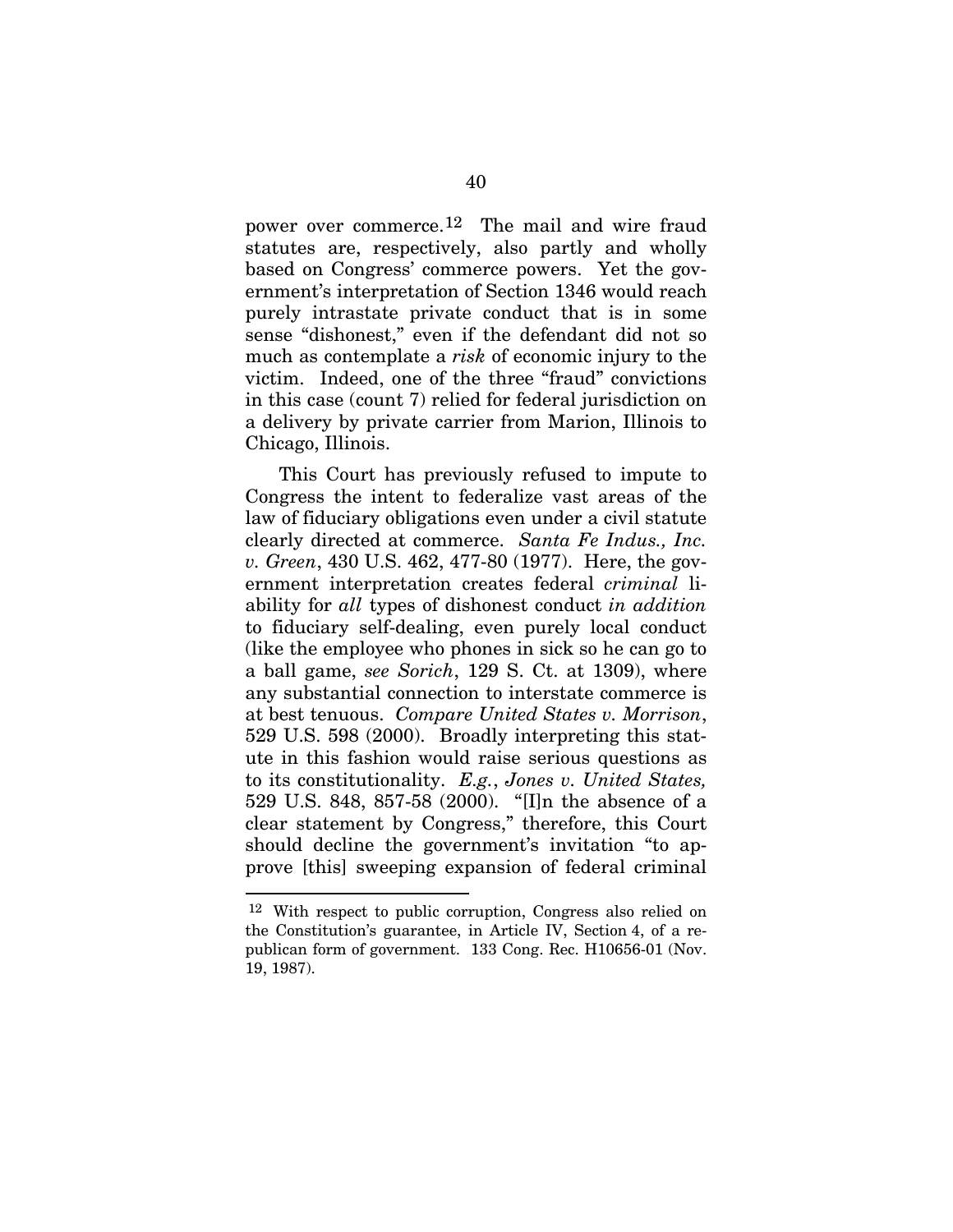jurisdiction." *Cleveland v. United States*, 531 U.S. 12, 24 (2000); *see also id.* at 26 ("we decline to attribute to § 1341 a purpose so encompassing where Congress has not made such a design clear"); *Rewis v. United States*, 401 U.S. 808, 812 (1971). *Williams v. United States*, 458 U.S. 279, 290 (1982).

3. Finally, the government's all-encompassing interpretation would also raise serious questions of constitutionality under the Fifth Amendment. A statute that reaches any "dishonest" conduct in the private sector, where one does not even *contemplate* exposing another to economic harm, deprives the citizenry of the fair notice required by due process.

It has long been a cornerstone of the rule of law in this country that "[i]f the legislature undertakes to define by statute a new offence, and provide for its punishment, it should express its will in language that need not deceive the common mind. Every man should be able to know with certainty when he is committing a crime." *United States v. Reese*, 92 U.S. 214, 220 (1875); *see also Kolender v. Lawson*, 461 U.S. 352, 357 (1983). For that reason, the Due Process Clause forbids laws that criminalize conduct "in terms so vague that men of common intelligence must necessarily guess at its meaning and differ as to its application." *United States v. Lanier*, 520 U.S. 259, 266 (1997) (quoting *Connally v. General Constr. Co.*, 269 U.S. 385, 391 (1926)).

As many courts have warned, without a contemplated or foreseeable economic harm requirement the statute "would potentially criminalize *any* breach of a duty of loyalty in the private employment context." *Vinyard*, 266 F.3d at 328. Without even that minimal "substantive limit" on how the doctrine applies to those in the private sector, *see Frost*, 125 F.3d at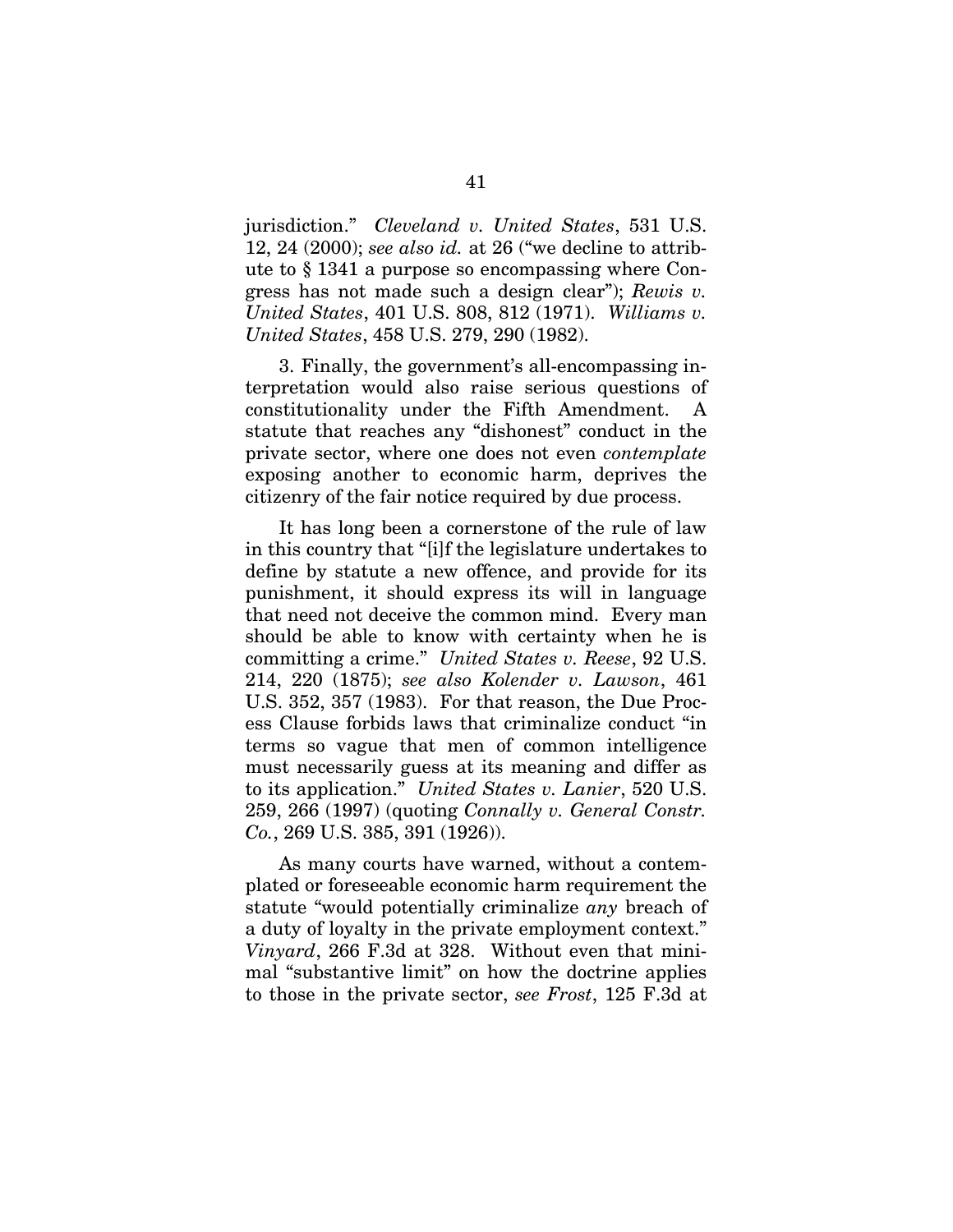369, Section 1346 would create the type of forbidden "standardless sweep" that "allows police, prosecutors and juries to pursue their personal predilections." *Smith v. Goguen, 4[1](#page-58-0)5 U.S. 566, 575 (1974).*<sup>13</sup> Indeed, in *this* case the government convicted petitioners on the theory that they "deprived" Hollinger of "honest services" by engaging in transactions that, in violation of Delaware fiduciary rules, were less than "entirely fair" to Hollinger. J.A. 336a. If *that* is a correct interpretation of Section 1346, the law cannot possibly be constitutional. *See, e.g.*, *United States v. Cohen Grocery*, 255 U.S. 81, 89 (1921).

 $\overline{a}$ 

<span id="page-58-0"></span><sup>13</sup> The lack of fair warning, the risk that prosecutors will simply pursue personal predilections, and the intrusion into matters best left to the States (if anyone at all) are all evidenced by the types of cases federal prosecutors already have brought in the name of fighting fraud. Only where the courts have interposed common sense have these efforts occasionally failed. *See, e.g., United States v. McNeive*, 536 F.2d 1245, 1252 (8th Cir. 1976) (government "grossly exceeded" mail fraud statute's limitations by pursuing a plumbing inspector who accepted tips in the performance of non-discretionary duties); *United States v. Czubinski*, 106 F.3d 1069, 1077 (1st Cir. 1997) ("we find no evidence that Congress intended to create what amounts to a draconian personnel regulation"); *United States v. Handakas*, 286 F.3d 92, 107 (2d Cir. 2002) (rebuffing government's wire fraud prosecution of a breach of state law contractual rules) (overruled by *Rybicki*). As Cardinal Roger M. Mahony of the Los Angeles Archdiocese has come to learn, Section 1346 also grants the U.S. Attorney license to use the grand jury's coercive powers to "determin[e] whether Mahony, and possibly other church leaders, committed 'honest services fraud' by failing to adequately deal with priests accused of sexually abusing children." Scott Glover & Jack Leonard, *Cardinal Mahony Under Federal Fraud Probe Over Abusive Priests, Sources Say*, LOS ANGELES TIMES, Jan. 29, 2009.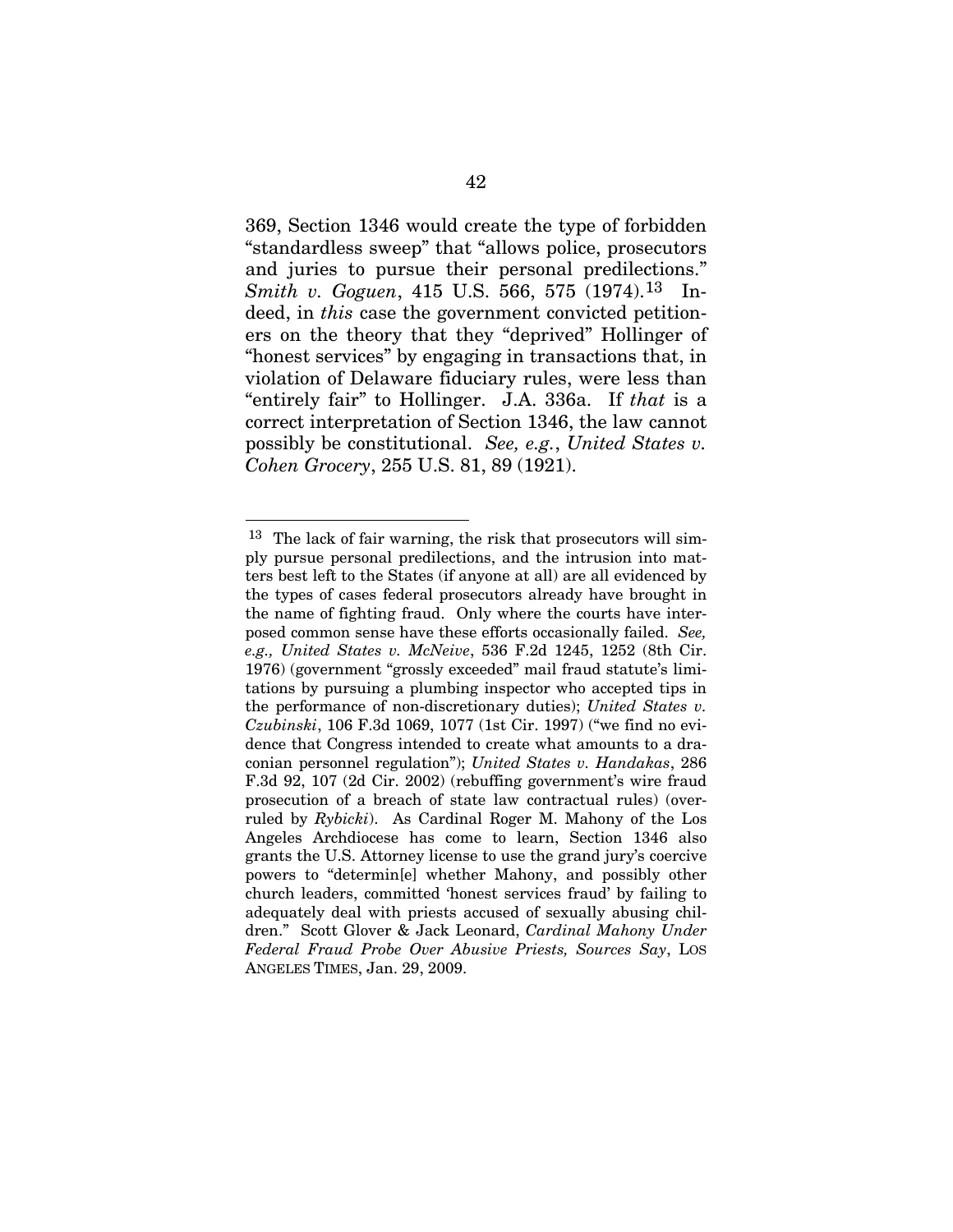The statute at issue in *Cohen* made it unlawful, during wartime, willfully "to make any unjust or unreasonable rate or charge in the handling or dealing in or with any necessaries." The statute could not be enforced against a dealer in sugar, this Court concluded, because by "forbid[ding] no specific or definite act," the law left open "the widest conceivable inquiry, the scope of which no one can foresee and the result of which no one can foreshadow or adequately guard against." *Id.* at 89. This Court agreed with the lower court that "attempt[ing] to enforce the section would be the exact equivalent of an effort to carry out a statute which in terms merely penalized and punished all acts detrimental to the public interest when unjust and unreasonable in the estimation of the court and jury." *Id*.

The statute that this Court invalidated in *Cohen* was, if anything, more definitive than the government's conception of Section 1346 as a general regulation of "honesty" in the marketplace. Because the government's interpretation would be "in general language broad enough to cover wrongful acts without as well as within the constitutional jurisdiction," *Reese*, 92 U.S. at 221, it fails the basic rule that Congress may not "set a net large enough to catch all possible offenders, and leave it to the courts to step inside and say who could be rightfully detained, and who should be set at large." *Id*.

The rule of lenity cautions that ""ambiguity concerning the ambit of criminal statutes should be resolved in favor of lenity.'" *Jones*, 529 U.S. at 858 (citation omitted). Under this rule, the Court "interprets ambiguous criminal statutes in favor of defendants, not prosecutors." *Santos*, 128 S. Ct. at 2028

\* \* \*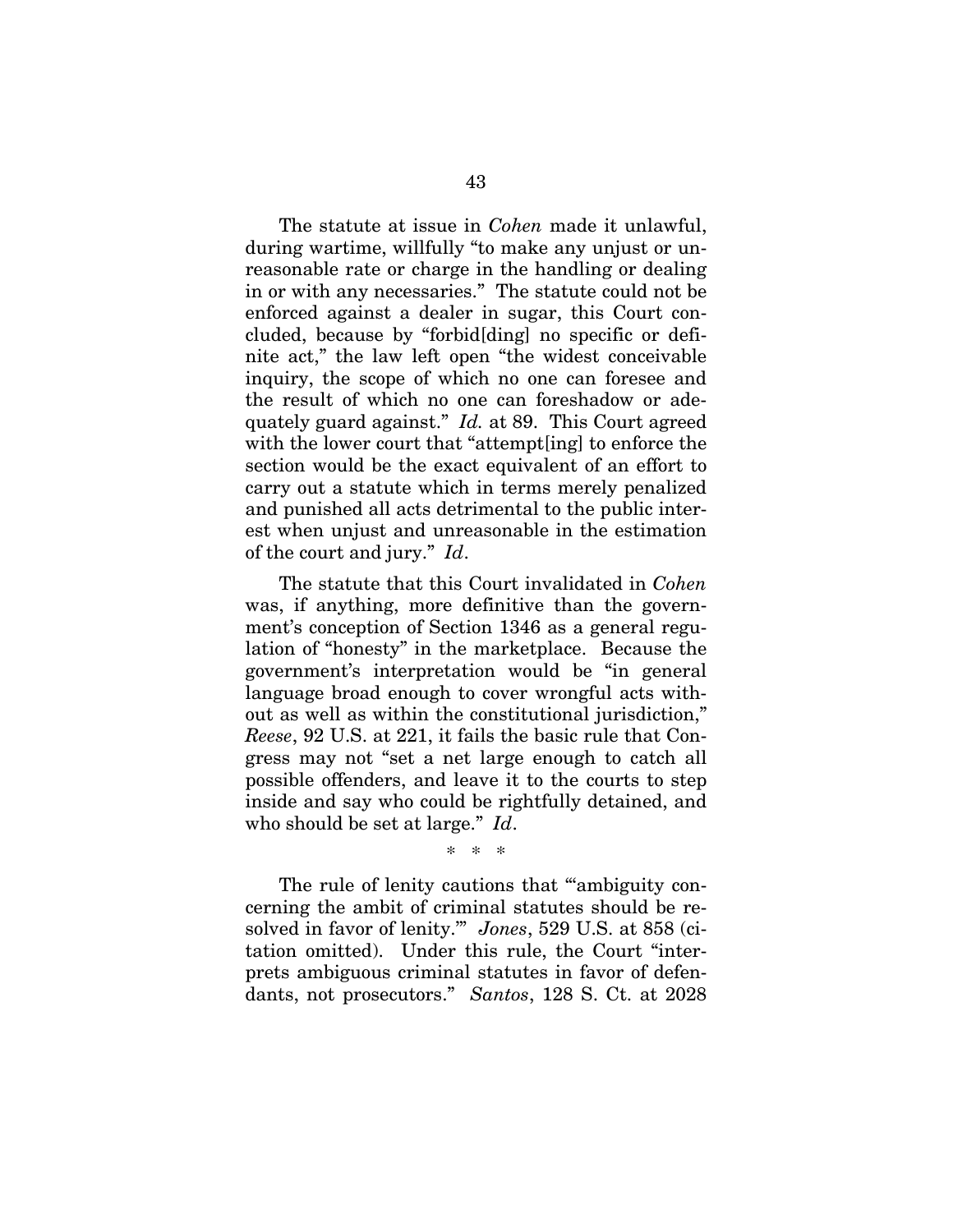(plurality opinion). Lenity is "especially appropriate" in mail fraud prosecutions, "because, as this case demonstrates, mail fraud is a predicate offense under RICO  $***$  and the money laundering statute." *Cleveland*, 531 U.S. at 25.

Here, although every conventional tool of statutory analysis actually forecloses the government's position, any ambiguity must be resolved in petitioners' favor. Indeed, petitioners could have studied the statute, its legislative history, and even the pre-*McNally* case law at length, and still have come away without fair warning that it would be "mail fraud" to call management fees non-compete payments where the payees had earned the fees, the Hollinger board had already approved their payment, and the recharacterization was accomplished without posing a foreseeable risk of economic harm to Hollinger.

#### **C. The Failure To Instruct On The Essential Finding Of Contemplated Economic Harm Deeply Prejudiced Petitioners**

The instructional error requires reversal on the only four counts that survived the jury's skepticism of the government's spectacularly overcharged case. The Seventh Circuit affirmed the mail fraud convictions by misapplying this Court's harmless error precedents. The instructional error also prejudiced the jury's consideration of the obstruction count filed against Black, allowing it to convict on a mistaken belief—fueled by prejudicial evidence and flawed instructions—that Black had something to hide.

1. The Seventh Circuit held that "even if [its] analysis of honest services fraud is wrong, the defendants cannot prevail," because any instructional error was "harmless." Pet. App. 9a-10a. It reached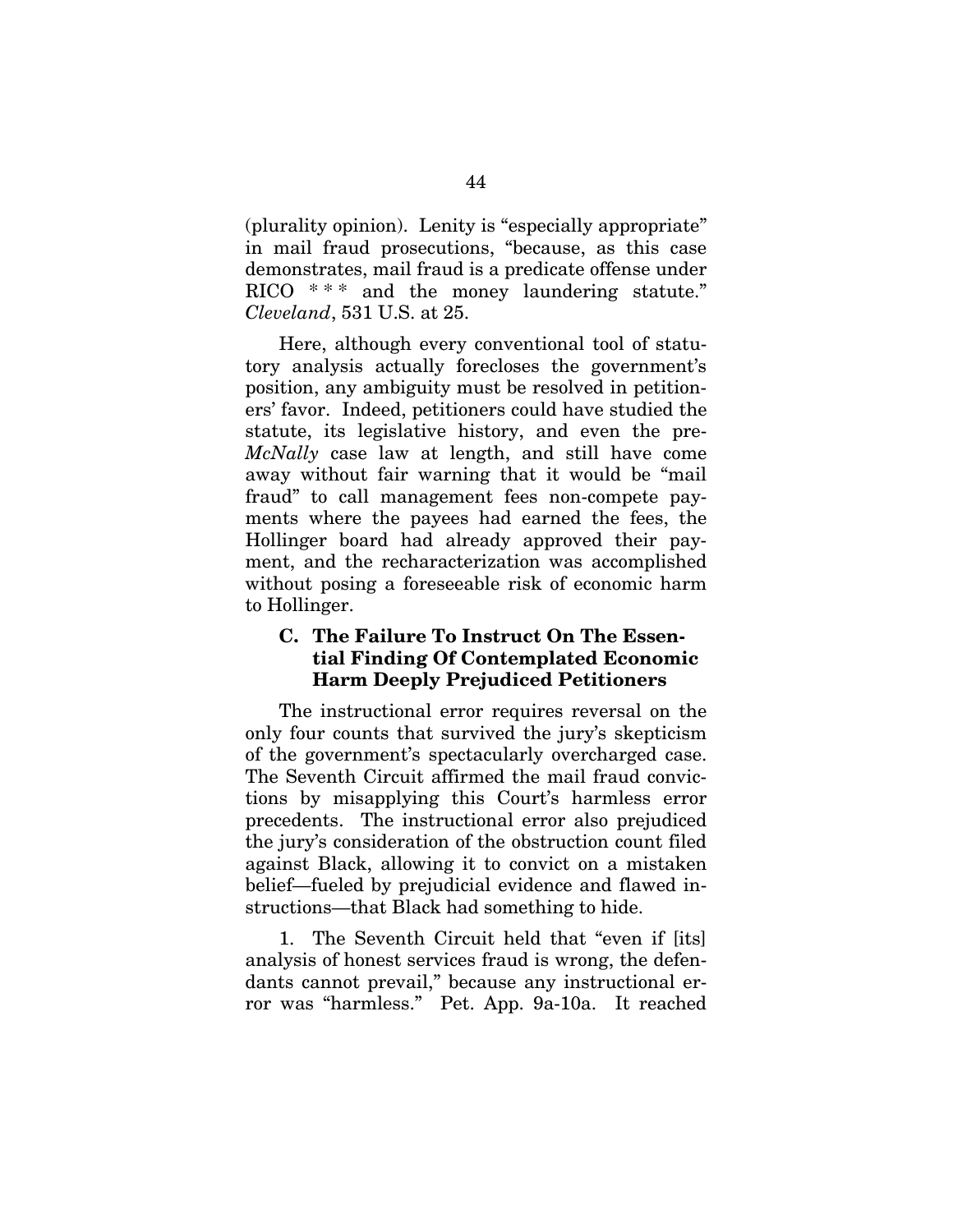that conclusion only by misapplying this Court's harmless error test—a test reaffirmed last Term in *Hedgpeth v. Pulido*, 129 S. Ct. 530 (2008). The Seventh Circuit misconstrued the inquiry as whether the jury *could* have found petitioners guilty had it been *properly* instructed. The correct analysis reveals at least a reasonable doubt whether the *improper* instructions that *were* used tainted the verdict the jury *did* return. Prejudice, evaluated under the correct test, is plain.

In *Pulido*, this Court reiterated that "[a] conviction based on a general verdict is subject to challenge if the jury was instructed on alternative theories of guilt and may have relied on an invalid one." *Id*. at 530. *Pulido* made clear that this type of "*Yates* error" in jury instructions (*see Yates v. United States*, 354 U.S. 298 (1957)) is "harmless" only if a court can declare confidently that the legal error had no effect on the verdict. Where, as here, the jury was improperly instructed on an element of the offense, the government must negate the possibility of prejudice beyond a reasonable doubt. *Neder*, 527 U.S. at 15; *Chapman v. California*, 386 U.S. 18, 24 (1967).

The Seventh Circuit misapplied *Yates*. It noted the government's theory that petitioners "abused their positions with Hollinger to line their pockets with phony management fees disguised as compensation for covenants not to compete." Pet. App. 10a. To be sure, that *was* the government's *primary* conjecture. But the government insisted on instructing the jury it also should convict if it found something quite different: that petitioners committed mail fraud by breaching their "fiduciary duty of loyalty" to Hollinger. J.A. 228a. With full support from the jury charge, the government argued that the two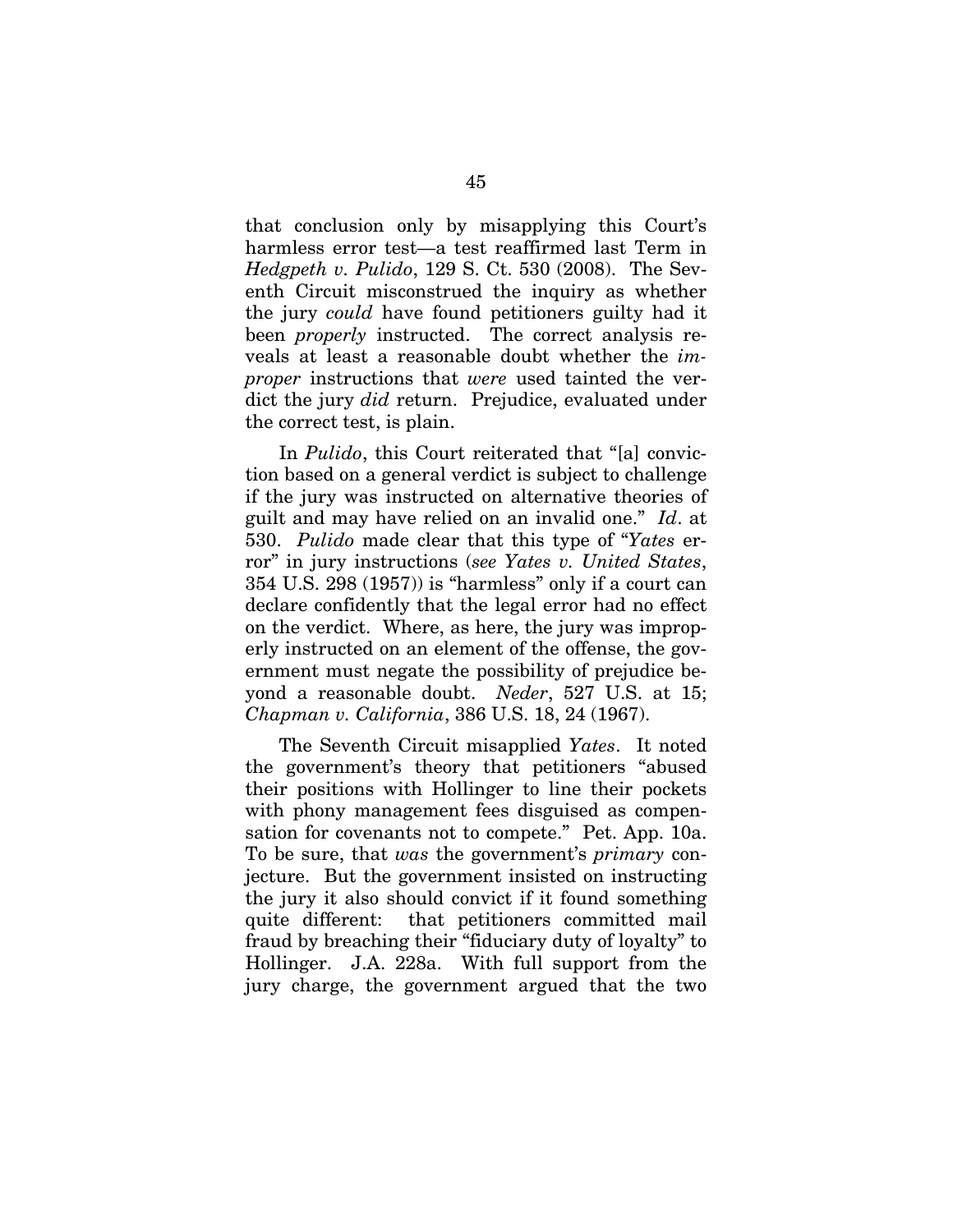theories should be considered in the disjunctive: "it's that theft of money and property causing" either gain to defendants "or the potential loss of money or property to another," on the one hand, "or depriving the corporation" of the "right of honest services of the corporate officers," on the other hand. J.A. 239a-240a (government's summation).

That is exactly the way the government defended the convictions in the district court when the issue was sufficiency of the evidence. "[A] reasonable jury could conclude that corporate officers and directors abused their positions of trust within the corporation to gain a favorable tax benefit—even if there were no 'monetary loss or financial damage' to [Hollinger]" and "even if defendants honestly believed that the APC money was nothing more than unpaid management fees." J.A. 440a.

On appeal, the government backtracked, arguing instead that the jury would have convicted only if it found a theft of Hollinger's money. *E.g.*, Opp. 15. The court of appeals, in turn, noted findings the jury "could" have made if it credited *some* of the government's evidence: "It is true that Radler, who pleaded guilty and testified for the government, said he thought the audit committee had approved the socalled management fees. But the members of the committee testified otherwise and the jury was entitled to believe them." Pet. App. 3a-4a. In the court's view, error under such circumstances may safely be deemed harmless. Pet. App. 10a.

Of course jurors are entitled to believe one government witness over another where, as here, "the evidence was conflicting." Pet. App. 3a. And each juror would have been well within his or her rights to reject the testimony of Radler—the government's *key*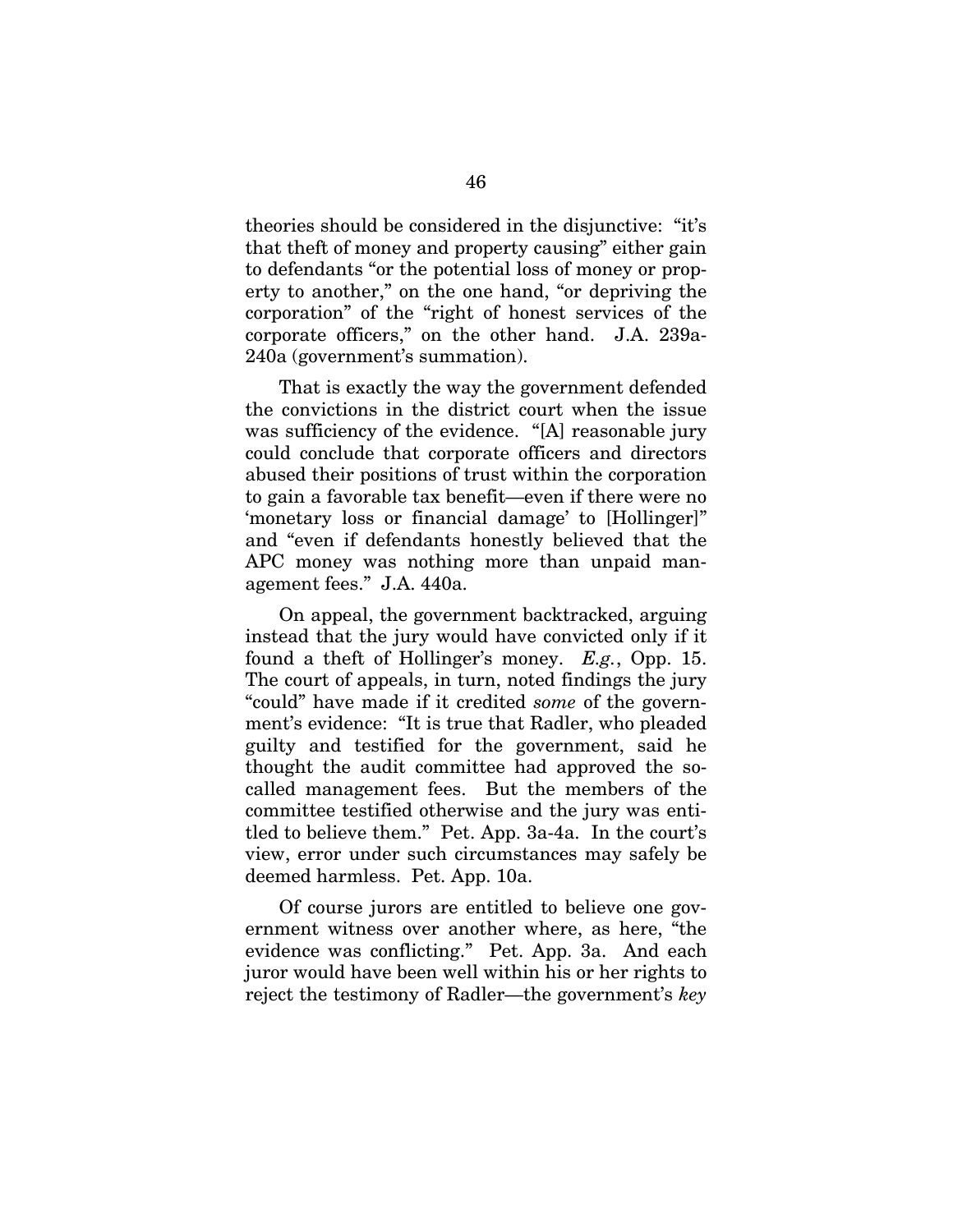witness whom it deemed fully truthful (*supra*, n. 5) even after that witness consistently swore that the non-compete money petitioners received *was* management fees owed, and *approved*, by Hollinger. "Had the jury convicted on proper instructions it would be the end of the matter." *Morissette*, 342 U.S. at 276.

But as this Court emphasized in *Morissette*, juries are not bound to accept the government's theory. *Id.* Properly instructed jurors might instead have concluded that if Radler believed Black and the other officers were collecting money that rightfully was theirs, then petitioners—who relied on Radler for their information about these payments, and who, as the government characterizes what a reasonable jury could have found, "honestly believed that the APC money was nothing more than unpaid management fees," J.A. 440a—simply had no fraudulent intent. In short, the jurors, consistent with their verdicts on every other fraud count, "might have refused to brand" each petitioner "as a thief." *Id.* "Had they done so, that too would have been the end of the matter." *Id.* 

2. The instructional error—an error allowing conviction for innocent conduct—also requires reversal of Black's conviction for corruptly impeding the investigation and prosecution of the same innocent conduct. Petitioners explained in seeking certiorari that the key element was whether Black had a "corrupt[]" intent when he assisted in moving his belongings shortly before being evicted from his office. The evidence supporting a bad intent was ambiguous at best; "there was a serious risk of prejudicial spillover from the mountains of highly inflammatory evidence introduced on the fraud counts"; and "[a] jury know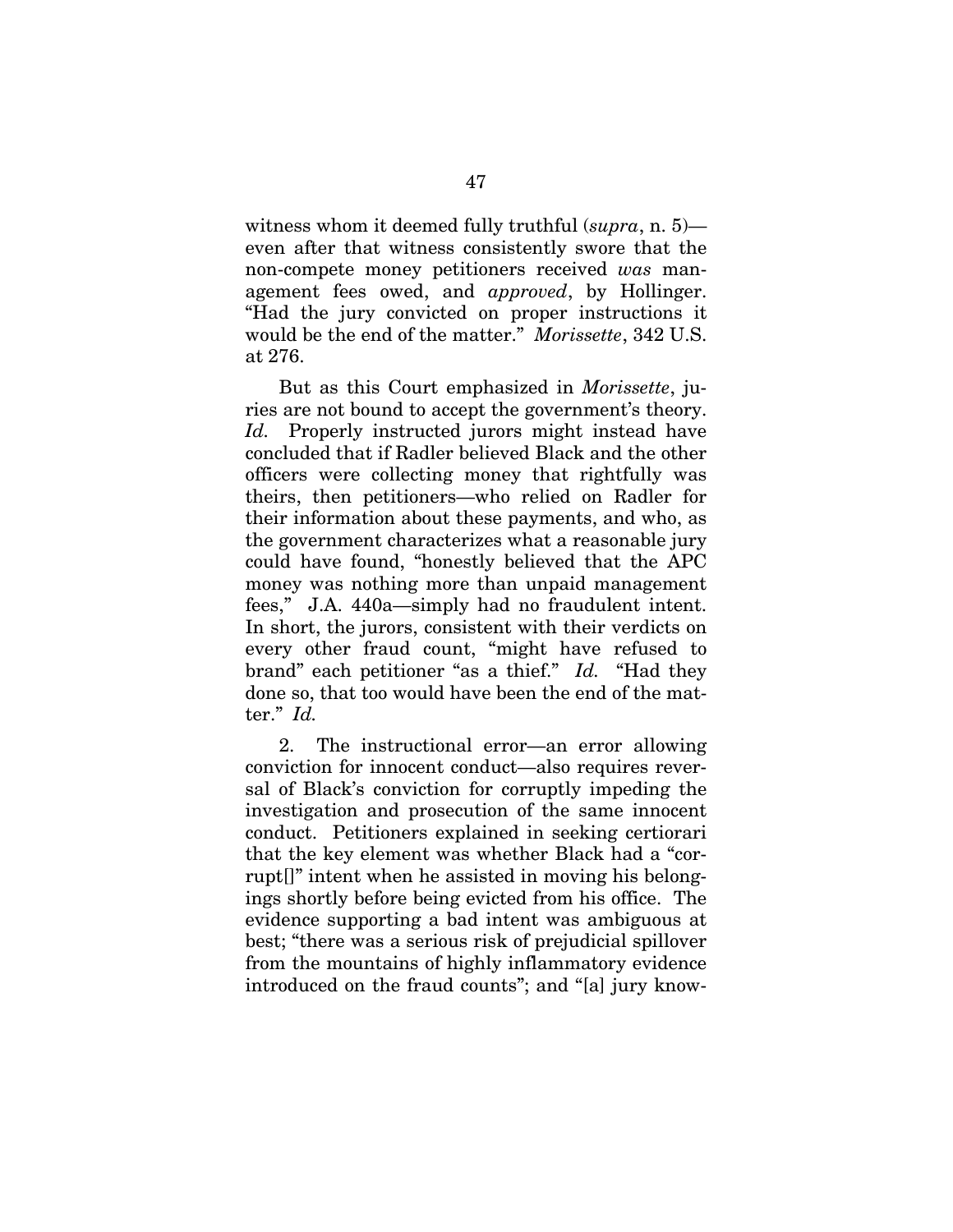ing that Black had not committed mail fraud would have been much more likely to conclude that he acted with a clean conscience rather than a corrupt intent." Pet. 11-12 n.7. The government, in opposing review, made no effort to deny that if the mail fraud counts are reversed, then the only other conviction must fall too.

The conviction stemmed from a decision by Black's assistant to move some of Black's belongings from their Toronto office to the assistant's Toronto home, where she was setting up a new office as a result of eviction by Hollinger's new management. The government made much of the date—May 20, 2005 one day after SEC counsel told Black's lawyers that a new document request was forthcoming. Apart from the undisputed fact that Black needed to completely clear out of the office within days (J.A. 198a-199a, 376a-377a), his lawyers testified unequivocally that they did *not* tell him about the SEC call until the following week. C.A. Sep. App. 424-428. And this was going to be the agency's *sixth* request for documents—Black had always fully complied with the previous requests by giving lawyers free rein to search his office *and* home. *Id.* at 485-96; J.A. 423a-424a. The record on this count, such as it was—*e.g.*, a *Canadian* document preservation order of uncertain applicability, Black's awareness of video cameras in the building, a "scheme" hatched and carried out in broad daylight with the knowledge of several witnesses, and the prompt return of the boxes in compliance with Canadian civil process—sufficed, in the estimation of the court of appeals, to get the case to the jury, but it hardly could have overwhelmed anyone on the issue of intent.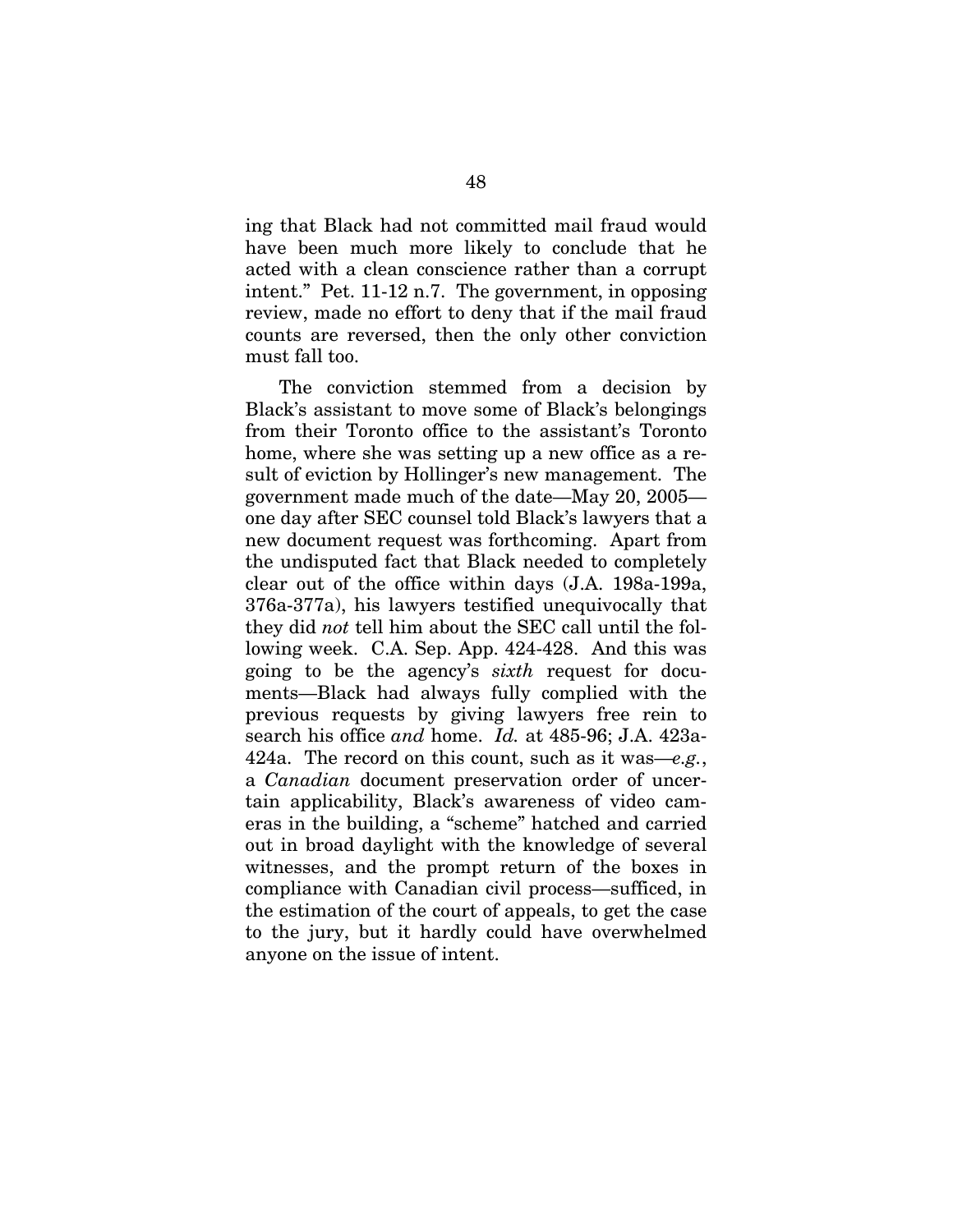The government, in opposing certiorari, disputed that ruling for petitioners on the validity of the mail fraud instructions would require reversal of the mail fraud counts. Opp. 15-16. But it did not dispute that if *any* counts are reversed, *all* must be reversed. For one thing, a juror believing Black truly had something to hide (because he was guilty of fraud) would be much more likely to infer a corrupt intent from the circumstantial evidence than would a juror who realizes Black had *nothing* to hide. For another, the government introduced substantial evidence that put Black in a bad light on the fraud counts, and the prejudicial spillover was undeniable. *See, e.g., United States v. Rooney*, 37 F.3d 847, 856 (2d Cir. 1994) (reversing false statements convictions due to risk of prejudicial spillover from evidence that the government introduced on another count for which its theory of guilt was legally flawed); *United States v. Murphy*, 323 F.3d 102, 118-22 (3d Cir. 2003).

The government has waived the issue by choosing to refute none of it in opposing certiorari. *See*  Sup. Ct. R. 15.2; *Carcieri v. Salazar*, 129 S. Ct. 1058, 1068 (2009); *see also Aetna Health, Inc. v. Davila*, 542 U.S. 200, 212 n. 2 (2004). But even apart from waiver, the error here was not remotely harmless. Any juror would have had abundant reason to doubt that Black corruptly intended to undermine the factfinding of an official proceeding if he concluded that Black had no reason to fear an investigation of his conduct. That doubt would only have heightened without the influence of considerable prejudicial evidence. Having acquitted on every other count, the jury had only its incorrect understanding of the law applicable to counts 1, 6 and 7 as reason to believe Black would try to impede a search for the truth. All counts of conviction must therefore be reversed.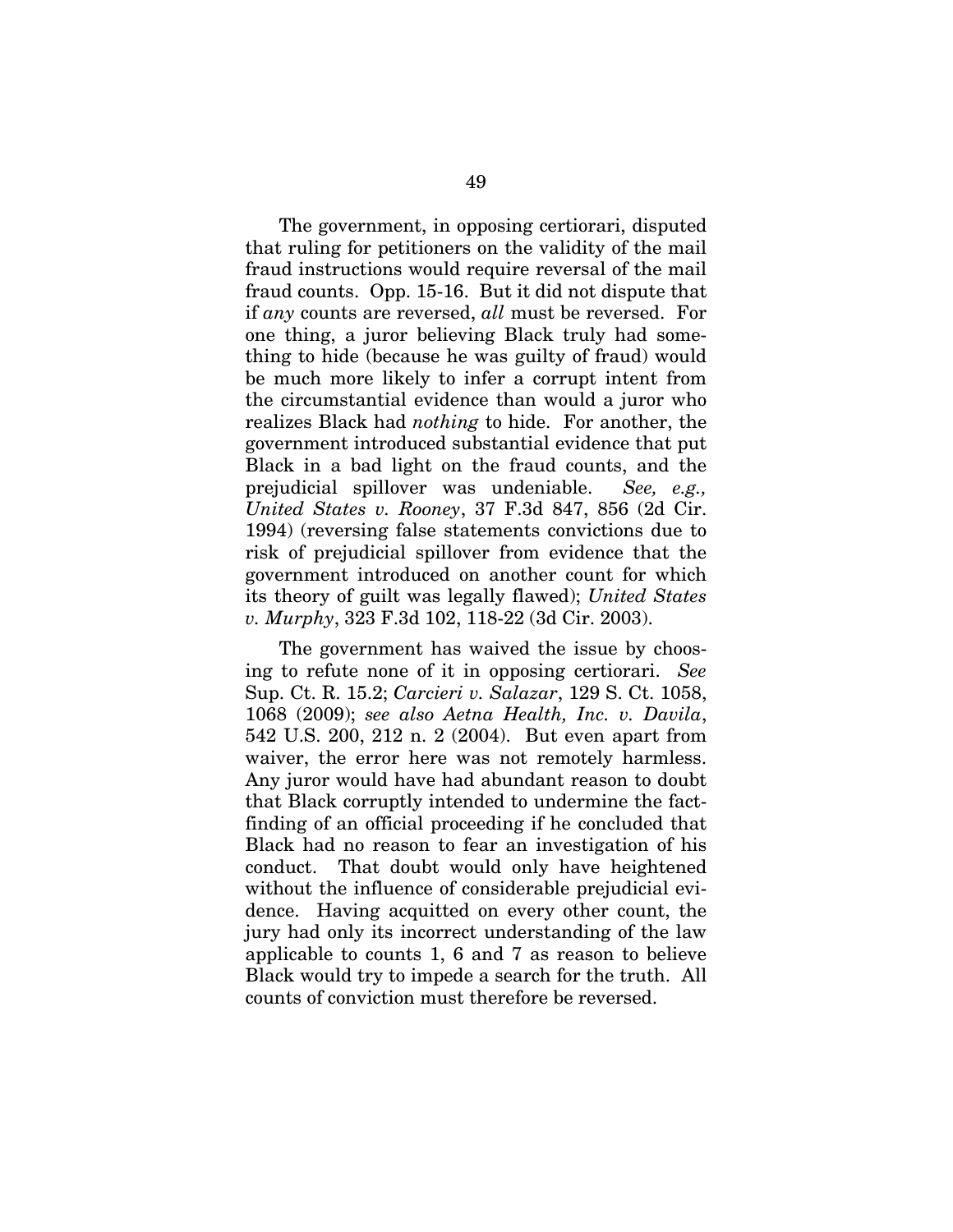# **II. THE SEVENTH CIRCUIT ERRED IN MANUFACTUR-ING AN AD HOC AMENDMENT TO THE FEDERAL RULES THAT RETROACTIVELY IMPOSED AN ON-EROUS REQUIREMENT FOR PRESERVING IN-STRUCTIONAL ERROR**

Petitioners fully complied with each requirement found in Rule 30(d), Fed. R. Crim. P., for preserving objections to the jury instructions. Pet. App. 193a-194a; 207a-208a; 248a. Undeterred, the government convinced the Seventh Circuit to adopt a new rule: a defendant forfeits his challenge to the legality of his conviction if he declines the government's *suggestion*, even one the prosecution later withdraws, that the jury deliver special verdicts on every affected count.

The Seventh Circuit had no authority to create novel procedural requirements, much less to *impose penalties* for violating them. It is particularly appropriate to apply the prohibition on ad hoc rule amendments here, because the new rule would require criminal defendants to accept a verdict form that is widely disfavored for intruding on the fundamental right to a fair trial, if they seek to establish that they were convicted based on innocent conduct.

1. Federal Rule of Criminal Procedure 30(d) "clarifies what, *if anything*, counsel must do to preserve a claim of error regarding an instruction or failure to instruct." *Id.* (advisory committee notes) (emphasis added). A defendant need only "inform the court of the specific objection and the grounds for the objection before the jury retires to deliberate." *Id.* Petitioners unquestionably complied with these requirements, fully satisfying Rule 30(d)'s purpose of "enabl[ing] a trial court to correct any instructional mistakes before the jury retires." *Jones v. United*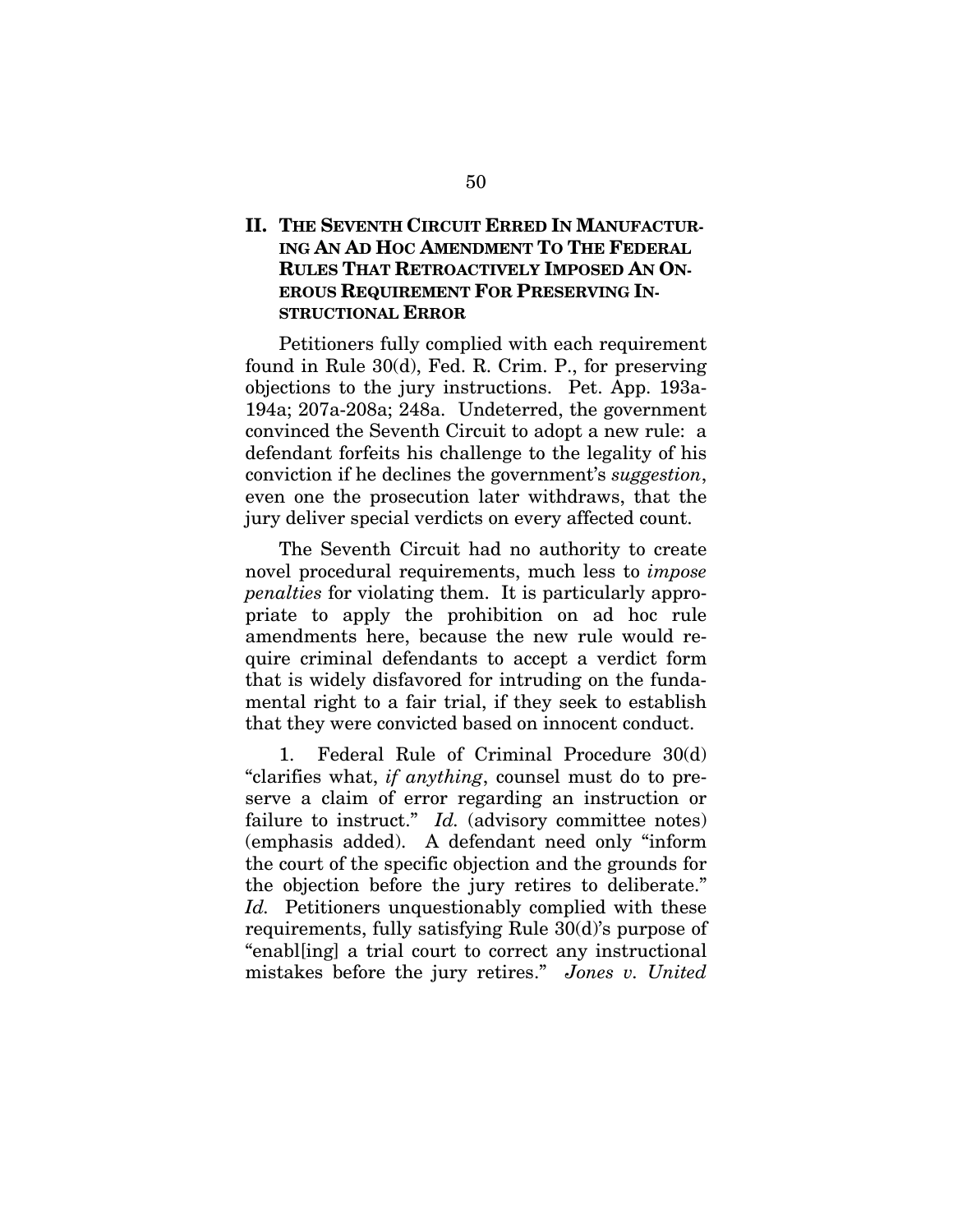*States*, 527 U.S. 373, 387-88 (1999). That should have been the end of the issue.

Instead, the Seventh Circuit improperly grafted an extra preservation requirement and sanction onto Rule 30(d)'s specific and exclusive list: Petitioners "forfeited their objection" to the jury instructions because they did not acquiesce in the government's "request[]" for a special verdict form. Pet. App. 11a. The court cited no authority—because none exists for its novel rule. Rule 30(d) clearly states the one circumstance when such a sanction may be imposed: "Failure to object in accordance with this rule."

Special verdicts would be a particularly odd candidate for allowing ad hoc rule amendments. Over half a century ago, this Court noted that federal rules provide for special verdicts in *civil* cases, but "no general practice of these techniques has developed in American criminal procedure." *Stein v. New York*, 346 U.S. 156, 178 (1953), *overruled on other grounds by Jackson v. Denno*, 378 U.S. 368 (1964). Indeed, this Court explained, "[o]ur own Rules of Criminal Procedure make no provision for *anything but* a general verdict." *Id.* (emphasis added). Since the 1930s, these rules have established calibrated procedures for special verdicts in *civil* trials, including a separate sanction for non-compliance. Fed. R. Civ. P. 49. In criminal *bench* trials, conducted only with a defendant's consent, the rules allow for "specific findings of fact" upon "timely request" of one of the parties. Fed. R. Crim. P.  $23(a)$  & (c). But the rules contain nothing of the sort in federal criminal *jury* trials.

And for good reason. The right to a general verdict in a criminal case is "one of the most essential features of the right of trial by jury  $***$  and the re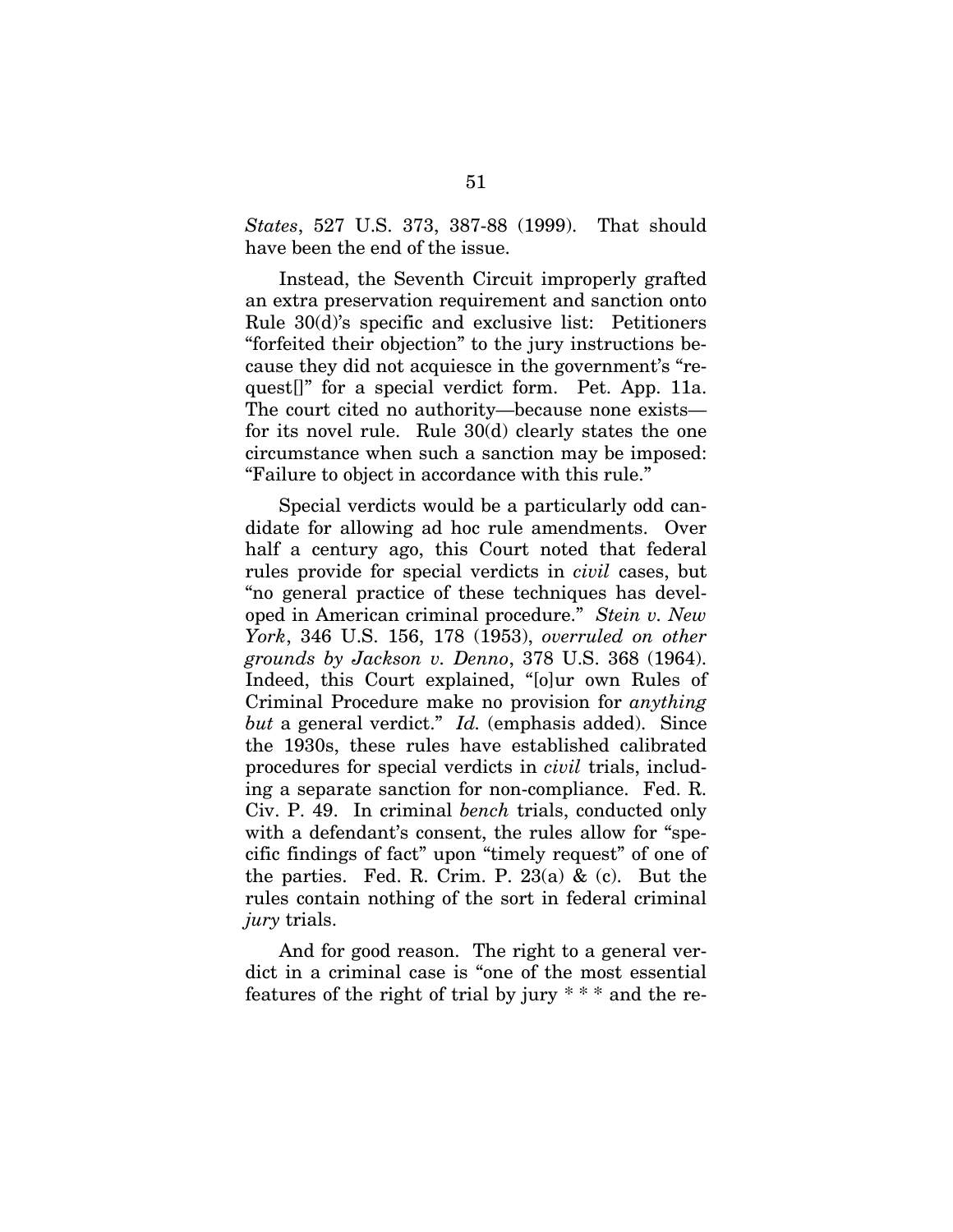moval of this safeguard would violate its design and destroy its spirit." *United States v. Spock*, 416 F.2d 165, 181 (1st Cir. 1969) (internal quotation marks omitted). After all, the Sixth Amendment "right to trial by jury" "usually implies one simple general verdict that convicts or frees the accused." *Stein*, 346 U.S. at 178.

Special verdicts can impair a defendant's constitutional rights in several ways. First, they "infringe on [the jury's] \* \* \* power to arrive at a general verdict without having to support it by reasons or by a report of its deliberations." *United States v. McCracken*, 488 F.2d 406, 418 (5th Cir. 1974). Second, they run a serious risk of confusing juries. *E.g.*, *United States v. Blackwell*, 459 F.3d 739, 766 (6th Cir. 2006); *see* Statement of Justice Black and Justice Douglas on the Rules of Civil Procedure and the Proposed Amendments, 31 F.R.D. 587, 619 (1963)*.* Third, by leading jurors through a "step by step  $***$ progression of questions[,] each of which seems to require an answer unfavorable to the defendant," special verdicts can coerce "a reluctant juror" to convict. *Spock*, 416 F.2d at 182; *United States v. James*, 432 F.2d 303, 307 (5th Cir. 1970). Fourth, special verdicts "partly restrict [the jury's] historic function \* \* \* of tempering rules of law by common sense brought to bear upon the facts of a specific case." *McCracken*, 488 F.2d at 418; *Spock*, 416 F.2d at 181.

Although many lower courts no longer consider special verdicts *invariably* "improper and in and of themselves erroneous," *United States v. Adcock*, 447 F.2d 1337, 1339 (2d Cir. 1971), they remain "generally disfavored," *United States v. Pforzheimer*, 826 F.2d 200, 205 (2d Cir. 1987), *United States v. Ellis*, 168 F.3d 558, 562 (1st Cir. 1999) (same), unless *the*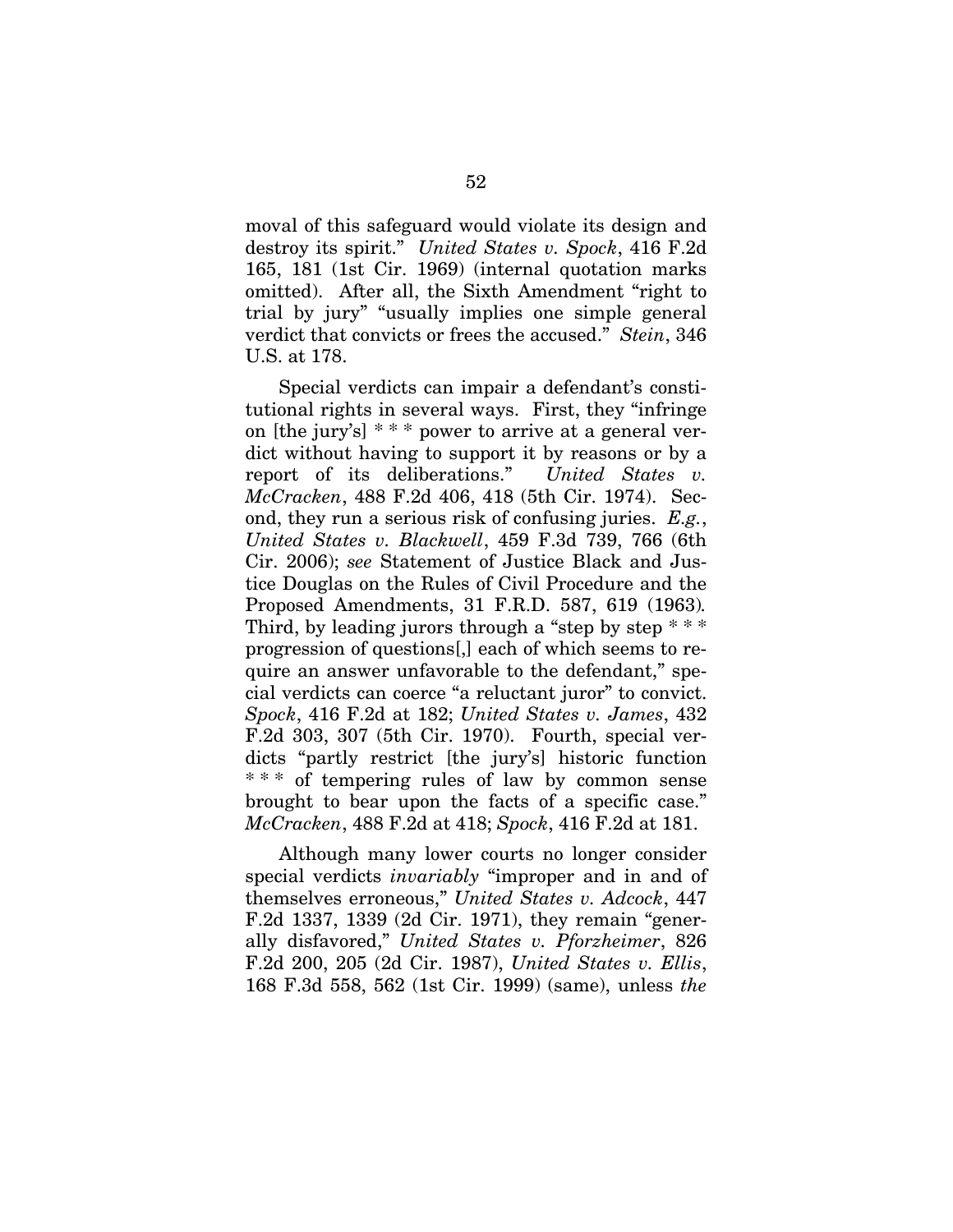*defendant* consents.[14](#page-69-0) This case, of course, is well outside that narrow exception. A special verdict would have unconstitutionally "infringe[d] on [the jury's] \* \* \* power to arrive at a general verdict without having to support it by reasons." *McCracken*, 488 F.2d at 418; *Spock*, 416 F.2d at 181. Indeed, obtaining a report of the jurors' thought processes nothing short of an invasion of "the jury's sovereign space," *Yeager v. United States*, 129 S. Ct. 2360, 2368 (2009)—was *the entire point* of the government's suggestion.

2. Even if special verdicts did not pose such a serious risk of prejudice to a criminal defendant's rights, reversal still would be required. This Court's well-established precedents bar a court from changing the criminal rules through an end-run around the rulemaking process. No federal court has "the power to develop rules that circumvent or conflict with the Federal Rules." *Carlisle v. United States*, 517 U.S. 416, 426 (1996); *see also Bank of Nova Scotia v. Kilpatrick*, 487 U.S. 250, 255 (1988). Adding a new requirement to the rules violates that prohibition. *See United States v. Hyde*, 520 U.S. 670, 674 (1997). In *Hyde*, this Court held that Rule 11's "list" of "prerequisites to accepting a guilty plea" is exclusive, explaining that the Court's "task \* \* \* is not to act as policymaker, \* \* \* but rather to determine what the Rules actually provide." *Id.* at 678 n.3. It rejected the lower court's approach, which would

 $\overline{a}$ 

<span id="page-69-0"></span><sup>14</sup> *E.g.*, Wayne R. LaFave et al., 6 *Criminal Procedure* § 24.10(a) (3d ed.) (adding that special verdicts are "at least 'suspect' as a matter of due process"); *United States v. Margiotta*, 646 F.2d 729, 733 (2d Cir. 1981) (the "prohibition is for the benefit of the defendant").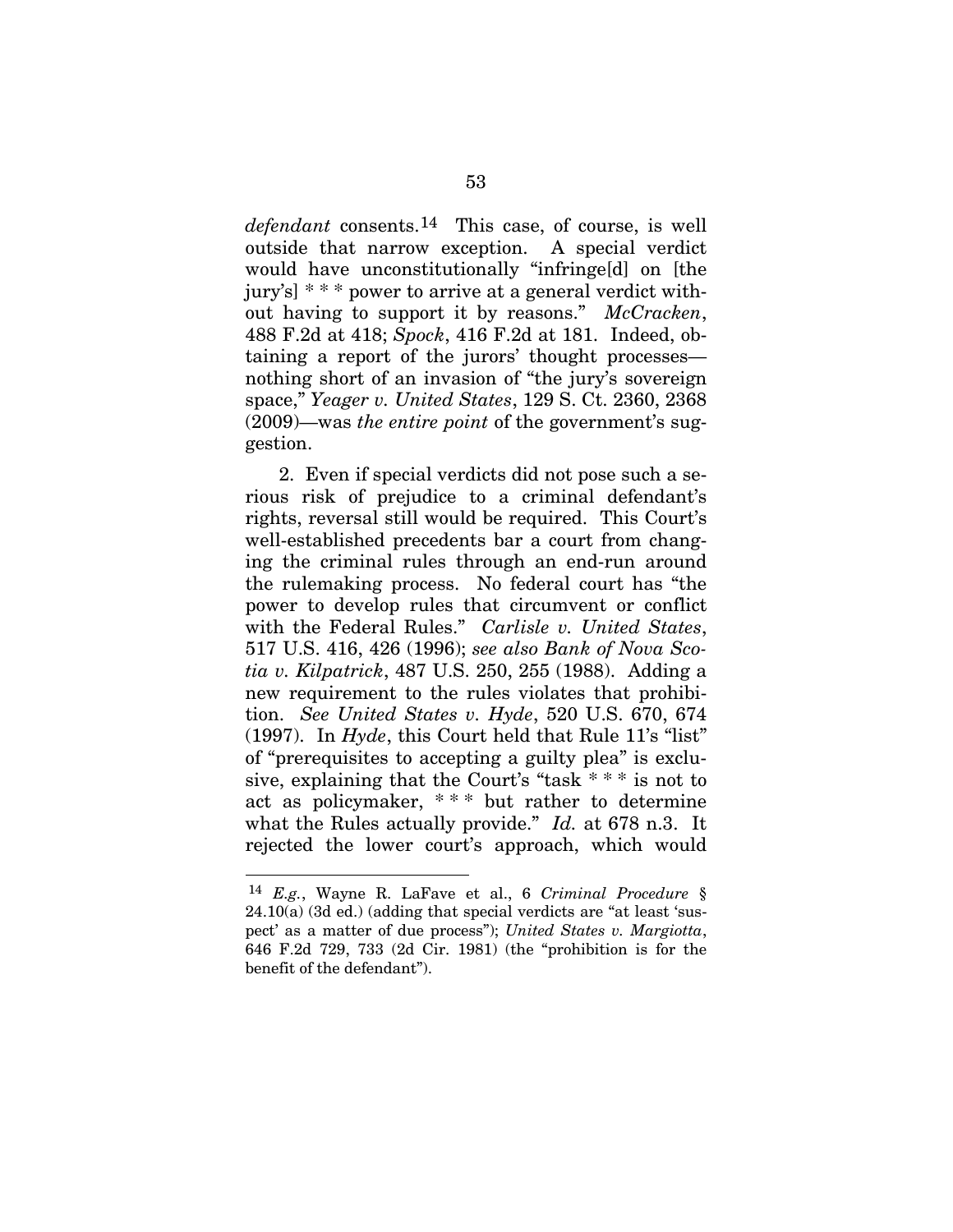have "read an additional prerequisite into this list." *Id. at* 674; *see also Carlisle*, 517 U.S. at 420-21 (a rule stating when a motion "may be made" leaves "no room" for a judge to accept a motion outside that timeframe); *Leatherman v. Tarrant County Narcotics Intelligence & Coordination Unit*, 507 U.S. 163, 168 (1993) (applying the maxim *expressio unius est exclusio alterius* to reject additions to the particularity requirements in Federal Rule of Civil Procedure 9(b)).

The rule for preserving a claim of instructional error can only be changed "by the process of amending the Federal Rules," "not by judicial interpretation." *Id.*; *see also Libretti v. United States*, 516 U.S. 29, 50 (1995) (declining to read a fair notice provision into former Rule 31(e)—which, until rescinded, was the *only* federal rule authorizing special verdicts in criminal cases—because, *inter alia*, it "is not among the \* \* \* safeguards" specifically listed in the Rule). The need for adherence to established rulemaking procedures is at its height where, as here, the new rule imposes harsh sanctions without proper notice. Fed. R. App. P.  $47(a)(1)$  & (b) (even local written rules may not be created or enforced without "notice and opportunity for comment"); *see also* Fed. R. Crim. P.  $57(a)(1)$  & (b) (same).

It is little surprise therefore that the courts, until now, have expressly "reject[ed] the prosecution's effort to salvage an invalid conviction by faulting the defendant for failing to request interrogatories." *United States v. Ruggiero*, 726 F.2d 913, 926 (2d Cir. 1984) (Newman, J., concurring in part and dissenting in part) (discussing *Adcock*, *supra*). The Second Circuit rejected the government's forfeiture rule in *Adcock*, *supra*, and has reaffirmed that aspect of *Adcock*. *See, e.g., Pforzheimer*, 826 F.2d at 206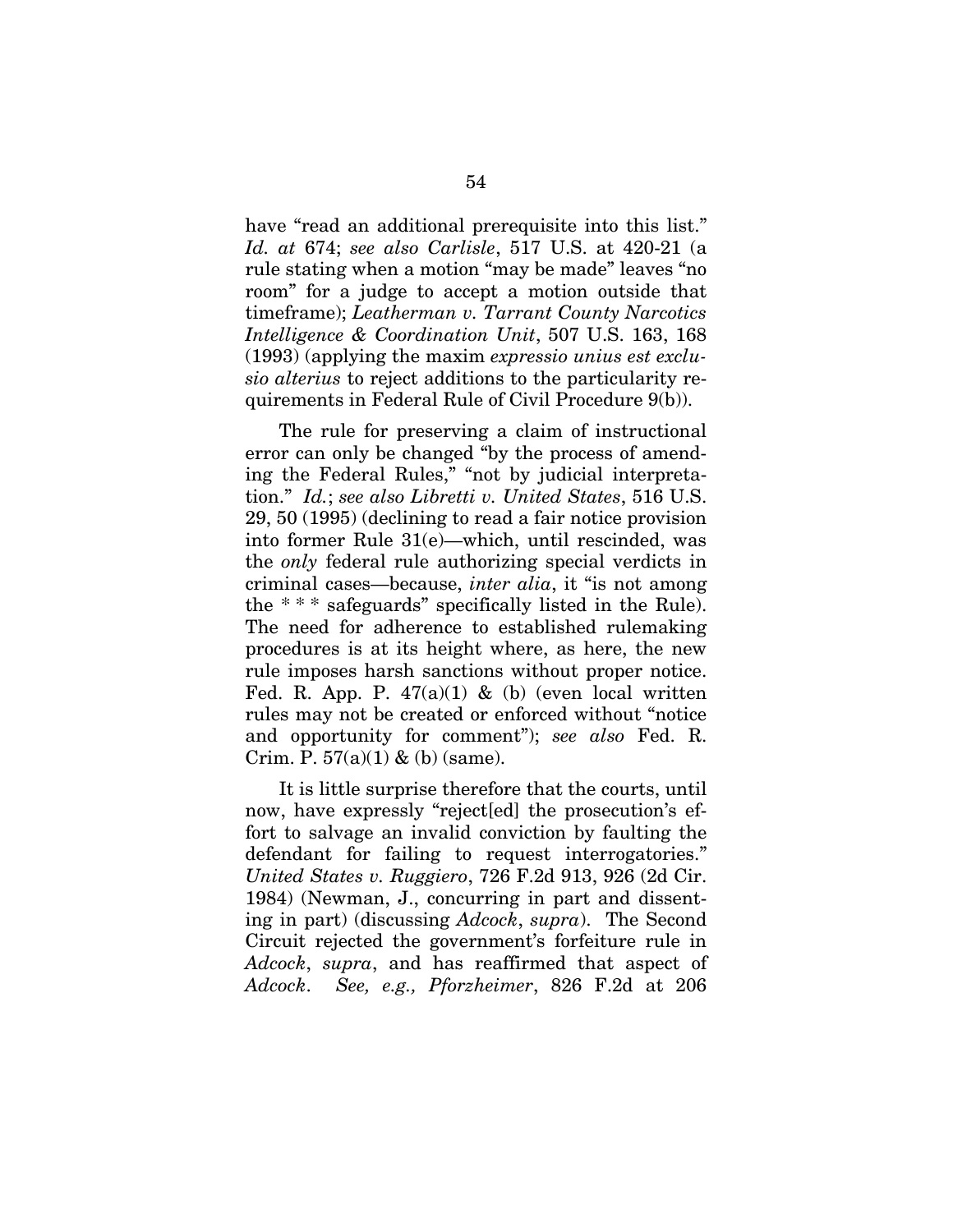(same). The Third Circuit likewise held that it would "not impose upon the defendants the harsh penalty of waiver merely for requesting that the district court exercise its discretion in a manner contrary to the government's preferences" for special interrogatories *United States v. Riccobene*, 709 F.2d 214, 228 (3d Cir. 1983).

3. Finally, the circumstances of this case amply demonstrate why rules should be put out for notice, comment and deliberation, rather than invented on the fly. For one thing, the Seventh Circuit imposed its penalty on petitioners for rejecting a *suggestion* by *the government*, made in "an abundance of caution," and then *withdrawn*. Pet. App. 228a; *see supra*  at 13. The government therefore removed the special verdict issue from the trial judge's consideration before jury deliberations—only to trot it out again as an appellate issue.[1](#page-71-0)5

Moreover, the instruction had no possible consequence but to confuse the jury, because the judge had already ruled that, to convict, the jurors need not be unanimous on which theory of fraud they found. *See*  Pet. App. 217a. Because the jury could convict with *some* jurors finding a scheme to obtain money, *other*  jurors finding a scheme to deprive of honest services,

 $\overline{a}$ 

<span id="page-71-0"></span><sup>15</sup> In fact, when the government withdrew its request, the judge had *already* ruled that *post*-verdict interrogatories were inappropriate due to "potential problems with inconsistencies with the verdict" and their novelty (Pet. App. 225a)—concerns that also apply to the government's suggested approach. In any event, petitioners' suggestion should have insulated them from a waiver sanction. After all, they did exactly what *the government* previously argued defendants should do if they want to *avoid* a waiver problem. *Riccobene*, 709 F.2d at 228.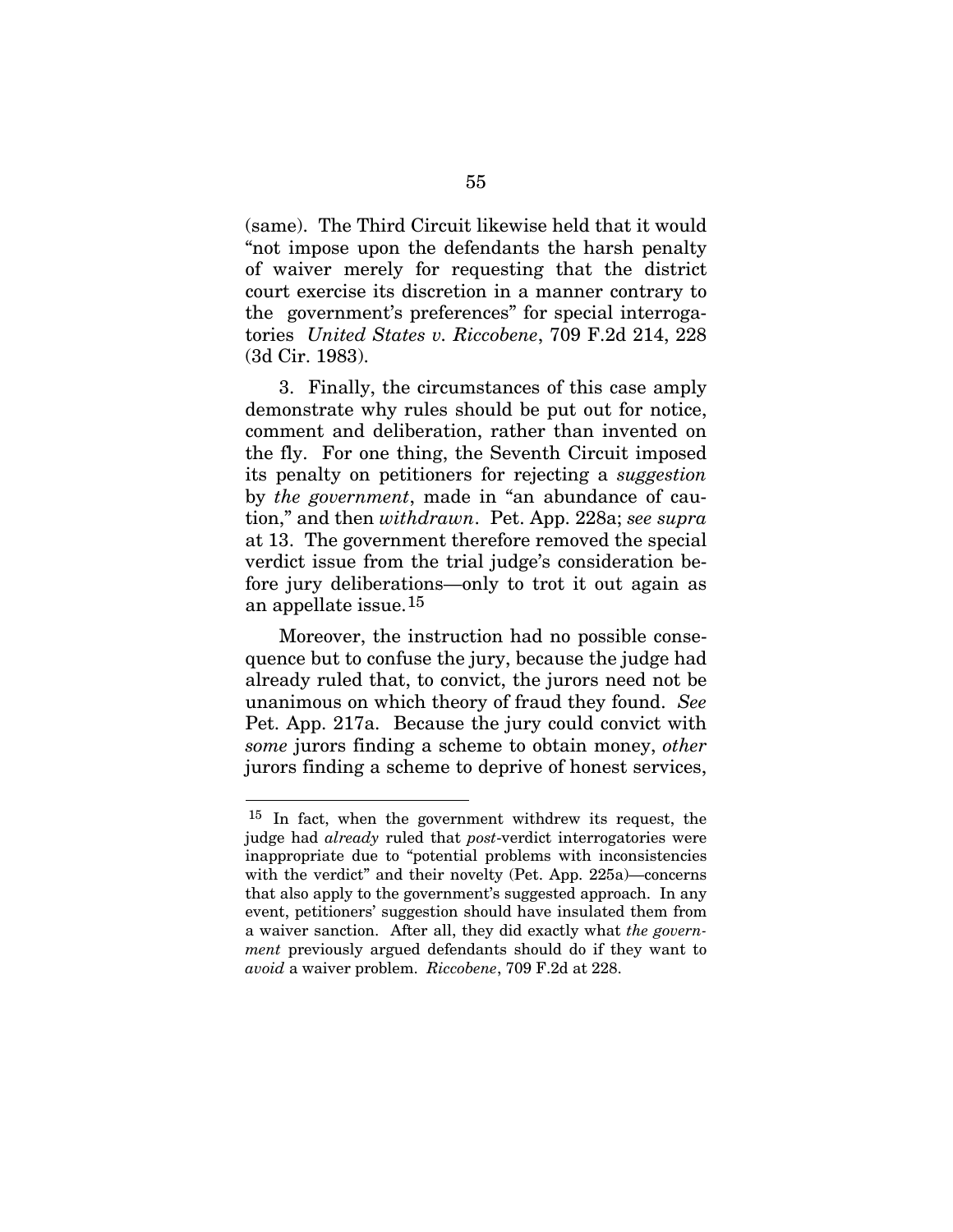and the *remainder* finding *both*, a special verdict consistent with the judge's determination of the law of mail fraud would have been unworkable, an invasion of the jurors' thought processes during their deliberations, and a source of significant confusion.

Finally, the government argued to the court of appeals, and still maintains before this Court, that "the jury would have acquitted" petitioners under the honest services theory had it believed the money was "legitimately owed to them," because this theory so "overlap[ped]" with the "money fraud" theory that both theories were one and the same. Opp. 4, 15. Yet now the government would penalize petitioners for not requiring the jury to state *separately* which of the two supposedly *identical* theories they believed. The government cannot fairly argue for a sanction where that sanction is based on the assumption that two theories were analytically distinct—just so it can avoid defending on the merits the untenable position that the theories were identical all along.